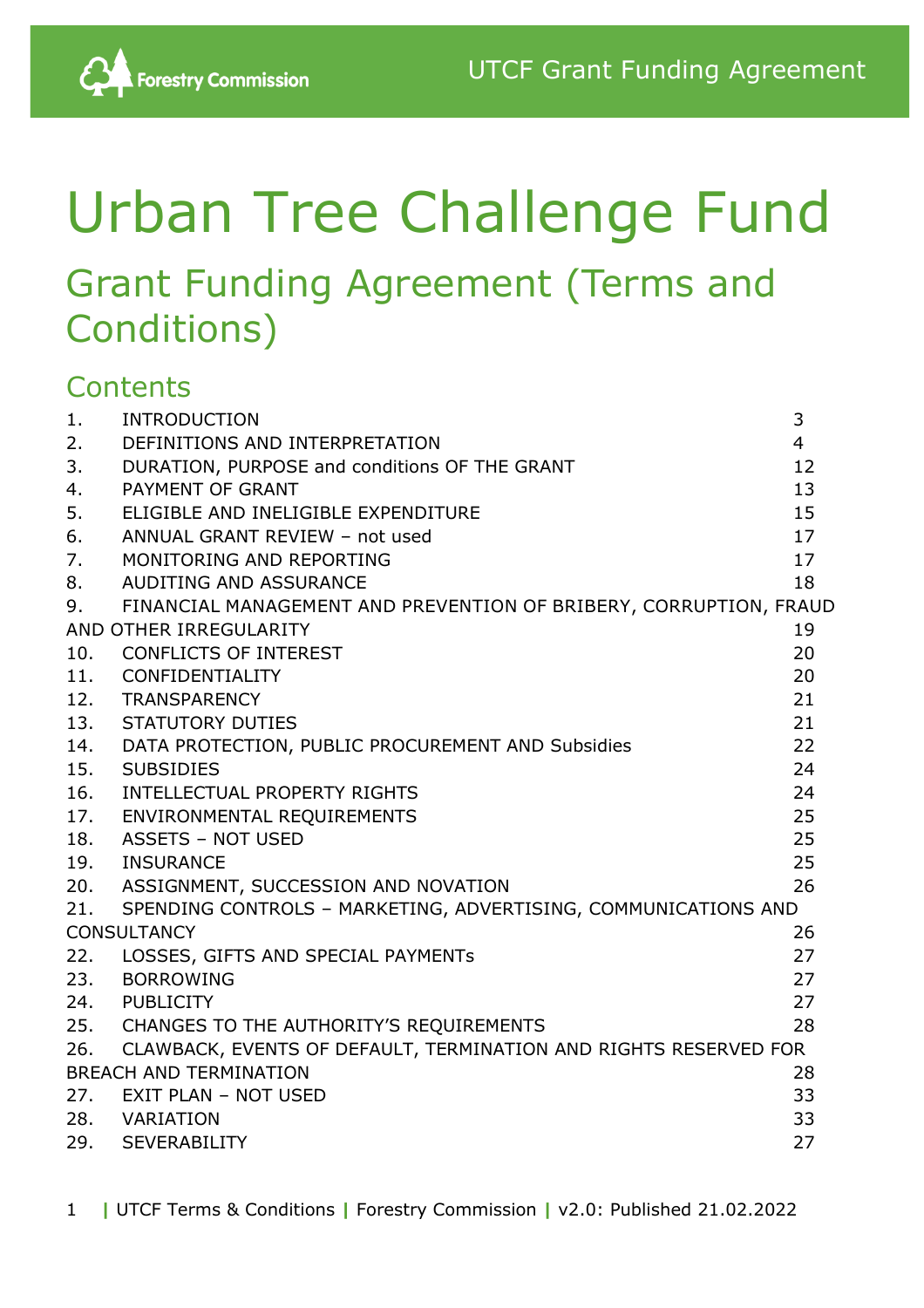



| 30.                             | <b>FORCE MAJEURE</b>                                                | 34 |
|---------------------------------|---------------------------------------------------------------------|----|
| 31.                             | <b>WAIVER</b>                                                       | 34 |
| 32.                             | DISPUTE RESOLUTION                                                  | 34 |
| 33.                             | LIMITATION OF LIABILITY                                             | 35 |
| 34.                             | VAT                                                                 | 35 |
| 35.                             | CODE OF CONDUCT FOR GRANT RECIPIENTS                                | 35 |
| 36.                             | <b>NOTICES</b>                                                      | 36 |
| 37.                             | <b>GOVERNING LAW</b>                                                | 36 |
| ANNEX 1 - THE FUNDED ACTIVITIES |                                                                     |    |
|                                 | ANNEX 2: SPECIAL DEFINITIONS AND INTERPRETATIONS APPLICABLE TO UTCF | 38 |
| ANNEX 3 - GRANT FUNDING PERIOD  |                                                                     |    |
|                                 | ANNEX 4 - ELIGIBLE EXPENDITURE SCHEDULE                             | 40 |
|                                 | <b>ANNEX 5: SUBSIDY</b>                                             | 41 |
|                                 |                                                                     |    |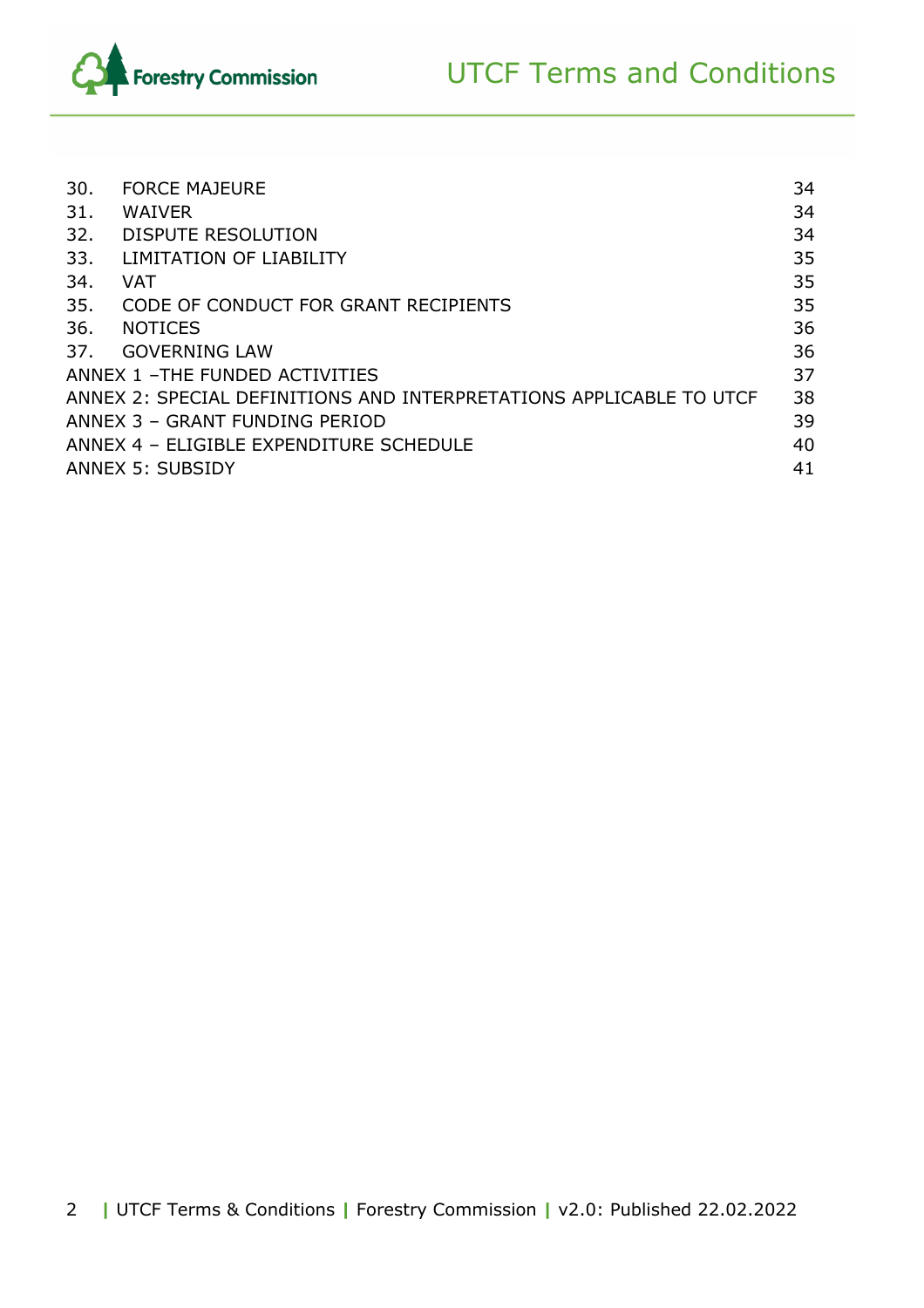

**This Grant Funding Agreement** is made on the Commencement Date.

#### **Between:**

- (1) Forestry Commission, whose principal address is at 620 Bristol Business Park, Coldharbour Lane, Bristol, BS16 1EJ (the "**Authority**")
- (2) THE GRANT RECIPIENT, whose full name and principal address are recorded on the Grant Offer Letter from the Authority (the "**Grant Recipient"**)

#### **In relation to: Urban Tree Challenge Fund (UTCF)**

#### **BACKGROUND**

- (A) The Grant is made pursuant to section 98 of the NERC Act 2006.
- (B) If the payment of the Grant is subject to the satisfaction of conditions, those conditions precedent and the date for satisfaction are set out in the Grant Offer Letter.
- (C) The Authority ran a competition for grant applications in respect of the Urban Tree Challenge Fund.
- (D) The Grant Recipient was successful under that competition and the Authority awarded it a grant to deliver the Funded Activities.
- (E) The Authority will provide the Grant to the Grant Recipient as provided for in this Grant Funding Agreement.
- (F) The Grant Recipient will use the Grant solely for the Funded Activities.

The conditions collectively (the **Conditions**) are as follows:

#### <span id="page-2-0"></span>**1. INTRODUCTION**

- 1.1. This Grant Funding Agreement shall be comprised of the following documents, incorporated by reference herein:
	- (1) The Terms and Conditions set out within this Grant Funding Agreement;
	- (2) The Annexes to this Grant Funding Agreement;
	- (3) The Authority's Grant Offer Letter and the Grant Recipient's Acceptance Letter;
	- (4) The Grant Recipient's UTCF Application Form;
	- (5) Agreement Map.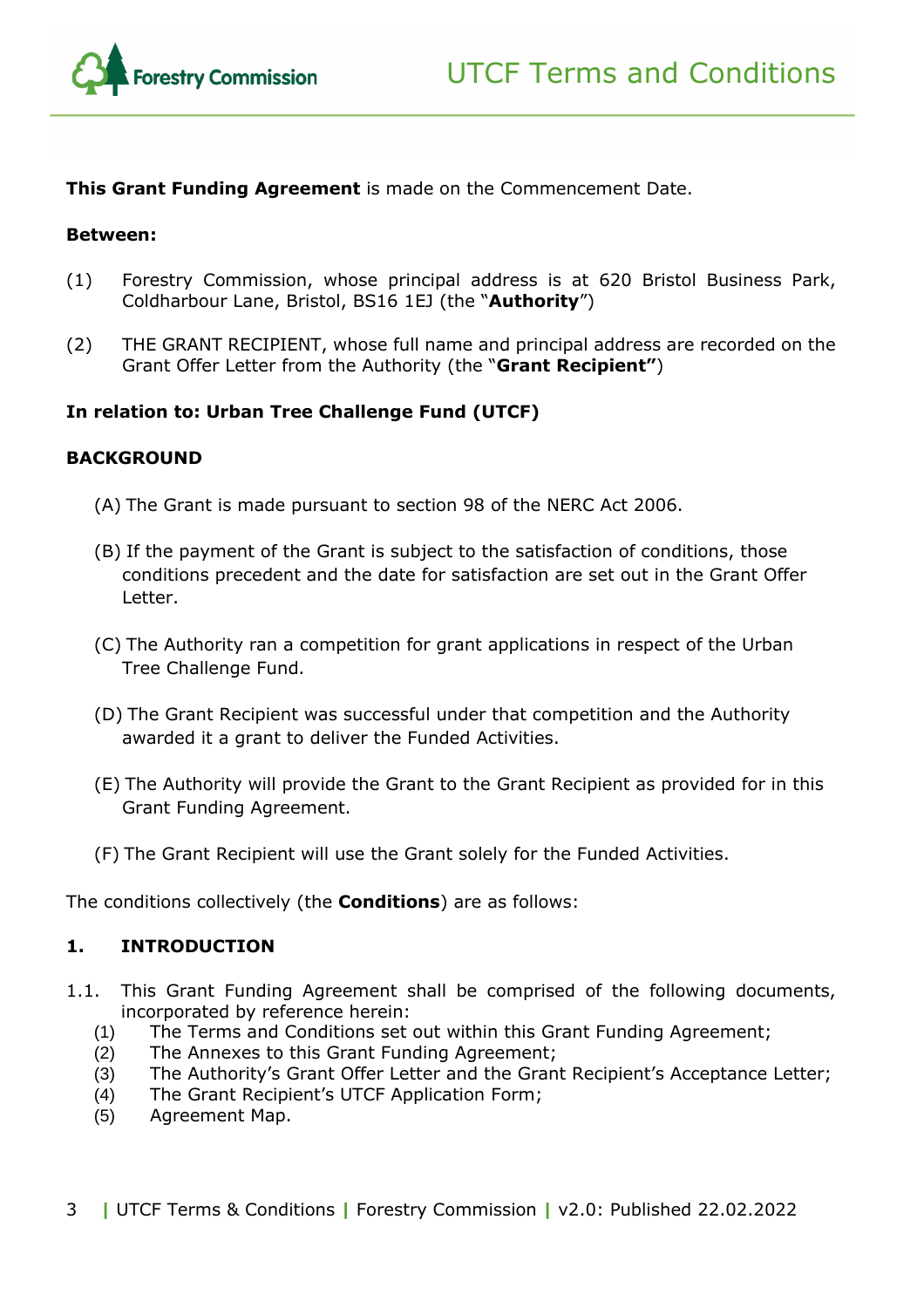

- 1.2. This Grant Funding Agreement sets out the conditions which apply to the Grant Recipient receiving the Grant from the Authority up to the Maximum Sum.
- 1.3. The Authority and the Grant Recipient have agreed that the Authority will provide the Grant up to the Maximum Sum as long as the Grant Recipient uses the Grant in accordance with this Grant Funding Agreement.
- 1.4. The Authority makes the Grant to the Grant Recipient on the basis of the Grant Recipient's grant application form for the provision of urban tree planting.
- 1.5. The Parties confirm that it is their intention to be legally contractually bound by this Grant Funding Agreement.

#### <span id="page-3-0"></span>**2. DEFINITIONS AND INTERPRETATION**

2.1. Where they appear in these Conditions:

**Acceptance** means the acceptance of this Grant Funding Agreement by the Grant Recipient, confirmed by the Grant Recipient signing and returning the Acceptance Letter, within fifteen (15) days from the date of the Grant Offer Letter.

**Acceptance Letter** means the signed letter the Grant Recipient returns to the Authority to confirm acceptance of the Grant Offer;

**Annex** means the annexes attached to these Conditions which form part of the Grant Funding Agreement;

**Application Form** means the Grant Recipient's final application form for the UTCF Grant scheme, submitted and approved by the Authority;

**Asset** means any assets that are to be purchased or developed using the Grant including equipment or any other assets which may be a Fixed Asset as appropriate in the relevant context, and **Assets** will be construed accordingly.

**Asset Owning Period** means the period during which the Assets are recorded as Assets in the Grant Recipient's accounts;

**Authority Personal Data** means any Personal Data supplied for the purposes of, or in connection with, the Grant Funding Agreement by the Authority to the Grant Recipient;

**Bribery Act** means the Bribery Act 2010 and any subordinate legislation made under that Act from time to time together with any guidance or codes of practice issued by the relevant government department concerning this legislation;

4 **|** UTCF Terms & Conditions **|** Forestry Commission **|** v2.0: Published 22.02.2022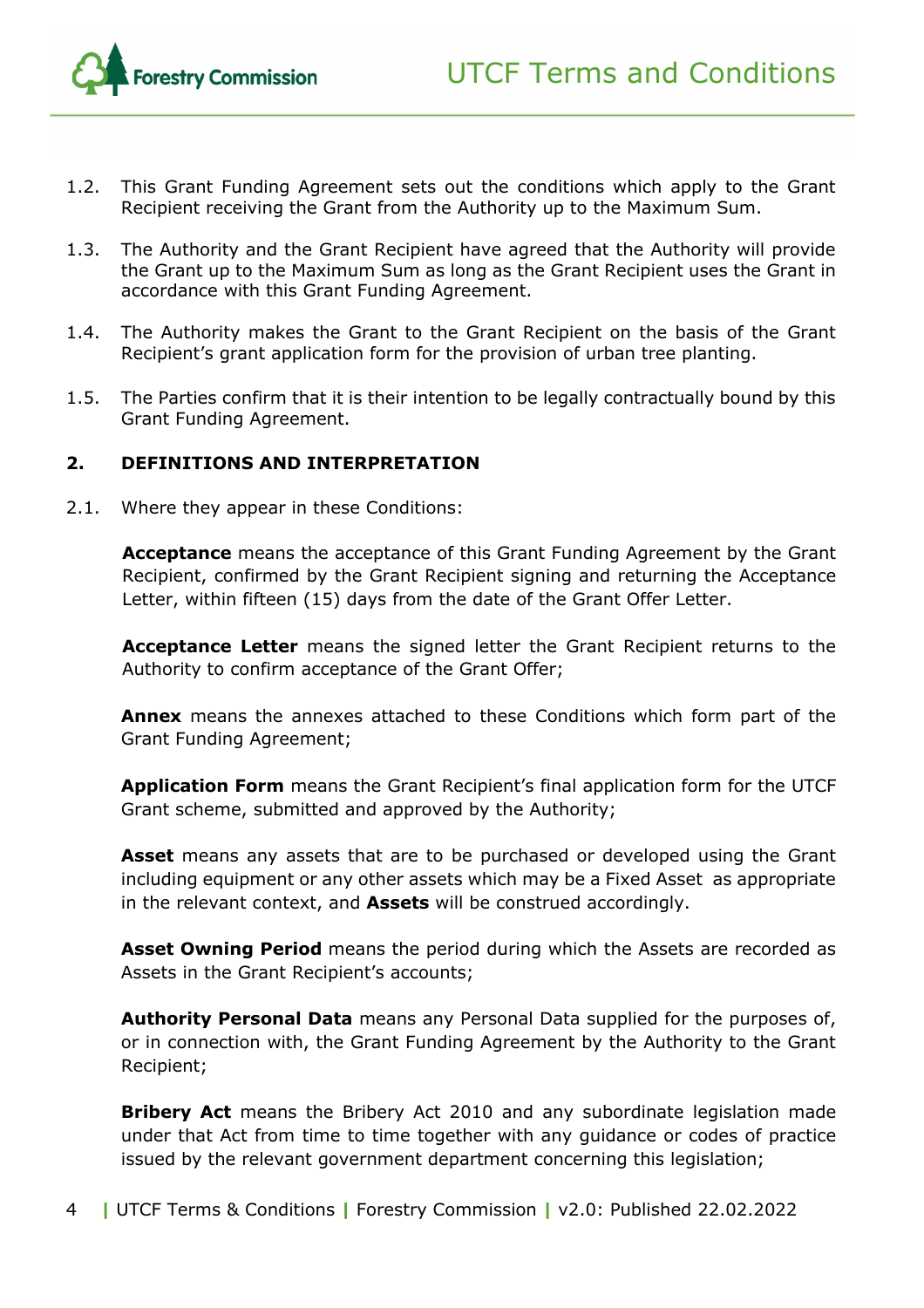

**Capital Payments** means Grant Funding payments for items and activities that are paid for as Standard Cost Items.

**Code of Conduct** means the Code of Conduct for Recipients of Government General Grants published by the Cabinet Office in November 2018 which is available at [https://assets.publishing.service.gov.uk/government/uploads/system/uploads/att](https://assets.publishing.service.gov.uk/government/uploads/system/uploads/attachment_data/file/754555/2018-11-06_Code_of_Conduct_for_Grant_Recipients.pdf) [achment\\_data/file/754555/2018-11-](https://assets.publishing.service.gov.uk/government/uploads/system/uploads/attachment_data/file/754555/2018-11-06_Code_of_Conduct_for_Grant_Recipients.pdf)

06 Code of Conduct for Grant Recipients.pdf, including any subsequent updates from time to time;

**Commencement Date** means the date on which the Grant Recipient confirms Acceptance of this Grant Funding Agreement;

**Confidential Information** means any information (however conveyed, recorded or preserved) disclosed by a Party or its personnel to another Party (and/or that Party's personnel) whether before or after the date of the Grant Funding Agreement, including but not limited to:

- (a) any information that ought reasonably to be considered to be confidential (whether or not it is so marked) relating to:
	- (i) the business, affairs, customers, clients, suppliers or plans of the disclosing Party; and
	- (ii) the operations, processes, product information, know-how, designs, trade secrets or software of the disclosing Party; and
- (b) any information developed by the Parties in the course of delivering the Funded Activities;
- (c) the Authority Personal Data;
- (d) any information derived from any of the above.

Confidential Information shall not include information which:

- (e) was public knowledge at the time of disclosure (otherwise than by breach of paragraph [11](#page-19-1) of these Conditions);
- (f) was in the possession of the receiving Party, without restriction as to its disclosure, before receiving it from the disclosing Party;
- (g) is received from a Third Party (who lawfully acquired it) without restriction as to its disclosure; or
- (h) is independently developed without access to the Confidential Information.

**Contracting Authority** means any contracting authority (other than the Authority) as defined in regulation 2 of the Public Contracts Regulations 2015 (as amended);

**Controller and Processor** take the meaning given in the GDPR;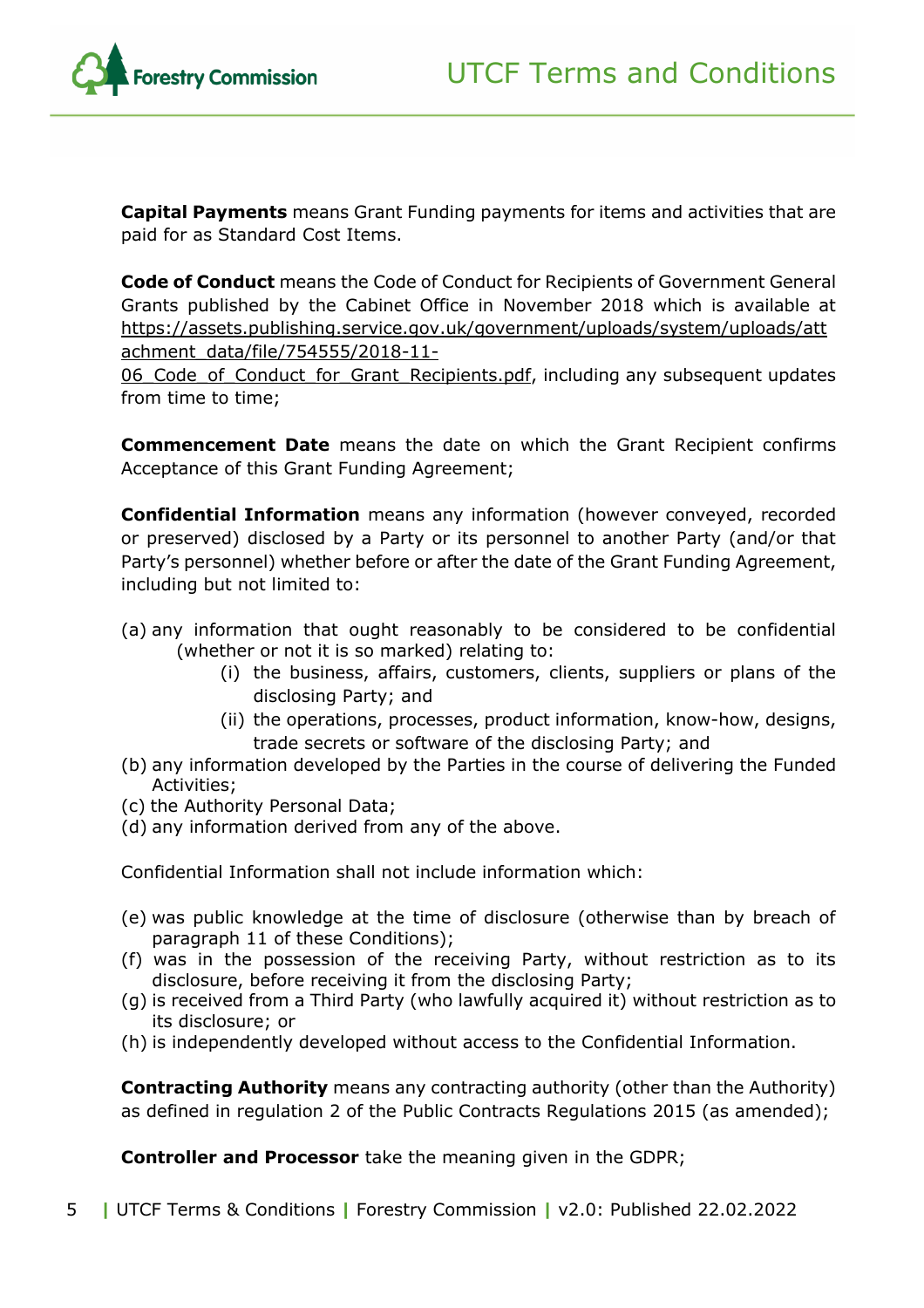

**Change of Control** means the sale of all or substantially all the assets of a Party; any merger, consolidation or acquisition of a Party with, by or into another corporation, entity or person, or any change in the ownership of more than fifty percent (50%) of the voting capital stock of a Party in one or more related transaction;

**Crown Body** means the government of the United Kingdom (including the Northern Ireland Assembly and Executive Committee, the Scottish Executive and the National Assembly for Wales), including, but not limited to, government ministers and government departments and particular bodies, persons, commissions or agencies from time to time carrying out functions on its behalf;

**Data Protection Legislation** means (i) the GDPR; (ii) the Data Protection Act 2018 to the extent that it relates to the processing of Personal Data and privacy; and (iii) all applicable Law relating to the processing of Personal Data and privacy;

**Disposal** means the disposal, sale, transfer of an Asset or any interest in any Asset and

includes any contract for disposal;

**Domestic Law** means an applicable law, statute, bye-law, regulation, order, regulatory policy, guidance or industry code, judgment of a relevant court of law, or directives or requirements of any regulatory body, delegated or subordinate legislation which replaces EU law as a consequence of the UK leaving the European Union;

**Domestic Successor** means, as the context requires, either:

- (a)a body that takes over the functions of the European Commission in the United Kingdom on the date it withdraws from the European Union; or
- (b)the relevant court in England which takes over the functions of the Court of Justice of the European Union in England on the date the United Kingdom withdraws from the European Union;

**Duplicate Funding** means funding provided by a Third Party (for the avoidance of doubt, including a government entity other than the Authority) to the Grant Recipient, which is for the same purpose for which the Grant was made, but has not been declared to the Authority;

**Eligibility Criteria** mean the Authority's selection criteria used to determine who should be grant recipients including the Grant Recipient;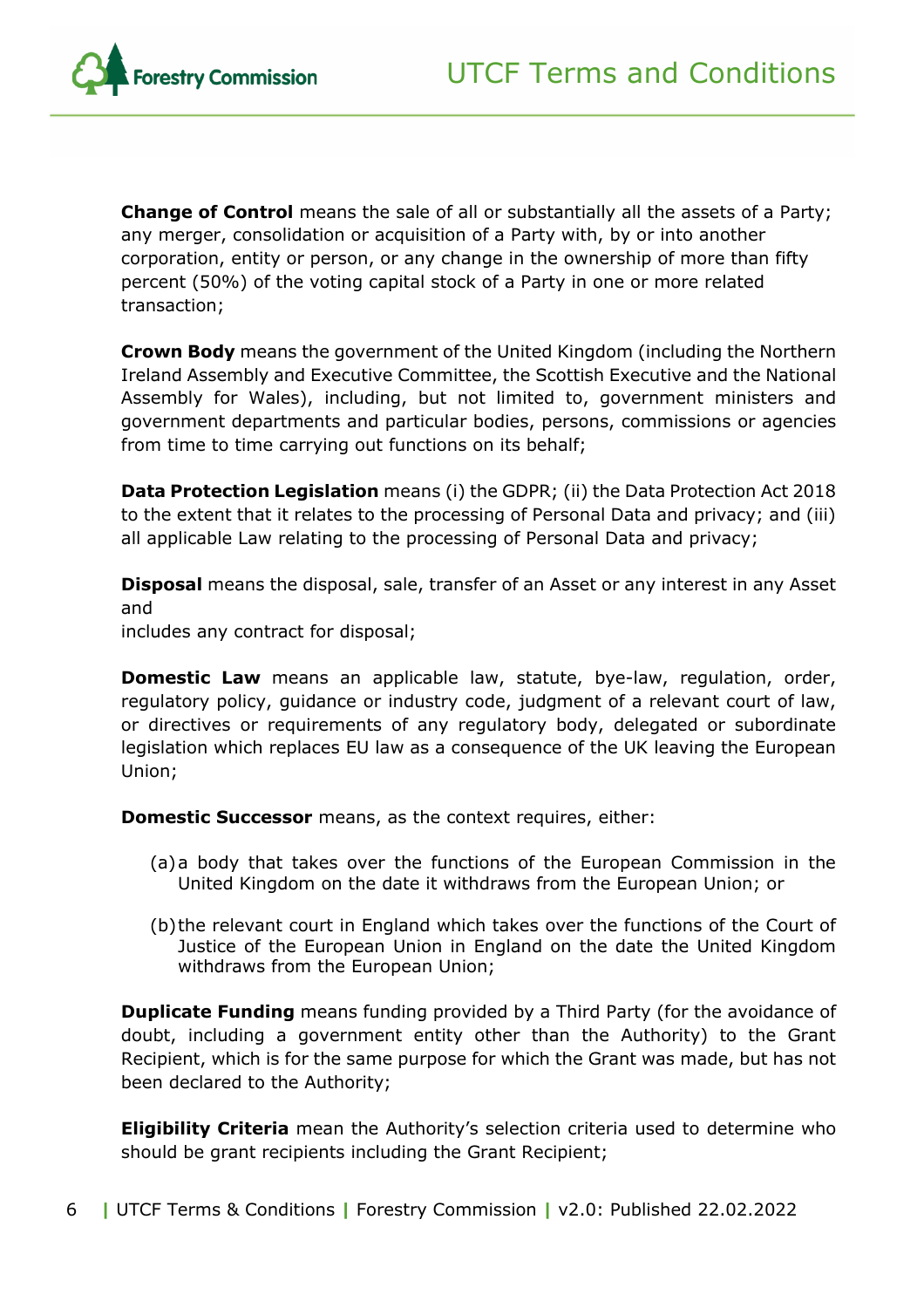

**Eligible Expenditure** means the expenditure incurred by the Grant Recipient during the Funding Period for the purposes of delivering the Funded Activities which comply in all respects with the eligibility rules set out in paragraph [5](#page-14-0) of these Conditions;

**EIR** means the Environmental Information Regulations 2004;

**Event of Default** means an event or circumstance set out in paragraph [26.1;](#page-27-2)

**Financial Year** means from 1 April to 31 March;

**Fixed Assets** means any Asset which consists of land, buildings, plant and equipment acquired, developed, enhanced, constructed in connection with the Funded Activities;

**FOIA** means the Freedom of Information Act 2000 and any subordinate legislation made under that Act from time to time together with any guidance or codes of practice issued by the relevant government department concerning the legislation;

**Funded Activities** means the activities set out in Annex 4**;**

**Funding Period** means the period for which the Grant is awarded starting on the Commencement Date and ending on the respective dates set out in Annex 3.

**General Data Protection Regulation** and **GDPR** means the General Data Protection Regulation (EU) 2016/679;

**Grant** means the sum or sums the Authority will pay to the Grant Recipient in accordance with paragraph [4](#page-12-0) and subject to the provisions set out at paragraph [26.](#page-27-1)

**Grant Claim** means the **claim form** submitted by the Grant Recipient to the Authority for payment of the Grant;

**Grant Funding Agreement** means these Conditions together with its annexes and schedules, the Application Form, Agreement Map and the Grant Offer and Acceptance Letters;

**Grant Offer Letter** means the letter the Authority issued to the Grant Recipient confirming the Grant Offer.

**Grant Manager** means the individual who has been nominated by the Authority to be the single point of contact for the Grant Recipient in relation to the Grant;

7 **|** UTCF Terms & Conditions **|** Forestry Commission **|** v2.0: Published 22.02.2022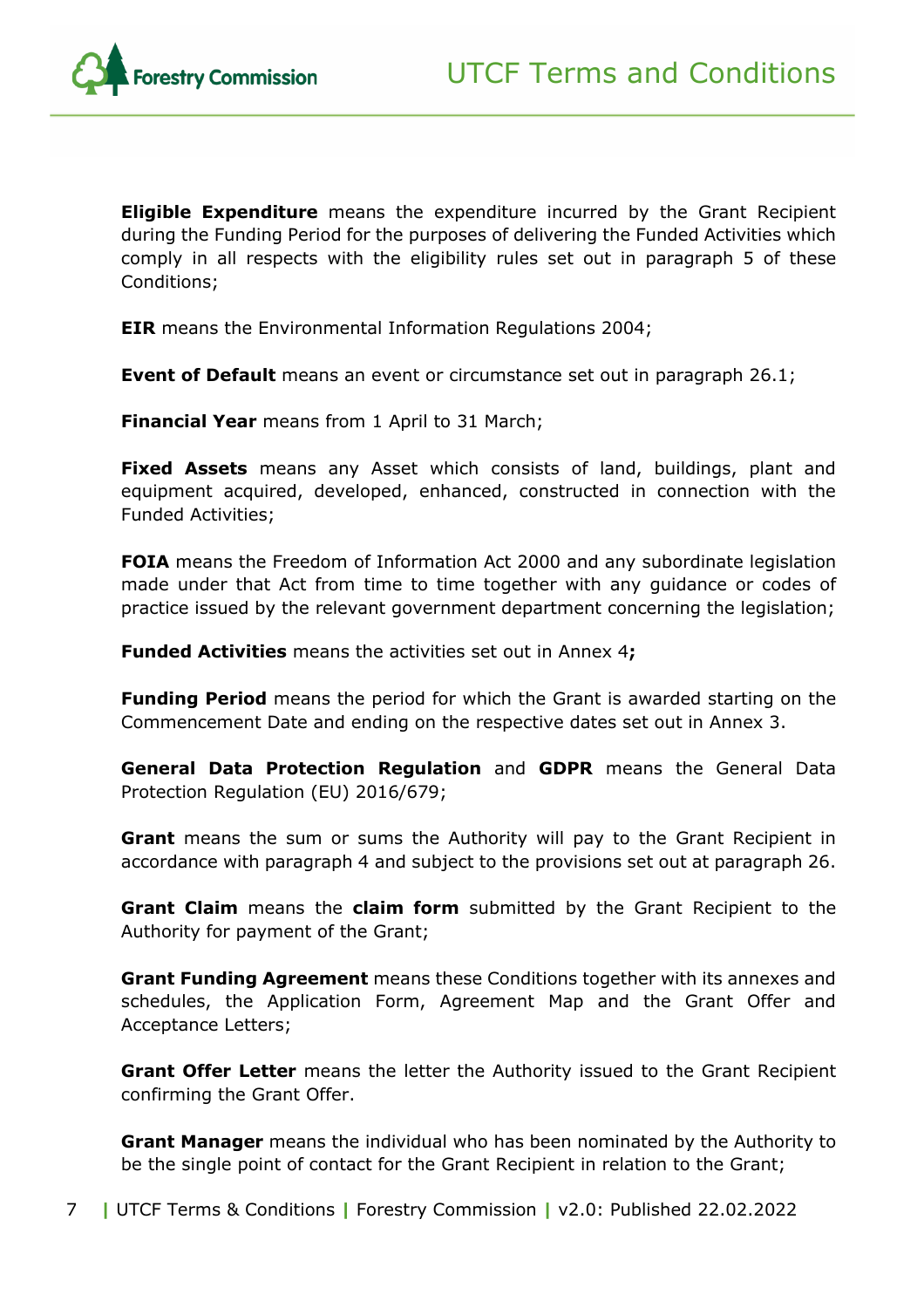

**HRA** means the Human Rights Act 1998 and any subordinate legislation made under that Act from time to time together with any guidance or codes of practice issued by the relevant government department concerning the legislation;

**Ineligible Expenditure** means expenditure incurred by the Grant Recipient which is not Eligible Expenditure and as set out in paragraph [5](#page-14-0) of these Conditions;

**Information Acts** means the Data Protection Legislation, FOIA and the EIR, as amended from time to time;

**Intellectual Property Rights** or **IPRs** means copyright, rights related to or affording protection similar to copyright, rights in databases, patents and rights in inventions semi-conductor topography rights, trade marks, rights in internet domain names and website addresses and other rights in trade names, designs, know-how, trade secrets and any modifications, amendments, updates and new releases of the same and all similar or equivalent rights or forms of protection which subsist or will subsist now or in the future in any part of the world;

**IP Completion Day** has the meaning given to it in the European Union (Withdrawal) Act 2018;

**IPR Material** means all material produced by the Grant Recipient or its Representatives in relation to the Funded Activities during the Funding Period (including but not limited to, materials expressed in any form of report, database, design, document, technology, information, know how, system or process);

**Instalment Period** means the intervals set out in the Grant Offer Letter when the Authority will release payment of the Grant to the Grant Recipient during the Funding Period;

**Joint Controllers** means where two or more Controllers jointly determine the purposes and means of processing;

**Law** mean any applicable law, statute, byelaw, regulation, order, regulatory policy, guidance or industry code, judgment of a relevant court of law, or directives or requirements of any regulatory body, delegated or subordinate legislation;

**Losses** means all losses, liabilities, damages, costs, expenses (including legal fees), disbursements, costs of investigation, litigation, settlement, judgment, interest and penalties whether arising in contract, tort (including negligence), breach of statutory duty, misrepresentation or otherwise and **Loss** will be interpreted accordingly;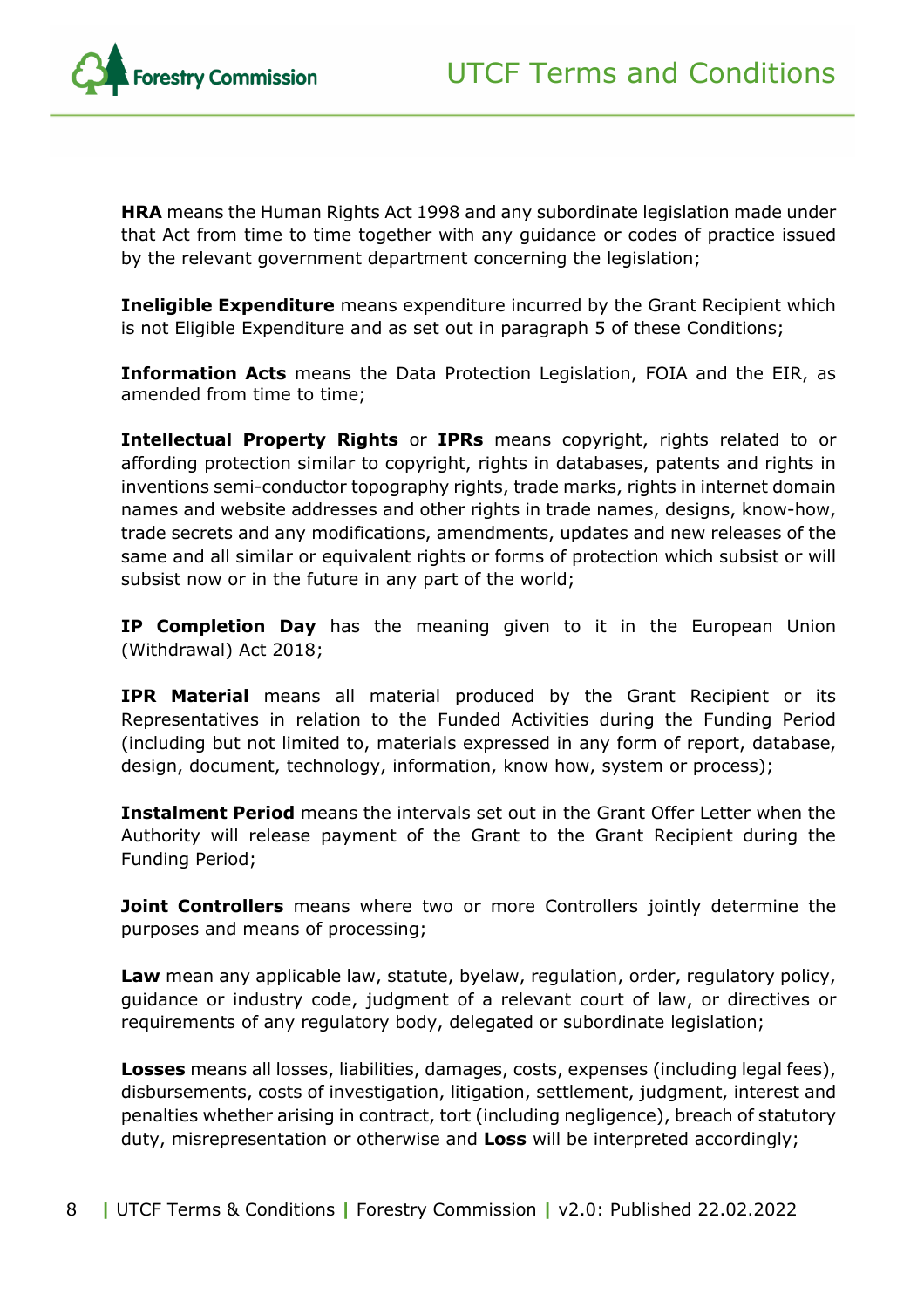

**Maintenance Period** means the period of time over which tree establishment must be maintained, as further set out in Annex 3. The Maintenance Period commences when the final Capital Payment is made under the Grant and continues for five (5) years.

**Match Funding** means any contribution to the Funded Activities from a Third Party to the Grant Recipient to meet the balance of the Eligible Expenditure not supported by the Grant**;**

**Maximum Sum** means the maximum amount of the Grant the Authority will provide to the Grant Recipient for the Funded Activities subject to paragraph [26;](#page-27-1)

**Northern Ireland Protocol** means the Protocol on Ireland/Northern Ireland in the EU withdrawal agreement;

**Party** means the Authority or Grant Recipient and **Parties** shall be each Party together;

**Personal Data** has the meaning given to it in the Data Protection Legislation as amended from time to time;

**Procurement Regulations** means the Public Contracts Regulations 2015, Concession Contracts Regulations 2016, Defence Security Public Contracts Regulations 2011 and the Utilities and Contracts Regulations 2016 together with their amendments, updates and replacements from time to time;

#### **Prohibited Act** means:

- (a) directly or indirectly offering, giving or agreeing to give to any servant of the Authority or the Crown any gift or consideration of any kind as an inducement or reward for:
	- (i) doing or not doing (or for having done or not having done) any act in relation to the obtaining or performance of the Funding Agreement; or
	- (ii) showing or not showing favour or disfavour to any person in relation to the Funding Agreement;
- (b) committing any offence:
	- (iii) under the Bribery Act;
	- (iv) under legislation creating offences in respect of fraudulent acts; or
	- (v) at common law in respect of fraudulent acts in relation to the Funding Agreement; or
- (c) defrauding or attempting to defraud or conspiring to defraud the Authority or the Crown;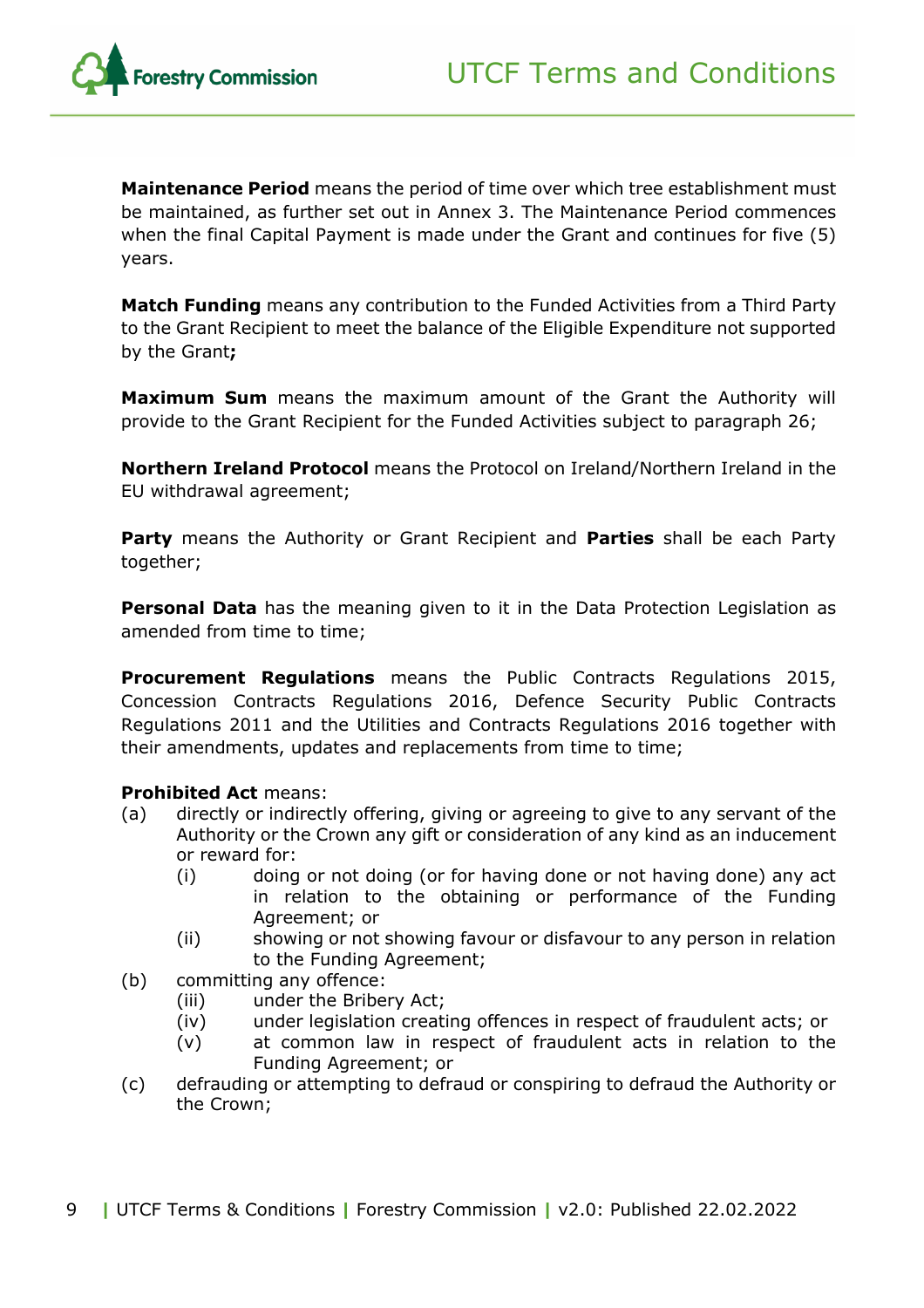**Publication** means any announcement, comment or publication of any publicity material by the Grant Recipient concerning the Funded Activities or the Authority;

**Remedial Action Plan** means the plan of action submitted by the Grant Recipient to the Authority following an Event of Default pursuant to the Remedial Action Plan process set out in paragraphs [26.7;](#page-30-0)

**Representatives** means any of the Parties' duly authorised directors, employees, officers, agents, professional advisors and consultants;

**Special Payments** means ex gratia expenditure by the Grant Recipient to a third party where no legal obligations exists for the payment and/or other extracontractual expenditure. Special Payments may include, but is not limited to, outof-court settlements, compensation or additional;

**State Aid Law** means the law embodied in Articles 107- 109 of section 2, Title VII of the Common Rules on Competition, Taxation and Approximation of Laws – Consolidated Versions of the Treaty on European Union and the Treaty for the Functioning of the European Union to the extent it continues to apply in the United Kingdom;

**Succession** means the transfer of the legal interest in the whole or part of the Eligible Land and subject to the Grant, held by the Grant Recipient at the Commencement Date of the Agreement, from the Grant Recipient to a Successor;

**Successor** means a third party who obtains the legal interest in the whole or part of the Eligible Land subject to the Grant, held by the Grant Recipient at the Commencement Date of the Grant Funding Agreement, from the Grant Recipient;

**Third Party** means any person or organisation other than the Grant Recipient or the Authority;

**Trade and Cooperation Agreement** means the Trade and Cooperation Agreement between the European Union and the European Atomic Energy Community, of the one part, and the United Kingdom of Great Britain and Northern Ireland, of the other part (as that agreement is modified or supplemented from time to time in accordance with any provision of it or of any other future relationship agreement);

**Unspent Monies** means any monies paid to the Grant Recipient in advance of its Eligible Expenditure, which remains unspent and uncommitted at the end of the Financial Year, the Funding Period or because of termination or breach of these Conditions;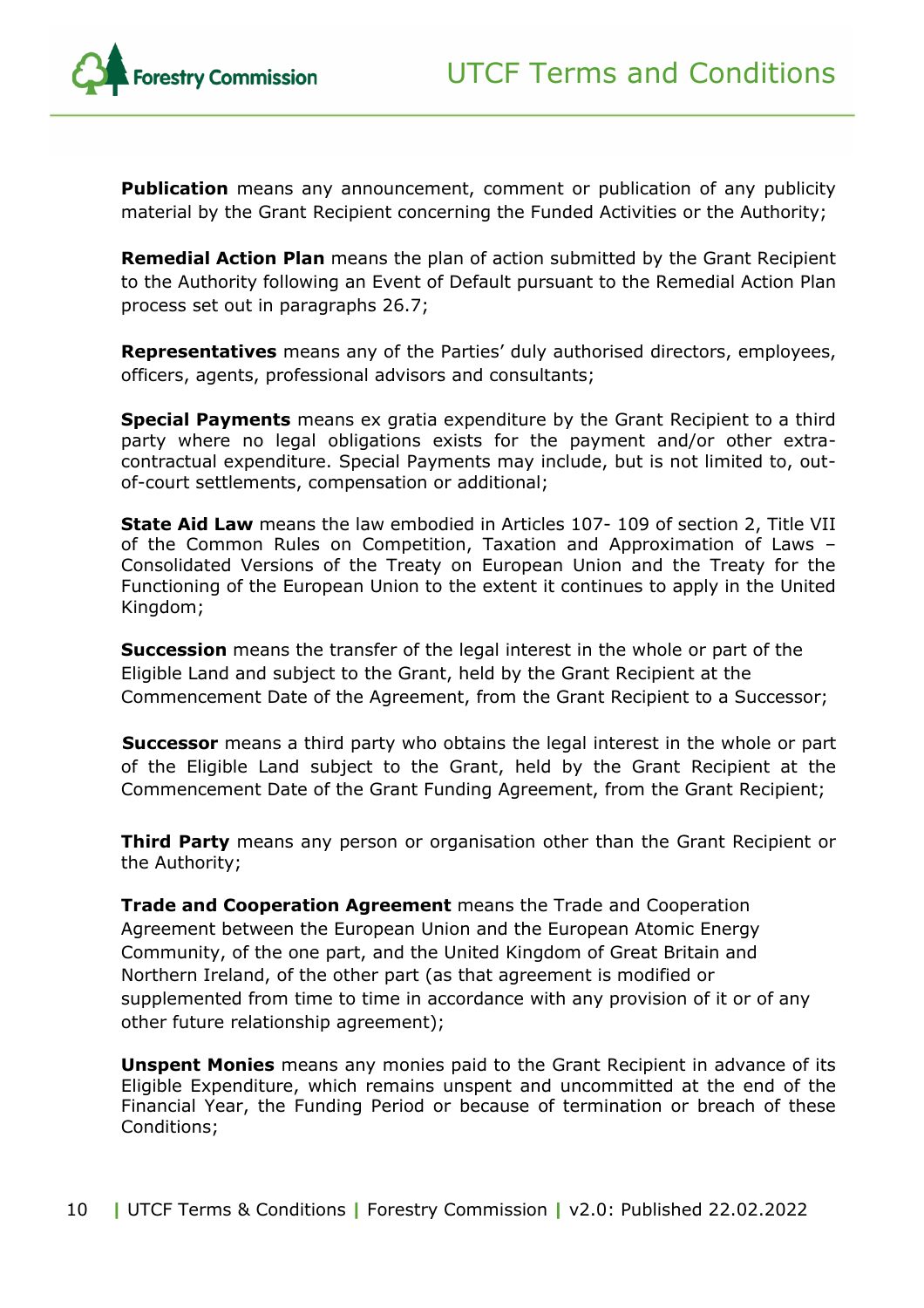UTCF Terms and Conditions



**VAT** means value added tax chargeable in the UK;

**Working Day** means any day from Monday to Friday (inclusive) which is not specified or proclaimed as a bank holiday in England and Wales pursuant to section 1 of the Banking and Financial Dealings Act 1971 including Christmas Day and Good Friday.

- 2.2. The further special Definitions at Annex 2 shall apply to these Conditions.
- 2.3. In these Conditions, unless the context otherwise requires:
	- (1) the singular includes the plural and vice versa;
	- (2) reference to a gender includes the other gender and the neuter;
	- (3) references to a person include an individual, company, body corporate, corporation, unincorporated association, firm, partnership or other legal entity or Crown Body;
	- (4) a reference to any Law includes a reference to that Law as amended, extended, consolidated or re-enacted from time to time;
	- (5) any reference in these Conditions which immediately before IP Completion Day was a reference to (as it has effect from time to time):
		- (i) any EU regulation, EU decision, EU tertiary legislation or provision of the European Economic Area ("**EEA**") agreement ("**EU References**") which forms part of domestic law by application of section 3 of the European Union (Withdrawal) Act 2018 shall be read on and after IP Completion Day as a reference to the EU References as they form part of domestic law by virtue of section 3 of the European Union (Withdrawal) Act 2018 as modified by domestic law from time to time; and
		- (ii) any EU institution or EU authority or other such EU body shall be read on and after IP Completion Day as a reference to the UK institution, authority or body to which its functions were transferred;
	- (6) the words "including", "other", "in particular", "for example" and similar words will not limit the generality of the preceding words and will be construed as if they were immediately followed by the words "without limitation";
	- (7) references to "writing" include typing, printing, lithography, photography, display on a screen, electronic and facsimile transmission and other modes of representing or reproducing words in a visible form, and expressions referring to writing will be construed accordingly;
- 11 **|** UTCF Terms & Conditions **|** Forestry Commission **|** v2.0: Published 22.02.2022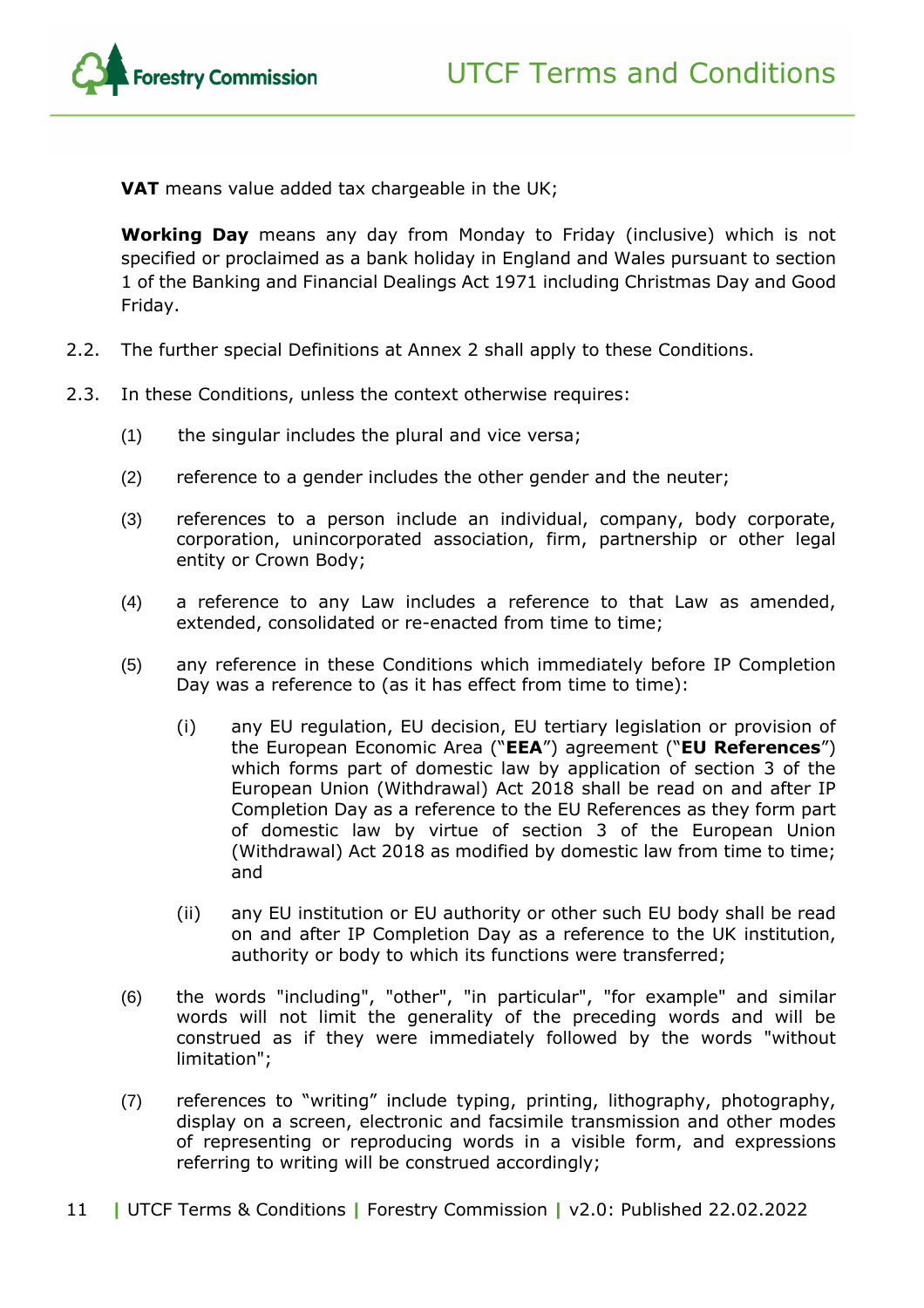

- (8) references to "representations" will be construed as references to present facts, to "warranties" as references to present and future facts and to "undertakings" as references to obligations under the Grant Funding Agreement;
- (9) references to "paragraphs" and "Annexes" are, unless otherwise provided, references to the paragraphs and annexes of these Conditions and references in any Annex to parts, paragraphs and tables are, unless otherwise provided, references to the parts, paragraphs and tables of the Annex in which these references appear; and
- (10) the headings in these Conditions are for ease of reference only and will not affect the interpretation or construction of these Conditions.
- 2.4. Where there is any conflict between the documents that make up this Grant Funding Agreement the conflict shall be resolved in accordance with the following order of precedence:
	- 2.4.1 the Conditions set out within this Grant Funding Agreement;
	- 2.4.2 Schedule 1 The Authority's Grant Offer Letter;

#### <span id="page-11-0"></span>**3. DURATION, PURPOSE AND CONDITIONS OF THE GRANT**

- 3.1. The Funding Period starts on the Commencement Date and ends on the respective dates set out in Annex 3, unless terminated earlier in accordance with this Grant Funding Agreement.
- 3.2. The Grant Recipient shall comply with its obligations regarding the Maintenance Period as set out in Annex 3.
- 3.3. Where the Grant is paid in instalments, for example, to support phased planting, the Agreement shall continue in force for five years after the date the final Grant payment is paid, that is, to the end of the Maintenance Period.
- 3.4. The Grant Recipient shall use the Grant solely for the delivery of the Funded Activities. The Grant Recipient may not make any changes to the Funded Activities.
- 3.5. If the Authority wants to make a change to the Funded Activities (including for example reducing the Grant or removing some of the Funded Activities from the Grant) it may do so on thirty (30) Working Days written notice to the Grant Recipient.
- 3.6. The Parties may agree to delay the planting by amending the planting season stated in the Grant Offer Letter in one-year increments but will not be extended beyond 31 March 2025. The party requesting the extension must make their request in writing, no less than one month before the expiry of the Grant Funding Agreement.
- 12 **|** UTCF Terms & Conditions **|** Forestry Commission **|** v2.0: Published 22.02.2022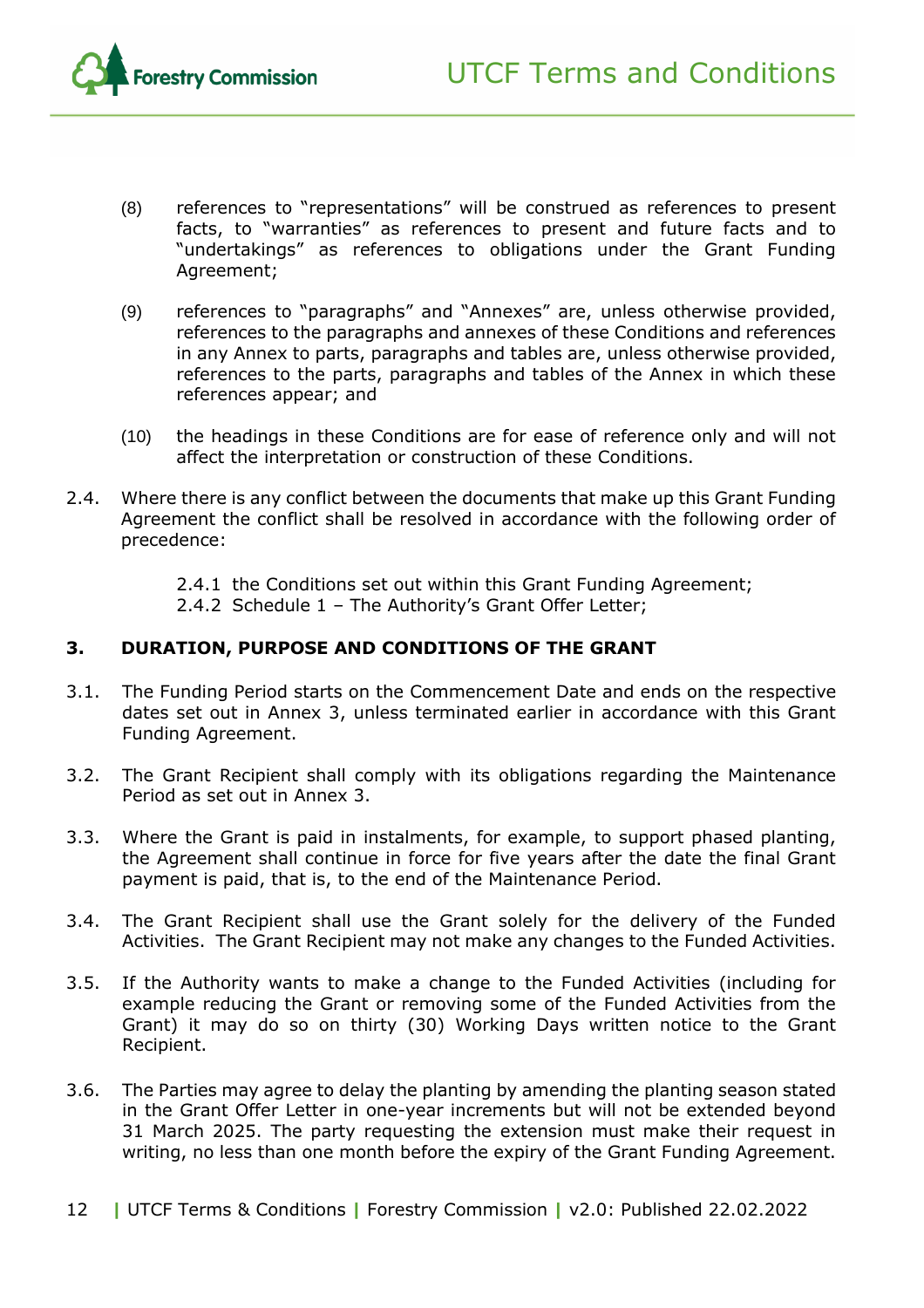

Neither party shall be under any obligation to agree to an extension requested by the other party. The extension shall take effect once it has been confirmed in writing by the Authority.

- 3.7. The Grant Recipient acknowledges and agrees that work undertaken before the Commencement Date of this Grant Funding Agreement will not be funded.
- 3.8. The Grant Recipient confirms that all required licences, consents and permissions will be in place prior to commencing the Funded Activities.
- 3.9. The fund cannot be used to support replacement trees, the Grant Recipient confirms that the land is free of trees and existing tree pits have been empty for a period of 3 years.

#### <span id="page-12-0"></span>**4. PAYMENT OF GRANT**

- 4.1. Subject to the remainder of this paragraph [4](#page-12-0) the Authority shall pay the Grant Recipient an amount not exceeding the total sum set out in the Grant Offer Letter. The Authority shall pay the Grant in pound sterling (GBP).
- 4.2. The Grant Recipient must complete and sign the FC Supplier Creation Form as part of their acceptance of the Grant, unless the Grant Recipient is already set up as a supplier with the Authority and has a supplier reference number.
- 4.3. The signatory must be the chief finance officer or someone with proper delegated authority. Any change of bank details must be notified immediately on the same form and signed by an approved signatory. Any change of signatory must be notified to the Authority for approval, as soon as known.
- 4.4. The Grant represents the Maximum Sum the Authority will pay to the Grant Recipient under the Funding Agreement. The Maximum Sum will not be increased in the event of any overspend by the Grant Recipient in its delivery of the Funded Activities.
- 4.5. The Authority will only pay the Grant to the Grant Recipient in respect of Eligible Expenditure incurred by the Grant Recipient to deliver the Funded Activities. The Authority will not pay the Grant until it is satisfied that the Grant Recipient has paid for the Funded Activities in full and the Funded Activities have been delivered during the Funding Period**.**
- 4.6. On request, the Grant Recipient will provide the Authority with evidence of the costs, which are classified as Eligible Expenditure pursuant to paragraph 5.1 and as set out in Annex 1, which may include (but will not be limited to) receipts and invoices or any other documentary evidence specified by the Authority.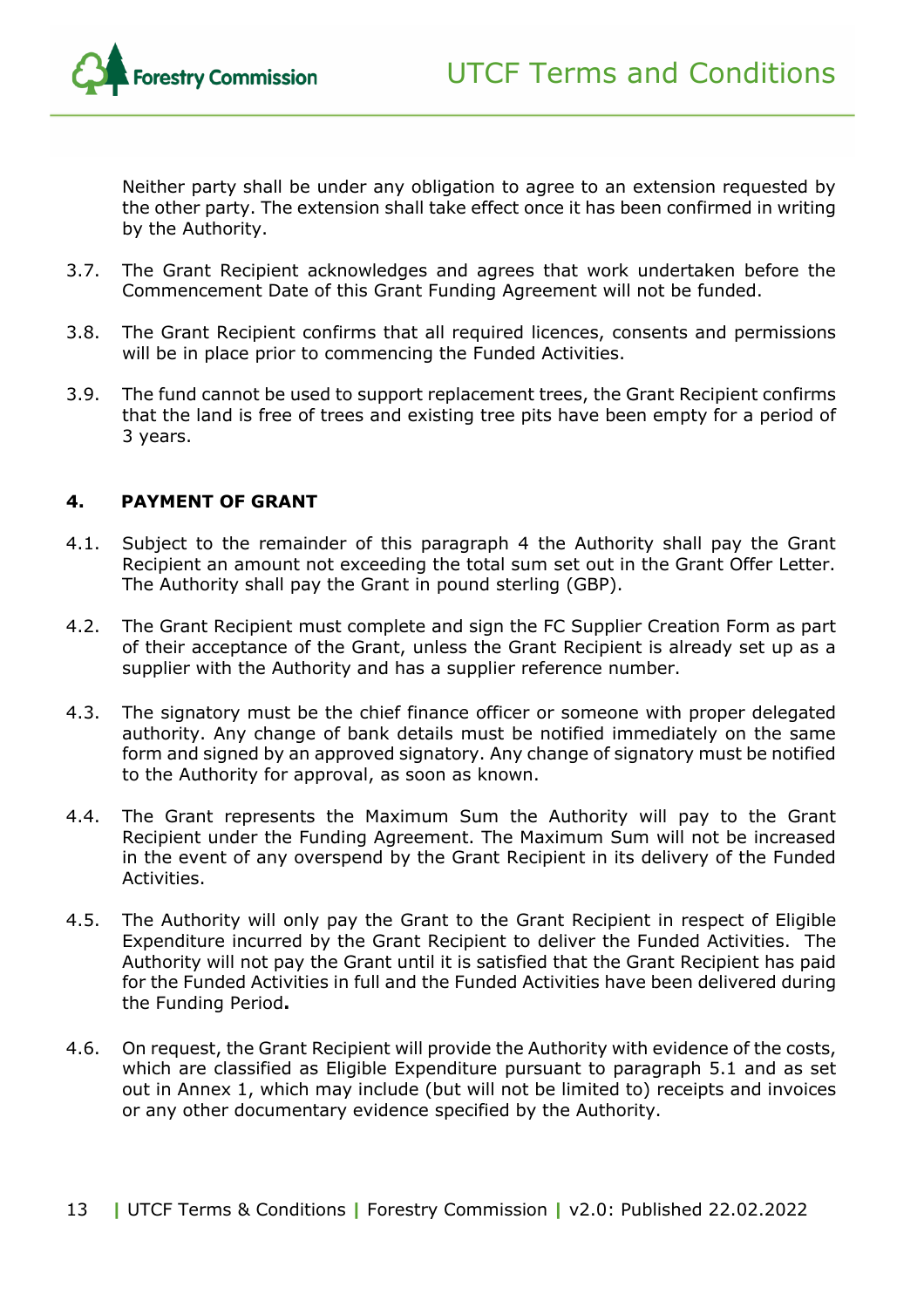

- <span id="page-13-1"></span>4.7. The Grant Recipient shall declare to the Authority any Match Funding which has been approved or received before the Commencement Date. If the Grant Recipient intends to apply for, is offered or receives any further Match Funding during the Funding Period, the Grant Recipient shall notify the Authority before accepting or using any such Match Funding. On notifying the Authority of the Match Funding the Grant Recipient shall confirm the amount, purpose and source of the Match Funding and the Authority shall confirm whether it is agreeable to the Grant Recipient accepting the Match Funding. If the Authority does not agree to the use of Match Funding the Authority shall be entitled to terminate the Grant Funding Agreement in accordance with paragraph [26.1.9](#page-28-0) and where applicable, require all or part of the Grant to be repaid.
- 4.8. Where the use of Match Funding is permitted the Grant Recipient shall set out any Match Funding it receives in the format required by the Application Form and send that to the Authority. This is so the Authority knows the total funding the Grant Recipient has received for the Funded Activities.
- 4.9. Match Funding from other Nature for Climate Fund workstreams (examples including, but not limited to, the Local Authority Treescapes Fund or Trees Call to Action Fund) is not acceptable.
- 4.10. The Grant Recipient agrees that:
	- 4.10.1. it will not apply for, or obtain, Duplicate Funding in respect of any part of the Funded Activities which have been paid for in full using the Grant;
	- 4.10.2. the Authority may refer the Grant Recipient to the police should it dishonestly and intentionally obtain Duplicate Funding for the Funded Activities;
	- 4.10.3. The Authority will not make the first payment of the Grant and/or any subsequent payments of the Grant unless or until, the Authority is satisfied that:
		- (i) the Grant will be used for Eligible Expenditure only; and
		- (ii) if applicable, any previous Grant payments have been used for the Funded Activities or, where there are Unspent Monies, have been repaid to the Authority.
- <span id="page-13-0"></span>4.11. The Grant Recipient shall submit by the 31st March of the relevant Instalment Period the Grant Claim together with any other documentation as prescribed by the Authority, from time to time. The Authority will accept one Grant Claim per financial year.
- 4.12. Unless otherwise stated in these Conditions, payment of the Grant will be made within 30 days of the Authority approving the Grant Recipient's Grant Claim.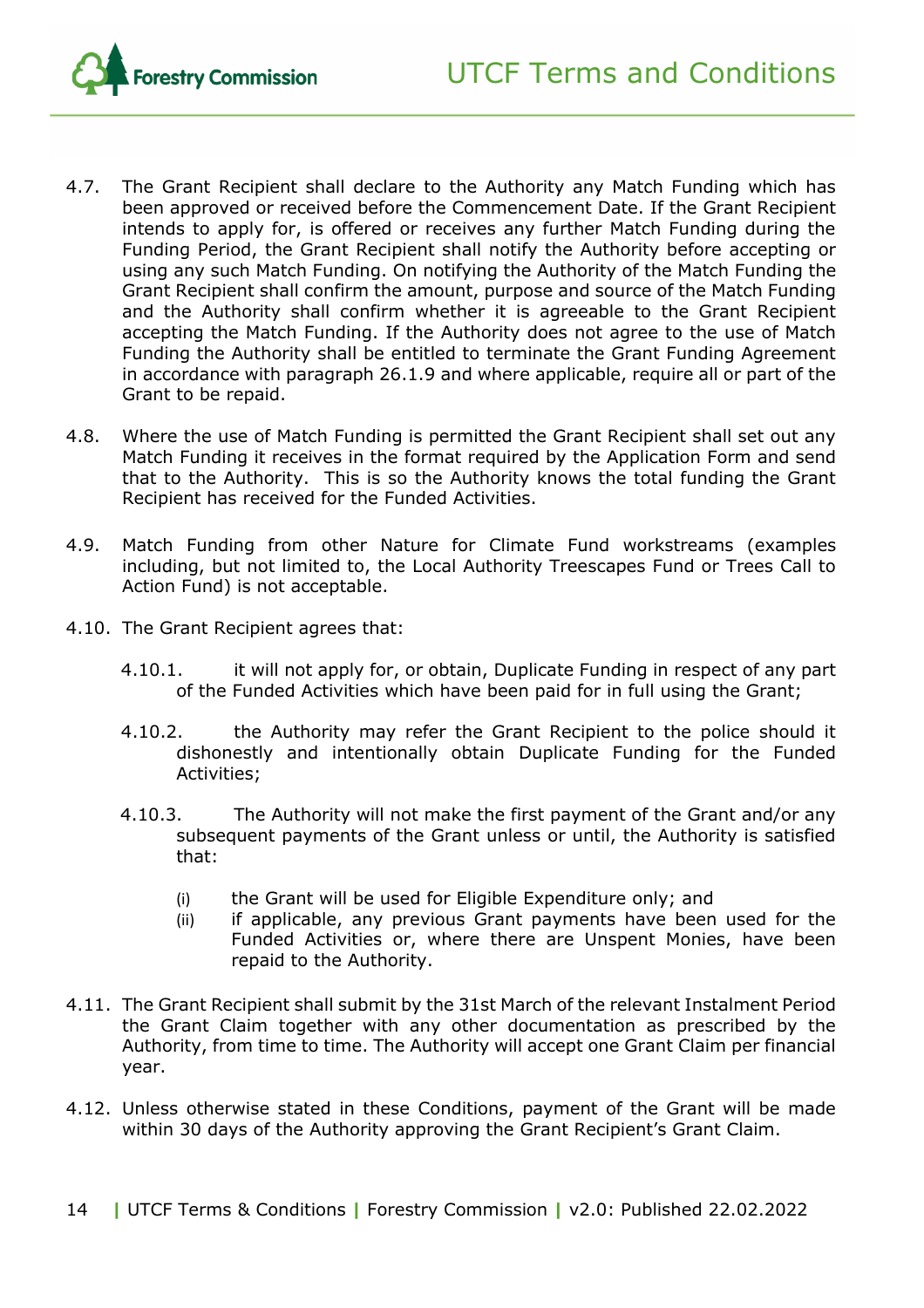

- 4.13. The Authority will have no liability to the Grant Recipient for any Losses caused by a delay in the payment of a Grant Claim howsoever arising.
- 4.14. The Authority reserves the right not to pay any Grant Claims, which are not submitted within the period set out in paragraph [4.111](#page-13-0)0 or Grant Claims, which are incomplete, incorrect or submitted without the full supporting documentation.
- <span id="page-14-1"></span>4.15. The Grant Recipient shall promptly notify and repay immediately to the Authority any money incorrectly paid to it either as a result of an administrative error or otherwise. This includes (without limitation) situations where the Grant Recipient is paid in error before it has complied with its obligations under the Grant Funding Agreement. Any sum, which falls due under this paragraph [4.154](#page-14-1), shall fall due immediately. If the Grant Recipient fails to repay the due sum within 60 days the sum will be recoverable summarily as a civil debt.
- 4.16. Where the Grant Recipient enters into a contract with a Third Party in connection with the Funded Activities, the Grant Recipient will remain responsible for paying that Third Party. The Authority has no responsibility for paying Third Party invoices.
- 4.17. Onward payment of the Grant and the use of sub-contractors shall not relieve the Grant Recipient of any of its obligations under the Grant Funding Agreement, including any obligation to repay the Grant.
- 4.18. The Grant Recipient may not retain any Unspent Monies without the Authority's prior written permission.
- 4.19. If at the end of the relevant Financial Year there are Unspent Monies, the Grant Recipient shall repay such Unspent Monies to the Authority no later than 30 days of the Authority's request for repayment.
- 4.20. If the Grant Recipient is required to repay grant funds under any other Government grant scheme, part or all of the Grant Recipient's UTCF Grant claim may not be paid out to the Grant Recipient but instead used to repay what is owed to Government. Similarly, if the Grant Recipient is required to repay grant funds under their UTCF Grant agreement, such funds may be collected via other grant schemes held by the Grant Recipient with Government.

#### <span id="page-14-0"></span>**5. ELIGIBLE AND INELIGIBLE EXPENDITURE**

5.1. The Authority will only pay the Grant in respect of Eligible Expenditure incurred by the Grant Recipient to deliver the Funded Activities and the Grant Recipient will use the Grant solely for delivery of the Funded Activities (as set out in Annex 1 of these Conditions).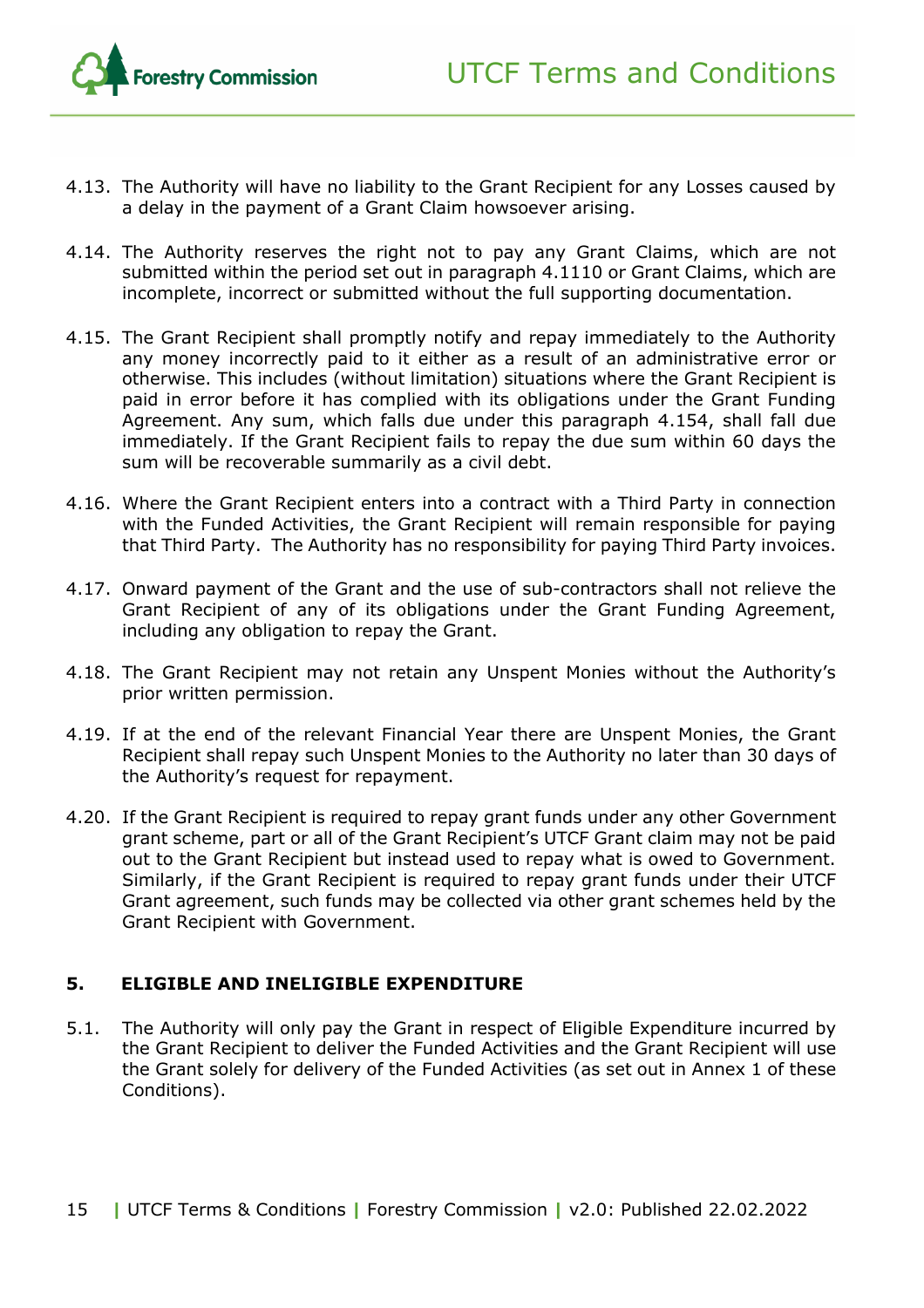

- 5.2. For the avoidance of doubt, the following costs/payments will not be classified as Eligible Expenditure, even if incurred for the purposes of the Funded Activities, and the Grant Funding may not be used for payment of these**:**
	- 5.2.1. Fees charged or to be charged to the Grant Recipient by the external auditors/accountants for reporting/certifying that the grant paid was applied for its intended purposes;
	- 5.2.2. giving evidence to Parliamentary Select Committees;
	- 5.2.3. attending meetings with government ministers or civil servants to discuss the progress of a taxpayer funded grant scheme;
	- 5.2.4. responding to public consultations, where the topic is relevant to the objectives of the Funded Activities. To avoid doubt, Eligible Expenditure does not include the Grant Recipient spending the Grant on lobbying other people to respond to any such consultation (unless explicitly permitted in the Grant Funding Agreement);
	- 5.2.5. providing independent, evidence based policy recommendations to local government, departments or government ministers, where that is the objective of a taxpayer funded grant scheme, for example, 'What Works Centres'; and
	- 5.2.6. providing independent evidence based advice to local or national government as part of the general policy debate, where that is in line with the objectives of the Grant.
	- 5.2.7. Paid for lobbying, which means using the Grant to fund lobbying (via an external firm or in-house staff) in order to undertake activities intended to influence or attempt to influence Parliament, government or political activity; or attempting to influence legislative or regulatory action;
	- 5.2.8. using the Grant to directly enable one part of government to challenge another on topics unrelated to the agreed purpose of the grant;
	- 5.2.9. using the Grant to petition for additional funding;
	- 5.2.10. expenses such as for entertaining, specifically aimed at exerting undue influence to change government policy;
	- 5.2.11. input VAT reclaimable by the grant recipient from HMRC;
	- 5.2.12. payments for activities of a political or exclusively religious nature;
- 5.3. Other examples of expenditure, which are not Eligible Expenditure and are prohibited, include the following:
- 16 **|** UTCF Terms & Conditions **|** Forestry Commission **|** v2.0: Published 22.02.2022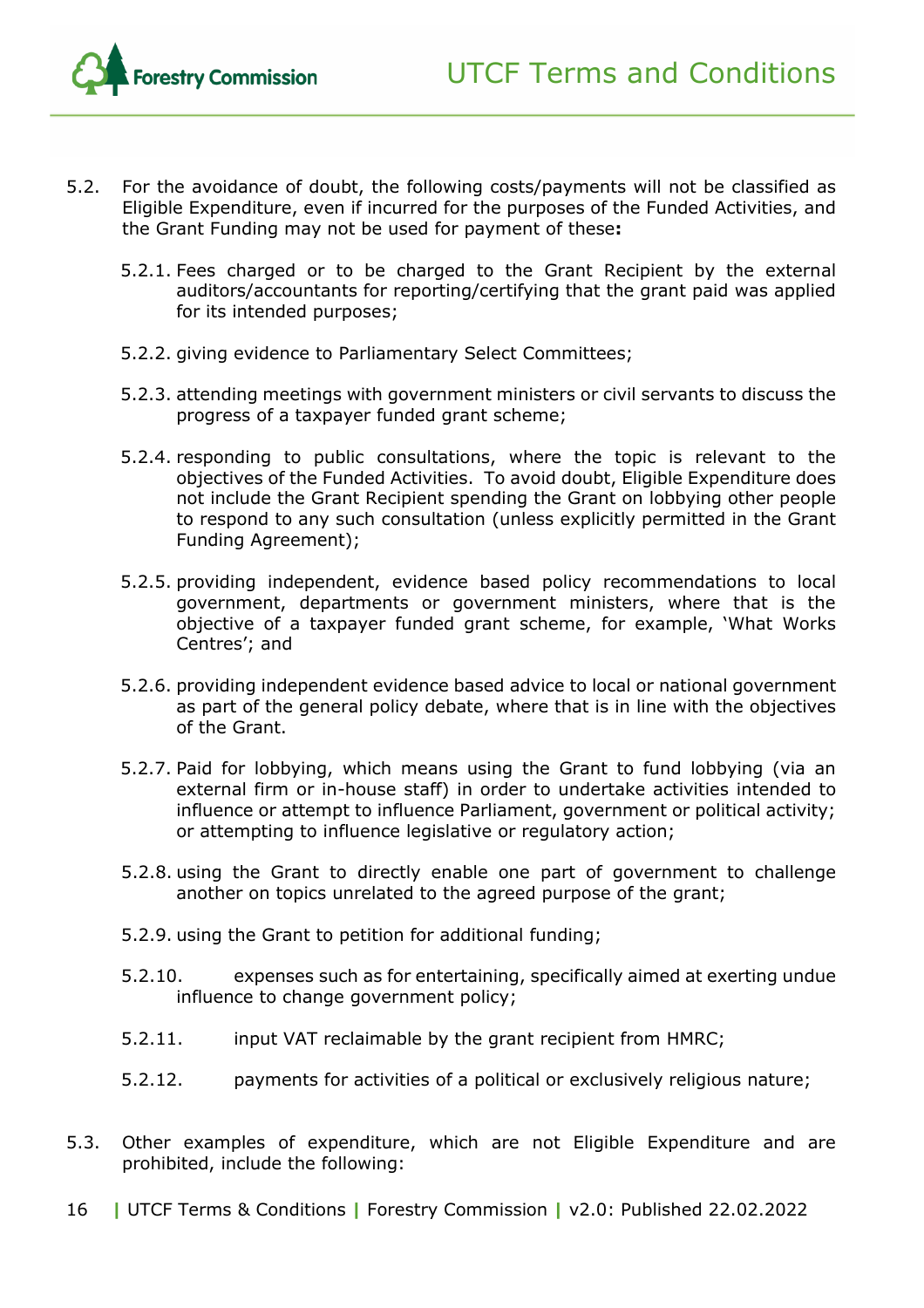

- 5.3.1. contributions in kind (specifically contribution in goods; including but not limited to any kinds, types or size of trees; as differentiated money);
- 5.3.2. interest payments or service charge payments for finance leases;
- 5.3.3. gifts;
- 5.3.4. statutory fines, criminal fines or penalties civil penalties, damages or any associated legal costs;
- 5.3.5. payments for works or activities which the grant recipient, or any member of their Partnership has a statutory duty to undertake, or that are fully funded by other sources;
- 5.3.6. bad debts to related parties;
- 5.3.7. payments for unfair dismissal or other compensation;
- 5.3.8. depreciation, amortisation or impairment of assets owned by the Grant Recipient ;
- 5.3.9. the acquisition or improvement of Assets by the Grant Recipient (unless the Grant is explicitly for capital use – this will be stipulated in the Grant Offer Letter); and
- 5.3.10. liabilities incurred before the commencement of the Grant Funding Agreement unless agreed in writing by the Authority.

#### <span id="page-16-0"></span>**6. ANNUAL GRANT REVIEW – NOT USED**

#### <span id="page-16-1"></span>**7. MONITORING AND REPORTING**

- 7.1. The Grant Recipient shall closely monitor the delivery and success of the Funded Activities throughout the Funding Period to ensure that the aims and objectives of the Funded Activities are achieved.
- <span id="page-16-2"></span>7.2. The Grant Recipient shall provide the Authority with all reasonable assistance and co-operation in relation to any ad-hoc information, explanations and documents as the Authority may require, from time to time, so the Authority may establish if the Grant Recipient has used the Grant in accordance with the Grant Funding Agreement.
- 7.3. Upon request from the Authority the Grant Recipient shall also provide the Authority with an annual report on:
	- 7.3.1. the progress made towards achieving the agreed outputs and the defined longer term outcomes set out in the Application Form. Where possible, the report will quantify what has been achieved by reference to the Funded Activities' targets; and
	- 7.3.2. if relevant, provide details of any Assets either acquired or improved using the Grant.
- 7.4. The Grant Recipient will permit any person authorised by the Authority reasonable access, with or without notice, to its employees, agents, premises, facilities and records, for the purpose of discussing, monitoring and evaluating the Grant Recipient's fulfilment of its obligations under the Grant Funding Agreement and will,
- 17 **|** UTCF Terms & Conditions **|** Forestry Commission **|** v2.0: Published 22.02.2022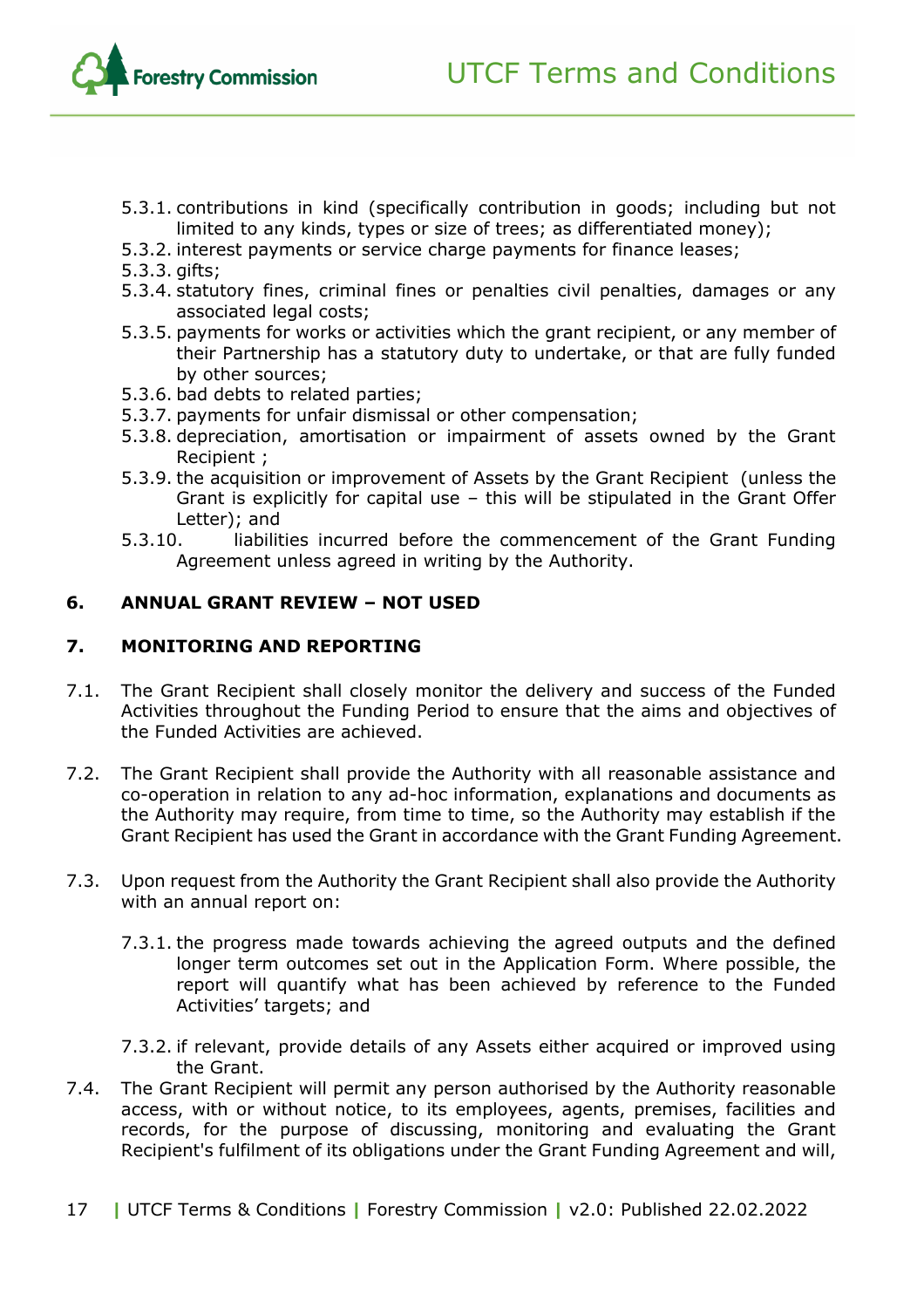if so required, provide appropriate oral or written explanations to such authorised persons as required during the Funding Period.

- 7.5. The Grant Recipient will record in its financial reports the amount of Match Funding it receives together with details of what it has used that Match Funding for.
- 7.6. The Grant Recipient will notify the Authority as soon as reasonably practicable of:
	- 7.6.1. any actual or potential failure to comply with any of its obligations under the Grant Funding Agreement, which includes those caused by any administrative, financial or managerial difficulties; and
	- 7.6.2. actual or potential variations to the Eligible Expenditure set out in Annex 4 of these Conditions and/or any event which materially affects the continued accuracy of such information.
- 7.7. The Grant Recipient represents and undertakes (and shall repeat such representations on delivery of any annual report):
	- 7.7.1. that the reports and information it gives pursuant to this paragraph [7](#page-16-1) are accurate;
	- 7.7.2. that it has diligently made full and proper enquiry of the matter pertaining to the reports and information given; and
	- 7.7.3. that any data it provided pursuant to an application for the Grant may be shared within the powers conferred by legislation with other organisations for the purpose of preventing or detecting crime.

#### <span id="page-17-0"></span>**8. AUDITING AND ASSURANCE**

- 8.1. Upon request from the Authority the Grant Recipient will provide the Authority with independent assurance that the Grant has been used for delivery of the Funded Activities. To satisfy this requirement the Grant Recipient will provide a statement showing that the Grant has been certified by an independent and appropriately qualified auditor. Accompanied by the Grant Recipient's annual audited accounts.
- 8.2. The Authority may, at any time during and up to five (5) years after the end of the Grant Funding Agreement, conduct additional audits or ascertain additional information where the Authority considers it necessary. The Grant Recipient agrees to grant the Authority or its Representatives access, as required, to all Funded Activities sites and relevant records. The Grant Recipient will ensure that necessary information and access rights are explicitly included within all arrangements with sub-contractors.
- 8.3. If the Authority requires further information, explanations and documents, in order for the Authority to establish that the Grant has been used properly in accordance with the Grant Funding Agreement, the Grant Recipient will, within five (5) Working Days of a request by the Authority, provide the Authority, free of charge, with the requested information.
- 18 **|** UTCF Terms & Conditions **|** Forestry Commission **|** v2.0: Published 22.02.2022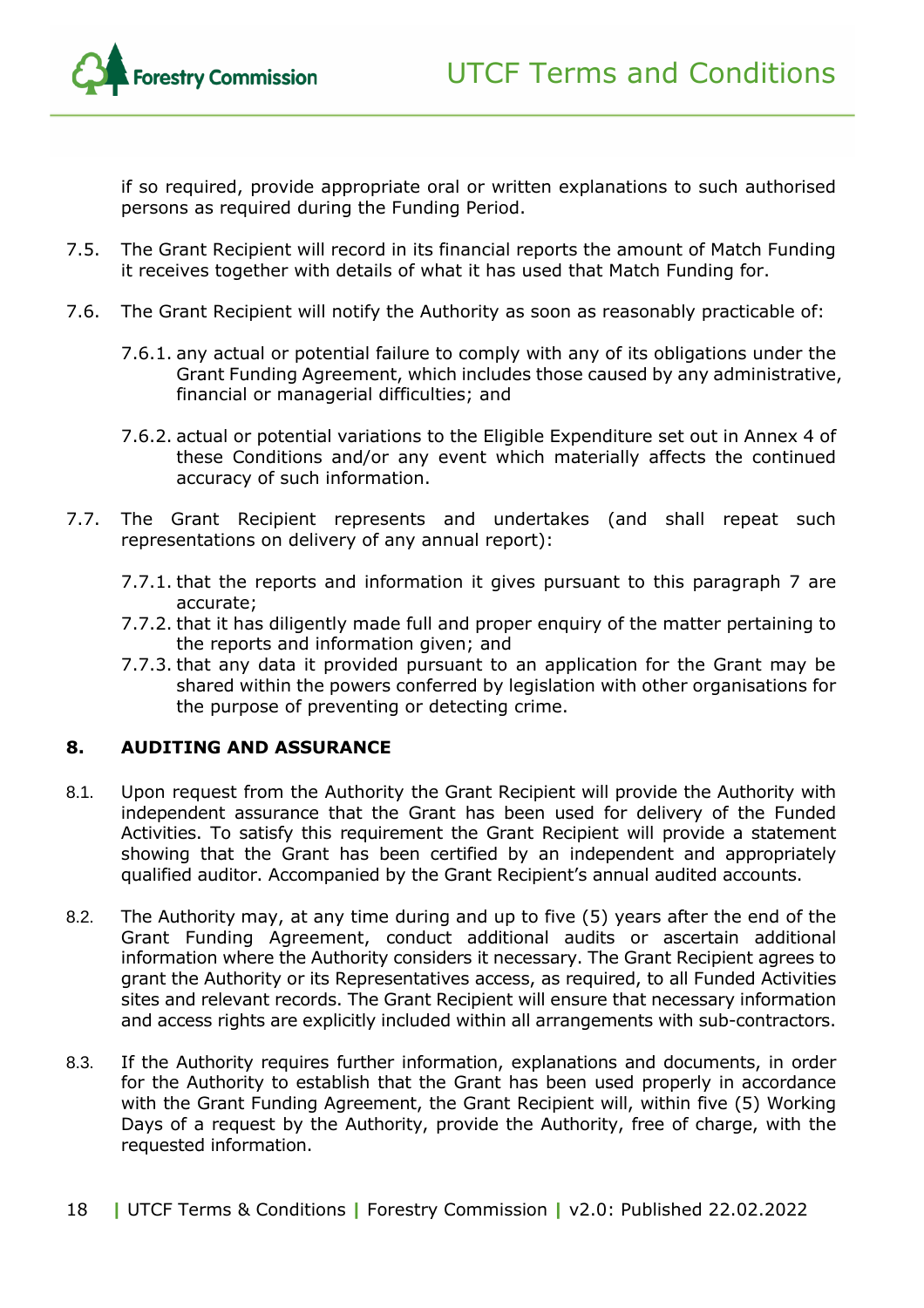

- 8.4. The Grant Recipient shall:
	- 8.4.1. if applicable nominate an independent auditor to verify the final statement of expenditure and income submitted to the Authority;
	- 8.4.2. identify separately the value and purpose of the Grant Funding in its audited accounts and its annual report; and
	- 8.4.3. maintain a record of internal financial controls and procedures and provide the Authority with a copy if requested.

#### **Retention of documents**

- 8.5. The Grant Recipient shall retain all invoices, receipts, accounting records and any other documentation (including but not limited to, correspondence) relating to the Eligible Expenditure; income generated by the Funded Activities during the Funding Period for a period of seven (7) years from the date on which the Funding Period ends.
- 8.6. The Grant Recipient shall take before and after photographs of each planting area, retain them for a period of seven (7) years and make them available to the Authority upon written request, to be provided by the Grant Recipient within five (5) working days of such request.
- 8.7. The Grant Recipient shall ensure that all its sub-contractors retain each record, item of data and document relating to the Funded Activities for a period of seven (7) years from the date on which the Funding Period ends.
- 8.8. Upon request of the Authority the Grant Recipient will promptly provide revised forecasts of income and expenditure.
- 8.9. Where the Grant Recipient is a company registered at Companies House, the Grant Recipient must file their annual return and accounts by the dates specified by Companies House.
- 8.10. Where the Grant Recipient is a registered charity, the Grant Recipient must file their charity annual return by the date specified by the Charity Commissioner.
- 8.11. Upon request of the Authority, the Grant Recipient shall provide the Authority with copies of their annual return, accounts and charity annual return (as applicable).
- 8.12. If a Grant Recipient fails to comply with paragraphs [8.8] through [8.10] of these Conditions the Authority may suspend funding or terminate the Grant Funding Agreement in accordance with paragraph 26.1.2 of these Conditions.

#### <span id="page-18-0"></span>**9. FINANCIAL MANAGEMENT AND PREVENTION OF BRIBERY, CORRUPTION, FRAUD AND OTHER IRREGULARITY**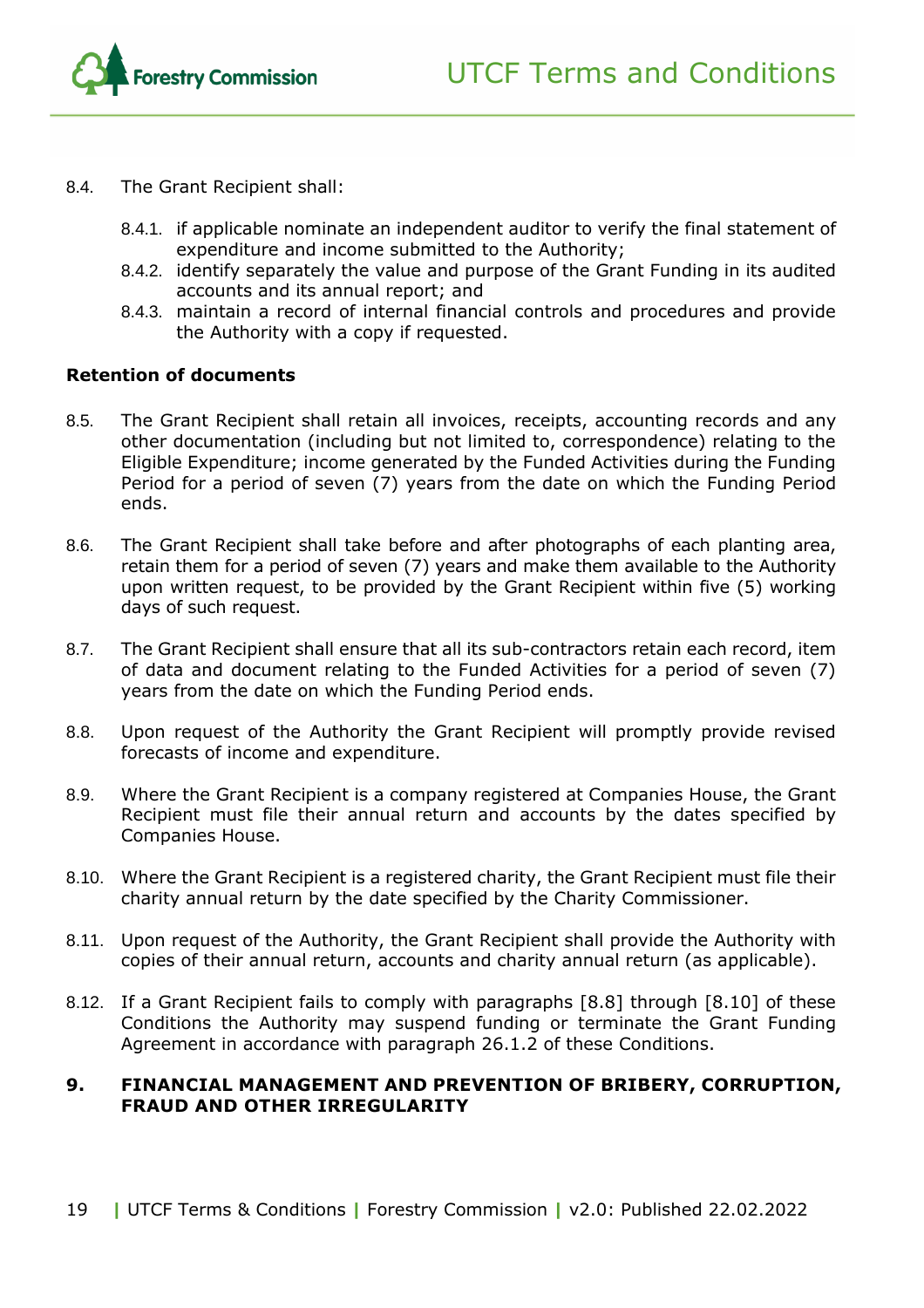

- 9.1. The Grant Recipient will at all times comply with all applicable Laws, statutes and regulations relating to anti-bribery and anti-corruption, including but not limited to the Bribery Act.
- 9.2. The Grant Recipient must have a sound administration and audit process, including internal financial controls to safeguard against fraud, theft, money laundering, counter terrorist financing or any other impropriety, or mismanagement in connection with the administration of the Grant. The Grant Recipient shall require that the internal/external auditors report on the adequacy or otherwise of that system.
- 9.3. All cases of fraud or theft (whether proven or suspected) relating to the Funded Activities must be notified to the Authority as soon as they are identified. The Grant Recipient shall explain to the Authority what steps are being taken to investigate the irregularity and shall keep the Authority informed about the progress of any such investigation. The Authority may however request that the matter referred (which the Grant Recipient is obliged to carry out) to external auditors or other Third Party as required.
- <span id="page-19-2"></span>9.4. The Authority will have the right, at its absolute discretion, to insist that the Grant Recipient address any actual or suspected fraud, theft or other financial irregularity and/or to suspend future payment of the Grant to the Grant Recipient. Any grounds for suspecting financial irregularity includes what the Grant Recipient, acting with due care, should have suspected as well as what it actually proven.
- 9.5. The Grant Recipient agrees and accepts that it may become ineligible for Grant support and may be required to repay all or part of the Grant if it engages in tax evasion or aggressive tax avoidance in the opinion of Her Majesty's Revenue and Customs.
- 9.6. For the purposes of paragraph [9.4](#page-19-2) "financial irregularity" includes (but is not limited to) potential fraud or other impropriety, mismanagement, and the use of the Grant for any purpose other than those stipulated in the Grant Funding Agreement. The Grant Recipient may be required to provide statements and evidence to the Authority or the appropriate organisation as part of pursuing sanctions, criminal or civil proceedings.

#### <span id="page-19-0"></span>**10. CONFLICTS OF INTEREST**

- 10.1. Neither the Grant Recipient nor its Representatives shall engage in any personal, business or professional activity which conflicts or could conflict with any of their obligations in relation to the Grant Funding Agreement.
- 10.2. The Grant Recipient must have and will keep in place adequate procedures to manage and monitor any actual or perceived bias or conflicts of interest.

#### <span id="page-19-1"></span>**11. CONFIDENTIALITY**

20 **|** UTCF Terms & Conditions **|** Forestry Commission **|** v2.0: Published 22.02.2022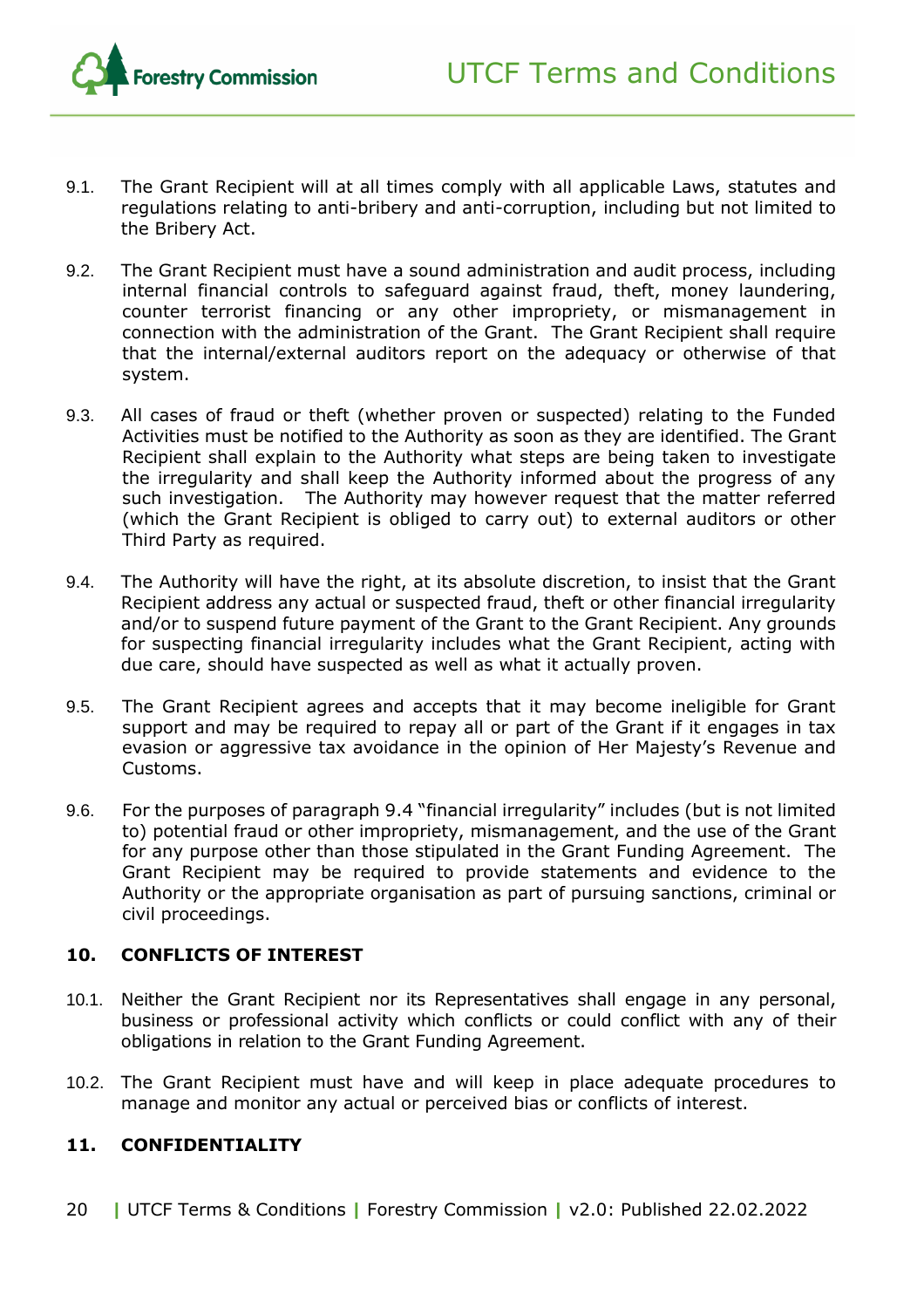

- 11.1. Except to the extent set out in this paragraph [11](#page-19-1) or where disclosure is expressly permitted, the Grant Recipient shall treat all Confidential Information belonging to the Authority as confidential and shall not disclose any Confidential Information belonging to the Authority to any other person without the prior written consent of the Authority, except to such persons who are directly involved in the provision of the Funded Activities and who need to know the information.
- 11.2. The Grant Recipient gives its consent for the Authority to publish the Grant Funding Agreement in any medium in its entirety (but with any information which is Confidential Information belonging to the Authority or the Grant Recipient redacted), including from time to time agreed changes to the Grant Funding Agreement.
- 11.3. Nothing in this paragraph [11](#page-19-1) shall prevent the Authority disclosing any Confidential Information obtained from the Grant Recipient:
	- 11.3.1.for the purpose of the examination and certification of the Authority's accounts; or pursuant to section 6(1) of the National Audit Act 1983 of the economy, efficiency and effectiveness with which the Authority has used its resources; or
	- 11.3.2.to any government department, consultant, contractor or other person engaged by the Authority, provided that in disclosing information under the Authority only discloses the information which is necessary for the purpose concerned and requests that the information is treated in confidence and that a confidentiality undertaking is given where appropriate;
	- 11.3.3. where disclosure is required by Law, including under the Information Acts.
- 11.4. Nothing in this paragraph [11](#page-19-1) shall prevent either Party from using any techniques, ideas or know-how gained during the performance of its obligations under the Grant Funding Agreement in the course of its normal business, to the extent that this does not result in a disclosure of the other Party's Confidential Information or an infringement of the other Party's Intellectual Property Rights.

#### <span id="page-20-0"></span>**12. TRANSPARENCY**

12.1. The Authority and the Grant Recipient acknowledge that, except for any information, which is exempt from disclosure in accordance with the provisions of the Information Acts, the content of the Grant Funding Agreement is not confidential.

#### <span id="page-20-1"></span>**13. STATUTORY DUTIES**

- 13.1. The Grant Recipient agrees to adhere to its obligations under the Law including but not limited to the Information Acts and the HRA.
- 21 **|** UTCF Terms & Conditions **|** Forestry Commission **|** v2.0: Published 22.02.2022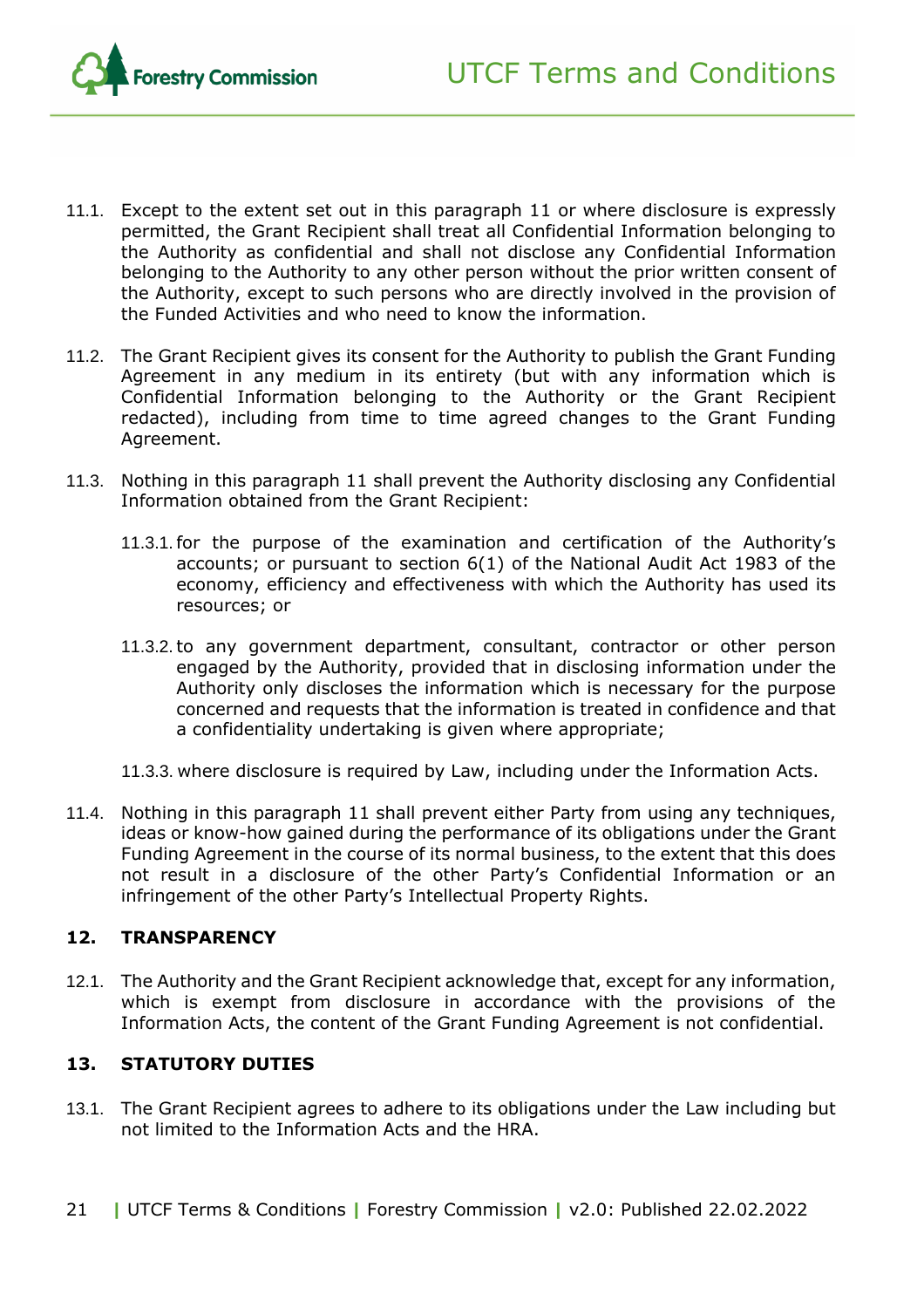

- 13.2. Where requested by the Authority, the Grant Recipient will provide reasonable assistance and cooperation to enable the Authority to comply with its information disclosure obligations under the Information Acts.
- 13.3. On request from the Authority, the Grant Recipient will provide the Authority with all such relevant documents and information relating to the Grant Recipient's data protection policies and procedures as the Authority may reasonably require.
- 13.4. The Grant Recipient acknowledges that the Authority, acting in accordance with the codes of practice issued and revised from time to time under the Information Acts, may disclose information concerning the Grant Recipient and the Grant Funding Agreement without consulting the Grant Recipient.
- 13.5. The Authority will take reasonable steps to notify the Grant Recipient of a request for information to the extent that it is permissible and reasonably practical for it to do so. Notwithstanding any other provision in the Grant Funding Agreement, the Authority will be responsible for determining in its absolute discretion whether any information is exempt from disclosure in accordance with the Information Acts.

#### <span id="page-21-0"></span>**14. DATA PROTECTION, FOI & EIR AND PUBLIC PROCUREMENT**

#### **Data Protection**

- 14.1. The Grant Recipient and the Authority will comply at all times with its respective obligations under Data Protection Legislation.
- 14.2. To the extent that the Grant Recipient and the Authority share any Personal Data for the purposes of this Grant Funding Agreement, the Parties accept that they are each a separate, independent Controller in respect of such Personal Data. Each Party:
	- (i) must comply with the applicable Data Protection Legislation in respect of their processing of such Personal Data;
	- (ii) must be individually and separately responsible for its own compliance;
	- (iii) and do not and must not Process any Personal Data as Joint Controllers.
	- (iv) at their own cost enters into such specific agreements as may be reasonably required to enable each other to comply with their respective duties under the Data Protection Legislation as a result of the arrangements contemplated by this Grant Funding Agreement and give each other all reasonable assistance (including review by each party's legal advisors) in so complying.
- 14.3. The Parties acknowledge and agree that this Grant Funding Agreement does not require either Party to act as a Processor of the other. In the event that there is any change which requires either Party to act as a Processor the Parties agree, at their own cost, to enter into the standard data protection clauses set out in the Crown Commercial Services Procurement Policy Note 02/18 (as amended or replaced from time to time).
- 22 **|** UTCF Terms & Conditions **|** Forestry Commission **|** v2.0: Published 22.02.2022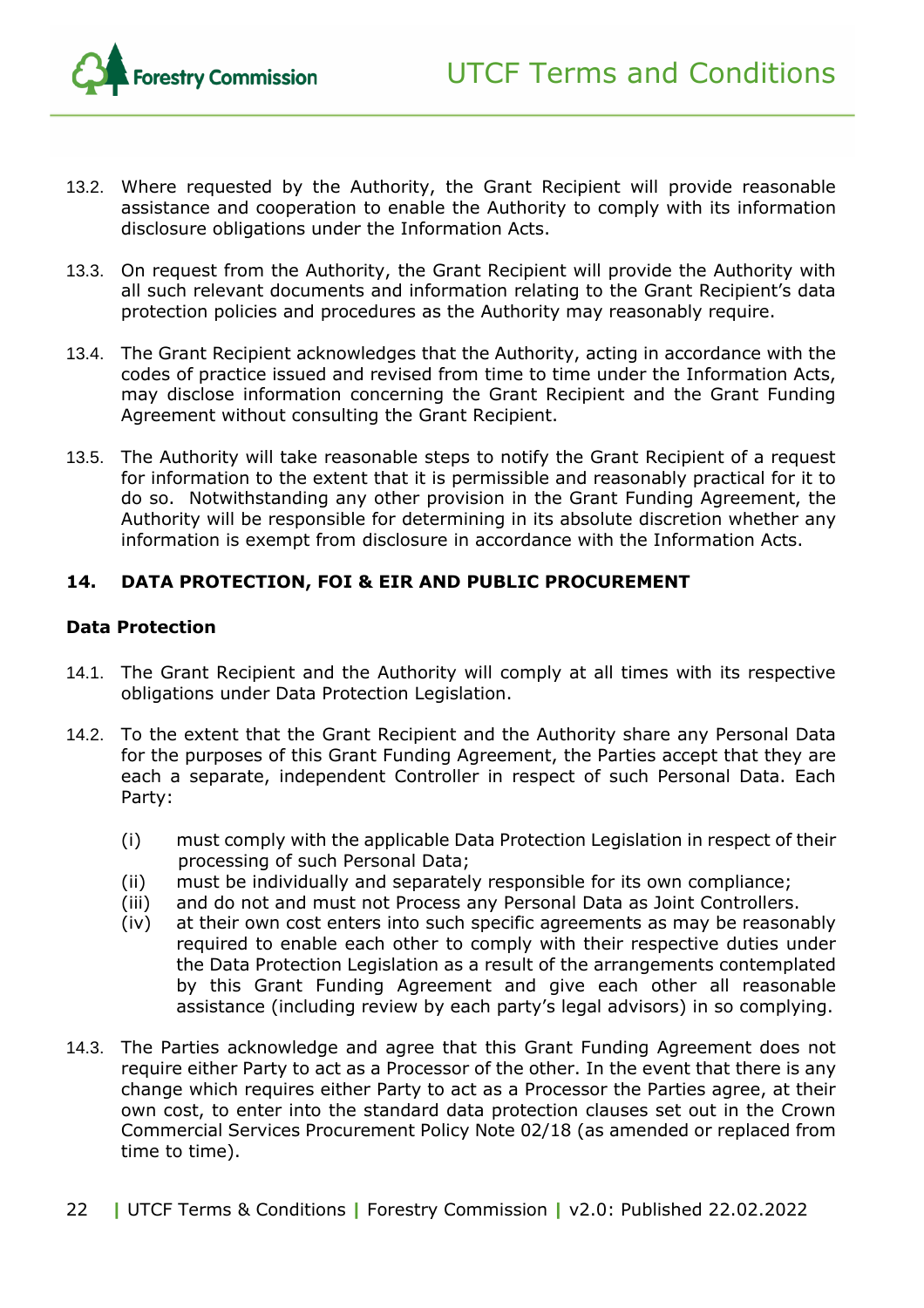- 14.4. In the event that the Parties believe that there is a Joint Controller relationship, the Parties must seek to agree and enter into a Data Processing Joint Controller Agreement, all Parties acting reasonably. With respect to compliance with the Data Protection Legislation only and in the event of a conflict between the conditions of this agreement and any Data Processing Joint Controller Agreement, the terms of the Data Processing Joint Controller Agreement must take precedence.
- 14.5. Each Party must, with respect to its processing of Personal Data as a separate, independent Controller, implement and maintain appropriate technical and organisational measures to ensure a level of security appropriate to that risk, including, as appropriate, the measures referred to in Article 32(1) (a), (b), (c) and (d) of the UK GDPR.

#### **FOIA & EIR**

- 14.6. The Grant Recipients acknowledges that the Authority is subject to the requirements of the Freedom of Information Act 2000 (FOIA) and the Environmental Information Regulations 2004 (EIRs).
- 14.7. The Grant Recipients agrees to provide all necessary assistance and cooperation which is reasonably requested by the Authority for the purposes of complying with its obligations under the FOIA and EIRs. If the Grant Recipient is required to supply information pursuant to a FOIA/EIR request, it shall supply all such information which is within its possession or control within 5 Working Days (or such other period as the Authority shall reasonably require).
- 14.8. If the Grant Recipient receives a FOIA/EIR request from a member of the public, it shall not respond to the request but shall forward the request to the Authority within two (2) Working Days of receipt.
- 14.9. The Authority shall determine in its absolute discretion whether any information is exempt from disclosure in accordance with the provisions of FOIA and/or the EIRs.

#### **PUBLIC PROCUREMENT**

- 14.10. The Grant Recipient will ensure that any of its Representatives involved in the Funded Activities will, adopt such policies and procedures that are required in order to ensure that value for money has been obtained in the procurement of goods or services funded by the Grant.
- 14.11. Where the Grant Recipient is a Contracting Authority within the meaning of the Procurement Regulations the Grant Recipient will comply, as necessary, with the Procurement Regulations when procuring goods and services in connection with the Grant Funding Agreement and the Authority shall not be liable for the Grant Recipient's failure to comply with its obligations under the Procurement Regulations.
- 23 **|** UTCF Terms & Conditions **|** Forestry Commission **|** v2.0: Published 22.02.2022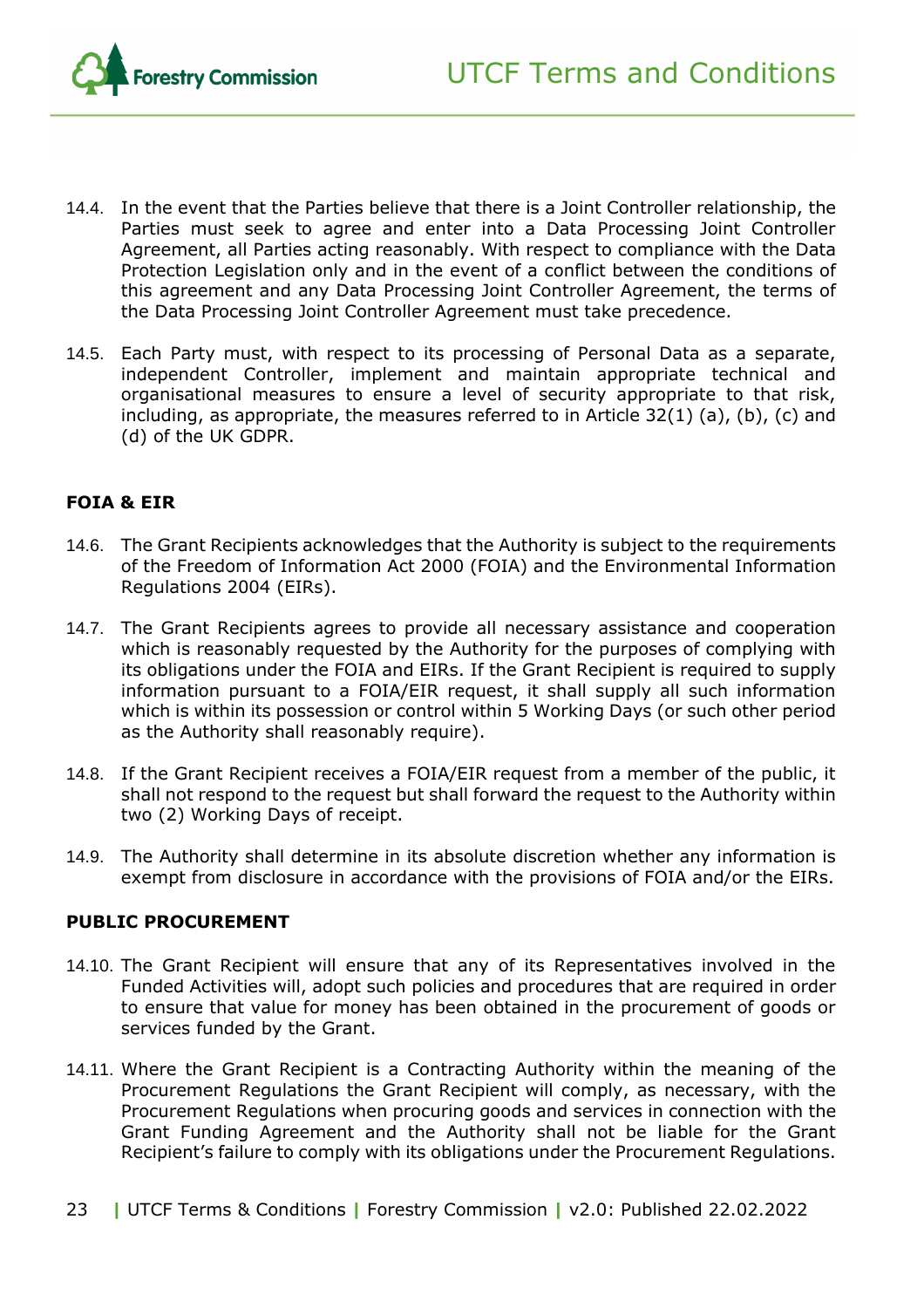

#### <span id="page-23-0"></span>**15. SUBSIDIES**

- 15.1. The Grant Recipient will ensure that delivery of the Funded Activities do not put the Authority in breach of the UK's international obligations in respect of subsidies.
- 15.2. The Grant Recipient will maintain appropriate records of compliance with the relevant subsidy control regime and will take all reasonable steps to assist the Authority to comply with the same and respond to any proceedings or investigation(s) into the Funded Activities by any relevant court or tribunal of relevant jurisdiction or regulatory body.
- 15.3. The Grant Recipient acknowledges and represents that the Grant is being awarded on the basis that the Funded Activities being undertaken using the Grant do not affect trade in goods and electricity between Northern Ireland and the European Union and shall ensure that the Grant is not used in way that affects any such trade.
- 15.4. The Grant Recipient acknowledges and accepts that the Grant is awarded on the basis that the Funded Activities being undertaken are not subject to subsidy control obligations because of the nature of the Funded Activities. The Grant Recipient shall ensure that measures are taken (where necessary), and maintained, to ensure that the Grant shall not be used to cross-subsidise any economic activity.
- 15.1. The Grant is awarded on the basis that it is outside the scope of the Trade and Cooperation Agreement by virtue of Article 3.2(4) of Title XI of that Agreement, it may be subject to the conditions set out in the De minimis Schedule in these Conditions. If De minimis applies the award of Grant will be conditional upon the receipt by the Authority of the declaration form in Annex 5.

#### <span id="page-23-1"></span>**16. INTELLECTUAL PROPERTY RIGHTS**

- 16.1. Intellectual Property in all IPR Material will be the property of the Grant Recipient. Other than as expressly set out in these Conditions, neither Party will have any right to use any of the other Party's names, logos or trade marks on any of its products or services without the other Party's prior written consent.
- 16.2. The Grant Recipient grants to the Authority a non-exclusive irrevocable and royaltyfree, sub-licensable, worldwide licence to use all the IPR Material for the purpose of supporting other projects.
- 16.3. Ownership of Third Party software or other IPR necessary to deliver Funded Activities will remain with the relevant Third Party.
- 16.4. The Grant Recipient must ensure that they have obtained the relevant agreement from the Third Party proprietor before any additions or variations are made to the standard 'off-the-shelf' versions of any Third Party software and other IPR. The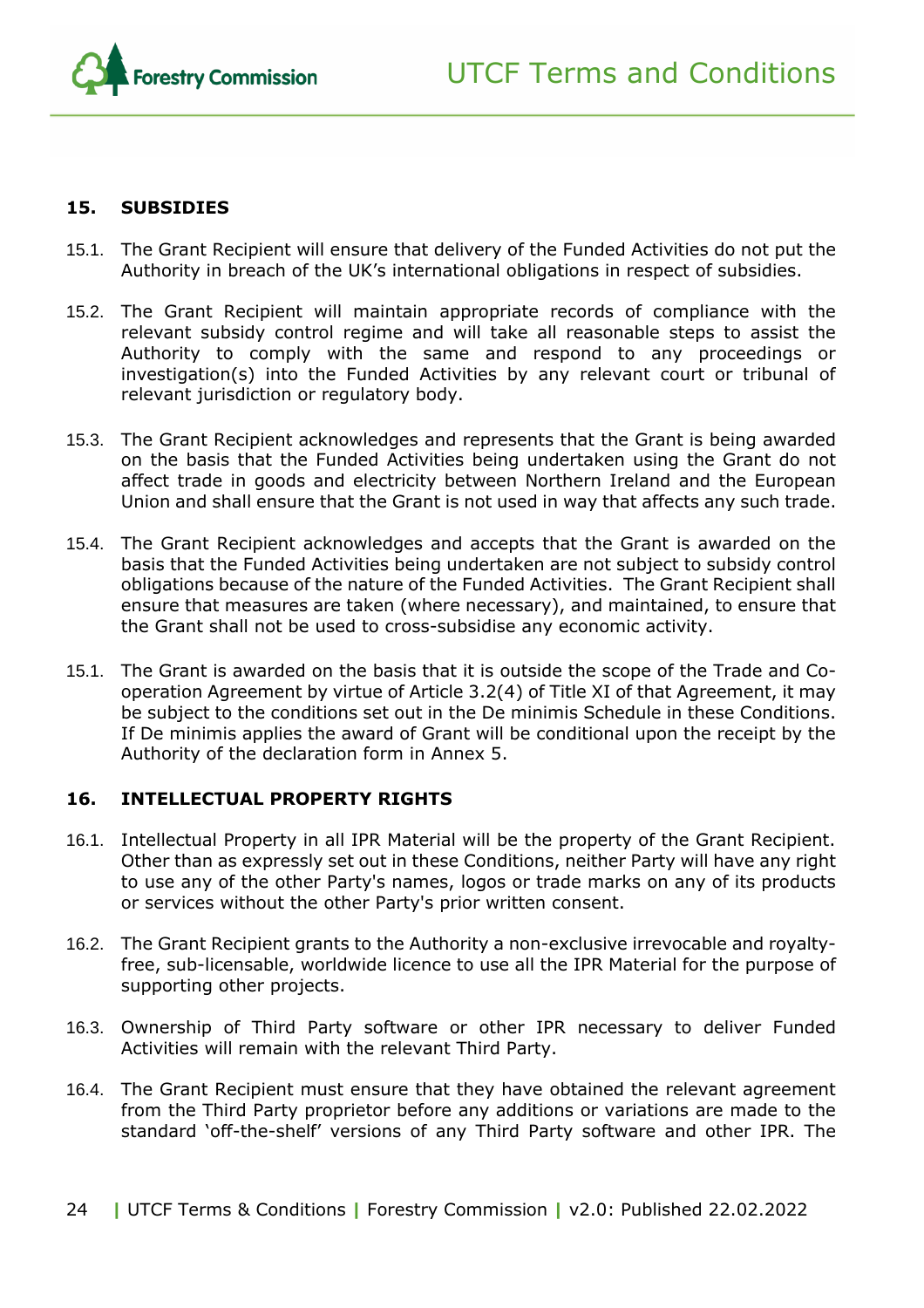

Grant Recipient will be responsible for obtaining and maintaining all appropriate licences to use the Third Party software.

#### <span id="page-24-0"></span>**17. ENVIRONMENTAL REQUIREMENTS**

- 17.1. The Grant Recipient shall perform the Funded Activities in accordance with the Authority's environmental policy, which is to conserve energy, water, wood, paper and other resources, reduce waste and phase out the use of ozone depleting substances and minimise the release of greenhouse gases, volatile organic compounds and other substances damaging to health and the environment.
- 17.2. The Grant Recipient shall pay due regard to the use of recycled products, so long as they are not detrimental to the provision of the Funded Activities or the environment, to include the use of all packaging, which should be capable of recovery for re-use or recycling.
- 17.3. The Grant Recipient shall take all possible precautions to ensure that any equipment and materials used in the provision of the Funded Activities do not contain chlorofluorocarbons, halons or any other damaging substances, unless unavoidable, in which case the Authority shall be notified in advance of their use. The Grant Recipient shall endeavour to reduce fuel emissions wherever possible.
- 17.4. The Grant Recipient shall take all possible actions to source Biosecure Planting Stock, to reduce the risk of introducing or spreading harmful plant pests and diseases.

#### <span id="page-24-1"></span>**18. ASSETS – NOT USED**

#### <span id="page-24-2"></span>**19. INSURANCE**

- 19.1. The Grant Recipient will during the term of the Funding Period and for five (5) years after termination or expiry of these Conditions, ensure that it has and maintains, at all times adequate insurance with an insurer of good repute to cover claims under the Grant Funding Agreement or any other claims or demands which may be brought or made against it by any person suffering any injury damage or loss in connection with the Funded Activities or the Grant Funding Agreement.
- 19.2. The Grant Recipient will upon request produce to the Authority its policy or policies of insurance or where this is not possible, a certificate of insurance issued by the Grant Recipient's insurance brokers confirming the insurances are in full force and effect together with confirmation that the relevant premiums have been paid.
- 19.3. Where the Grant Recipient receives more than fifty (50) per cent of the Grant Recipient's total income from public funds, the Grant Recipient will notify the Authority. The Authority will review the nature of the control of the Grant Recipient's organisation to determine any resulting requirement for reclassification which may in turn change the insurance requirements under the Grant Funding Agreement.
- 25 **|** UTCF Terms & Conditions **|** Forestry Commission **|** v2.0: Published 22.02.2022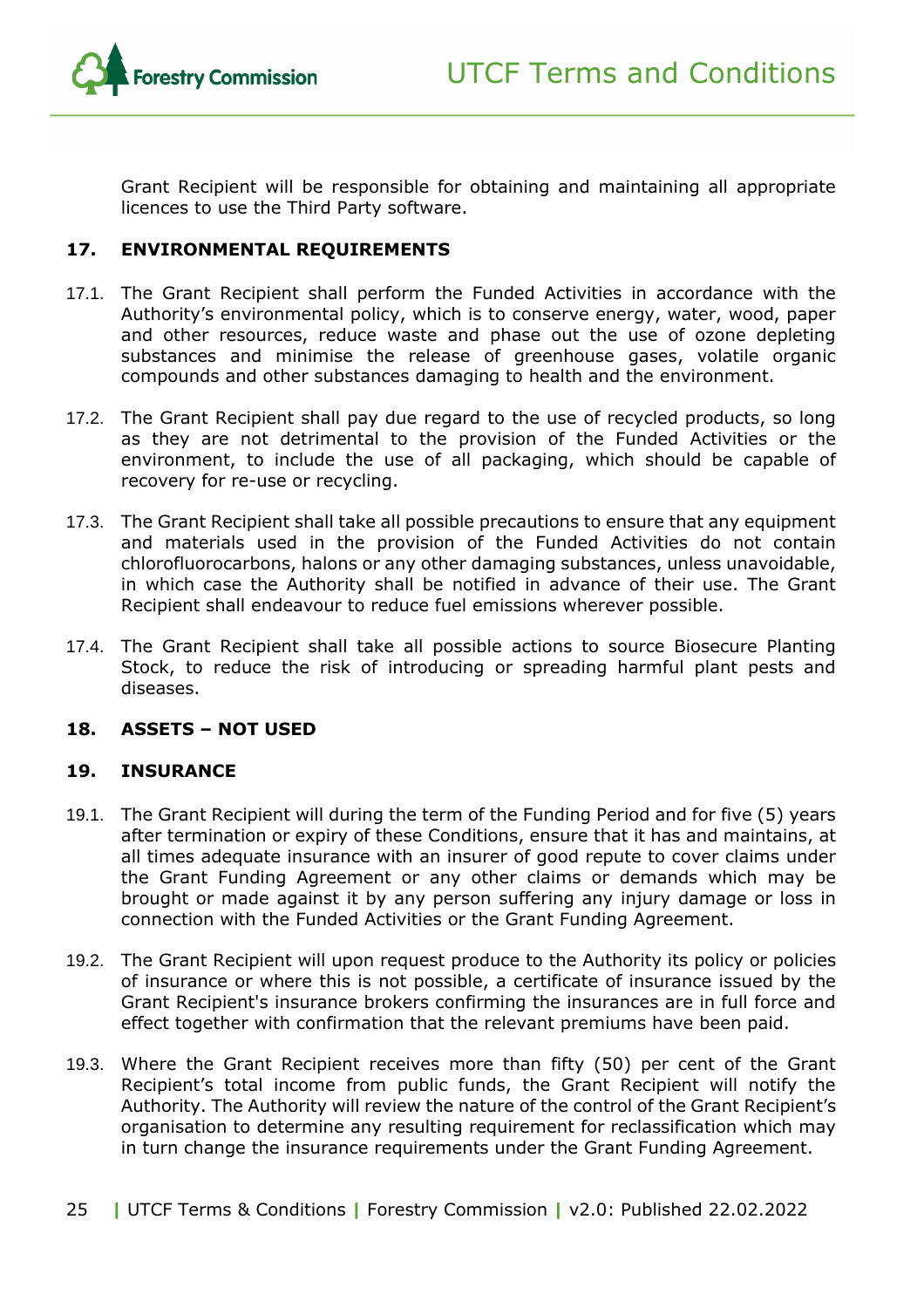

#### <span id="page-25-0"></span>**20. ASSIGNMENT, SUCCESSION AND NOVATION**

- 20.1. The Grant Recipient will not transfer, assign, novate or otherwise dispose of the whole or any part of the Grant Funding Agreement or any rights under it, to another organisation or individual, without the Authority's prior written approval.
- 20.2. The Grant Recipient shall notify the Authority if there is a change affecting any part of the Land, which could prejudice the carrying out of the Funded Activities, including (without limitation) changes to any lease or tenancy, grant of a new leasehold interest over all or part of the land, permanent boundary changes, grant of a licence or any contractual interest in the land, acquisition of any new land or a Succession (**'Notifiable Change'**) no later than three (3) months of the Notifiable Change taking place.
- 20.3. With the prior written agreement of the Authority and at its sole discretion, the Grant Recipient may novate this Grant Funding Agreement to a Successor pursuant to a Novation Agreement (Novation), within twelve (12) months) of completion of a Succession, such Novation at all times to be subject to paragraph 26. The Grant Recipient acknowledges and agrees that if a Succession occurs and a Novation Agreement executed by the Grant Recipient and the Successor is not received by the Authorised Representative on or before twelve (12) months after the Succession for any reason, the Authority may exercise its discretion to recover the full amount of the Grant and any other sums actually received by the Grant Recipient pursuant to this Agreement and to terminate this Agreement in accordance with paragraph 26.
- 20.4. The Authority's form of Novation Agreement shall be used for any Novation of this Grant Funding Agreement.
- 20.5. From and including the date of the Novation, the Grant Recipient agrees that it shall not be entitled to any further sums under the terms of this Grant Funding Agreement; and if a breach of any requirement of this paragraph occurs, the Authority may exercise its discretion to recover from the Grant Recipient the full sums of the Grant received by the Grant Recipient pursuant to the terms of this Grant Funding Agreement and to terminate this Grant Funding Agreement in accordance with paragraph 26.

#### <span id="page-25-1"></span>**21. SPENDING CONTROLS – MARKETING, ADVERTISING, COMMUNICATIONS AND CONSULTANCY**

- 21.1. The Grant Recipient must seek permission from the Authority prior to any proposed expenditure on advertising, communications, consultancy or marketing in connection with the Grant.
- 21.2. The Grant Recipient should provide evidence that any marketing, advertising, communications and consultancy expenditure carried out in connection with, or
- 26 **|** UTCF Terms & Conditions **|** Forestry Commission **|** v2.0: Published 22.02.2022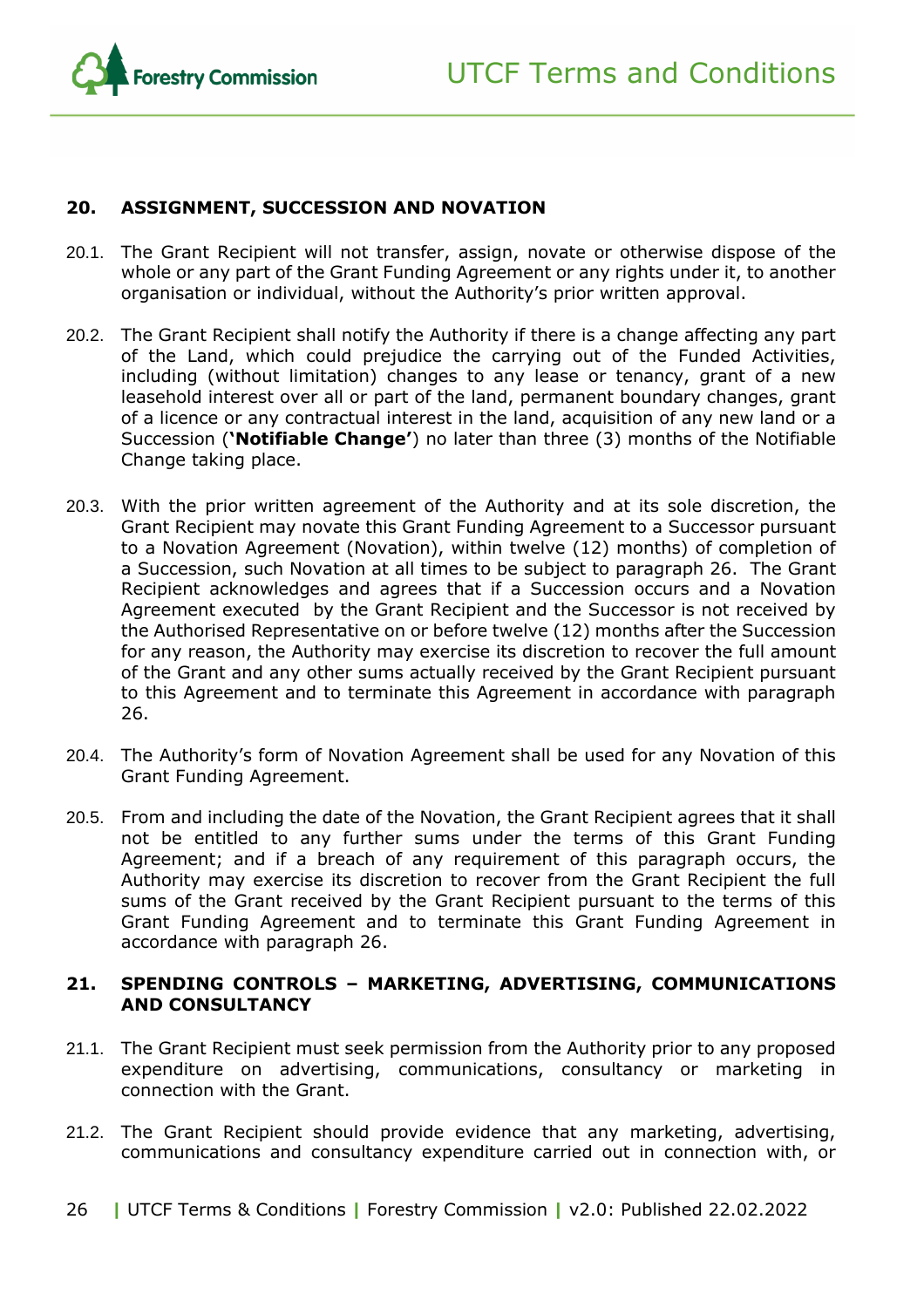

using the Grant will deliver measurable outcomes that meet government objective to secure value for money.

#### <span id="page-26-0"></span>**22. LOSSES, GIFTS AND SPECIAL PAYMENTS**

- 22.1. The Grant Recipient must obtain prior written consent from the Authority before:
	- 22.1.1. writing off any debts or liabilities; 22.1.2. offering to make any Special Payments; and 22.1.3. giving any gifts,

in connection with this Grant Funding Agreement.

22.2. The Grant Recipient will keep a record of all gifts, both given and received, in connection with the Grant or any Funded Activities.

#### <span id="page-26-1"></span>**23. BORROWING**

- 23.1. The Grant Recipient must obtain prior written consent from the Authority before:
	- 23.1.1. borrowing or lending money from any source in connection with the Grant Funding Agreement; and
	- 23.1.2. giving any guarantee, indemnities or letters of comfort that relate to the Grant Funding Agreement, or have any impact on the Grant Recipient's ability to deliver the Funded Activities set out in the Grant Funding Agreement.

#### <span id="page-26-2"></span>**24. PUBLICITY**

- 24.1. The Grant Recipient gives consents to the Authority to publicise in the press or any other medium the Grant and details of the Funded Activities using any information gathered from the Grant Recipient's initial Grant application or any monitoring reports submitted to the Authority in accordance with paragraph [7.2](#page-16-2) of these Conditions.
- 24.2. The Grant Recipient will comply with all reasonable requests from the Authority to facilitate visits, provide reports, statistics, photographs and case studies that will assist the Authority in its promotional and fundraising activities relating to the Funded Activities.
- 24.3. The Authority consents to the Grant Recipient carrying out any reasonable publicity about the Grant and the Funded Activities as required, from time to time.
- 24.4. Any publicity material for the Funded Activities must refer to the programme under which the Grant was awarded and must feature the Authority's logo. If a Third Party wishes to use the Authority's logo, the Grant Recipient must first seek permission from the Authority.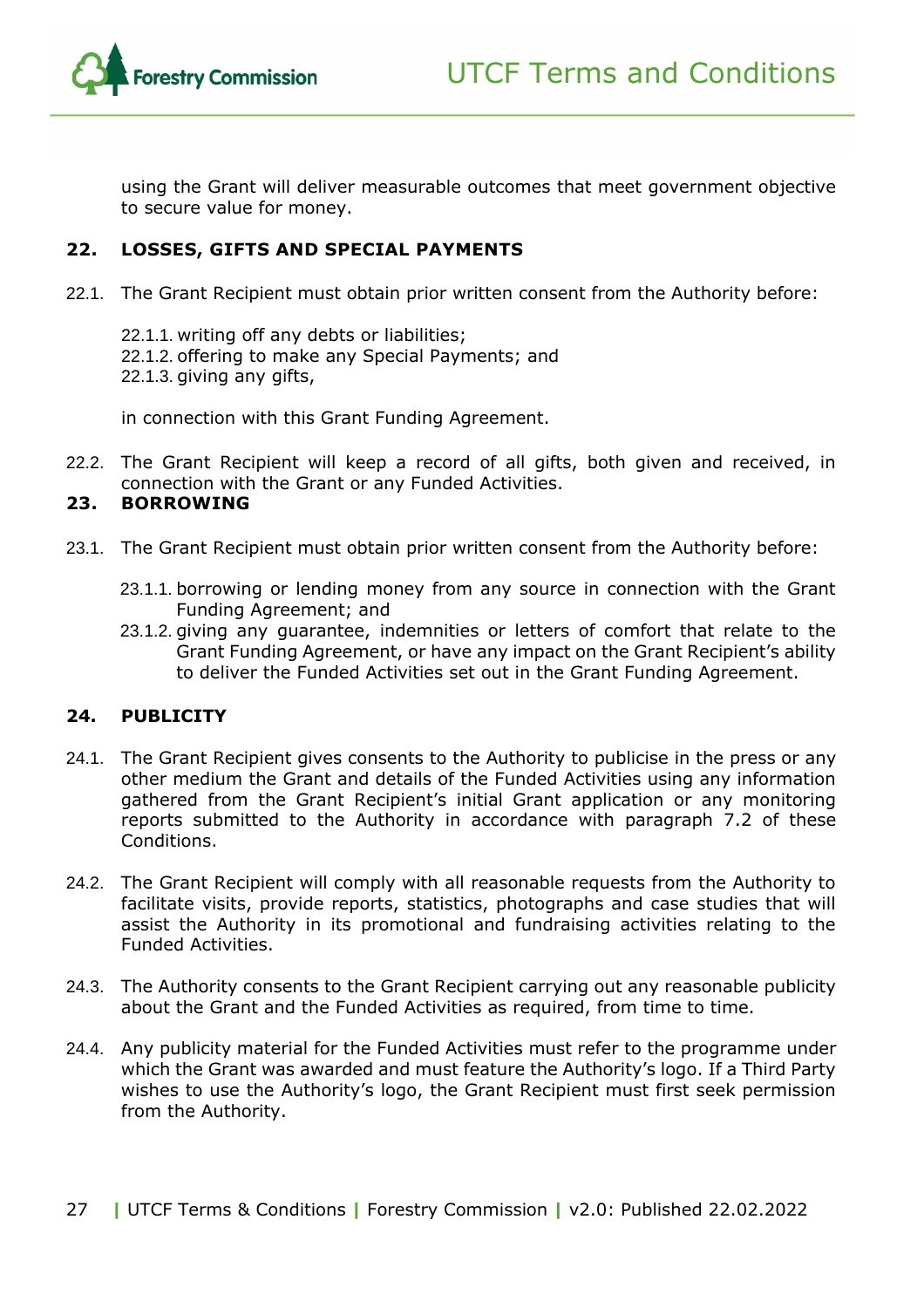

- 24.5. The Grant Recipient will acknowledge the support of the Authority in any materials that refer to the Funded Activities and in any written or spoken public presentations about the Funded Activities. Such acknowledgements (where appropriate or as requested by the Authority) will include the Authority's name and logo (or any future name or logo adopted by the Authority) using the templates provided by the Authority from time to time.
- 24.6. In using the Authority's name and logo, the Grant Recipient will comply with all reasonable branding guidelines issued by the Authority from time to time.

#### <span id="page-27-0"></span>**25. CHANGES TO THE AUTHORITY'S REQUIREMENTS**

- 25.1. The Authority will notify the Grant Recipient of any changes to their activities, which are supported by the Grant.
- 25.2. The Grant Recipient will accommodate any changes to the Authority's needs and requirements under these Conditions.

#### <span id="page-27-1"></span>**26. CLAWBACK, EVENTS OF DEFAULT, TERMINATION AND RIGHTS RESERVED FOR BREACH AND TERMINATION**

#### **Events of Default**

- <span id="page-27-2"></span>26.1. The Authority may exercise its rights set out in paragraph 26.3 if any of the following events occur:
	- 26.1.1. the Grant Recipient uses the Grant for a purpose other than the Funded Activities;
	- 26.1.2. the Grant Recipient fails to comply with its obligations under the Grant Funding Agreement, which is material in the opinion of the Authority;
	- 26.1.3. where delivery of the Funded Activities does not occur within the financial year within which the Grant Recipient is due to claim payment and the Grant Recipient fails to provide the Authority with a satisfactory explanation for the delay, or failed to agree a new date on which the Funded Activities shall start with the Authority;
	- 26.1.4. the Grant Recipient uses the Grant for Ineligible Expenditure;
	- 26.1.5. the Grant Recipient fails, in the Authority's opinion, to make satisfactory progress with the Funded Activities and in particular, with meeting the Agreed Outputs set out in the Application Form;
	- 26.1.6. the Grant Recipient fails to:
		- (i) submit an adequate Remedial Action Plan to the Authority following a request by the Authority pursuant to paragraph [26.3.4;](#page-30-1) or
- 28 **|** UTCF Terms & Conditions **|** Forestry Commission **|** v2.0: Published 22.02.2022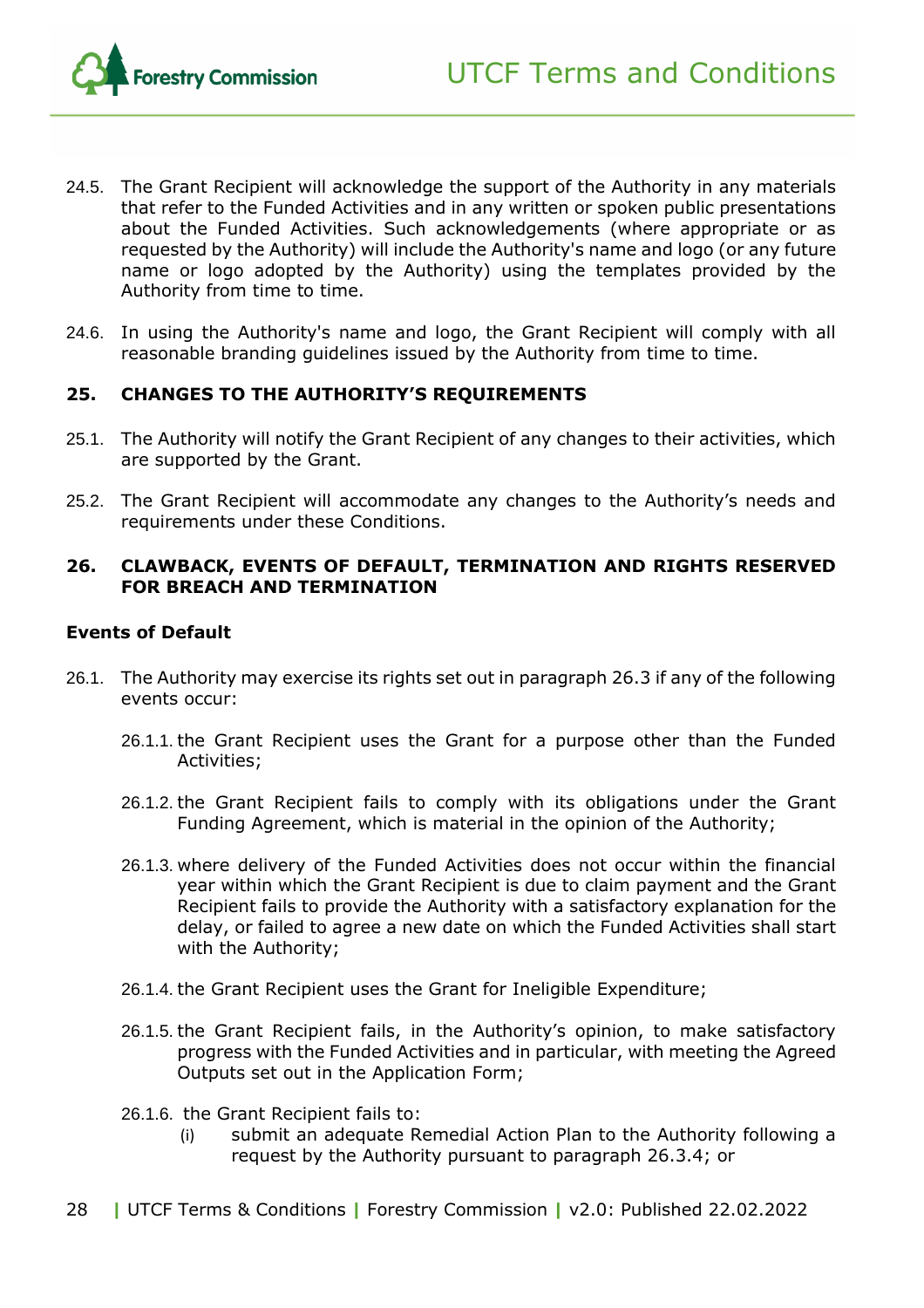

- (ii) improve delivery of the Funded Activities in accordance with the Remedial Action Plan approved by the Authority;
- 26.1.7. the Grant Recipient is, in the opinion of the Authority, delivering the Funded Activities in a negligent manner (in this context negligence includes but is not limited to failing to prevent or report actual or anticipated fraud or corruption);
- 26.1.8. the Grant Recipient fails to declare Duplicate Funding;
- <span id="page-28-0"></span>26.1.9. the Grant Recipient fails to declare any Match Funding in accordance with paragraph [4.7;](#page-13-1)
- 26.1.10. the Grant Recipient receives funding from a Third Party which, in the opinion of the Authority, undertakes activities that are likely to bring the reputation of the Funded Activities or the Authority into disrepute;
- 26.1.11. the Grant Recipient provides the Authority with any materially misleading or inaccurate information and/or any of the information provided in their grant application or in any subsequent supporting correspondence is found to be incorrect or incomplete to an extent which the Authority considers to be significant;
- 26.1.12. the Grant Recipient commits or has committed a Prohibited Act or fails to report a Prohibited Act to the Authority, whether committed by the Grant Recipient, its Representatives or a Third Party, as soon as they become aware of it;
- 26.1.13. the Authority determines (acting reasonably) that the Grant Recipient or any of its Representatives has:
	- (i) acted dishonestly or negligently at any time during the term of the Grant Funding Agreement and to the detriment of the Authority; or
	- (ii) taken any actions which unfairly bring or are likely to unfairly bring the Authority's name or reputation and/or the Authority into disrepute. Actions include omissions in this context;
	- (iii) transferred, assigns or novates the Grant to any Third Party without the Authority's consent;
	- (iv) failed to act in accordance with the Law; howsoever arising, including incurring expenditure on unlawful activities;
- 26.1.14. the Grant Recipient ceases to operate for any reason, or it passes a resolution (or any court of competent jurisdiction makes an order) that it be wound up or dissolved (other than for the purpose of a bona fide and solvent reconstruction or amalgamation;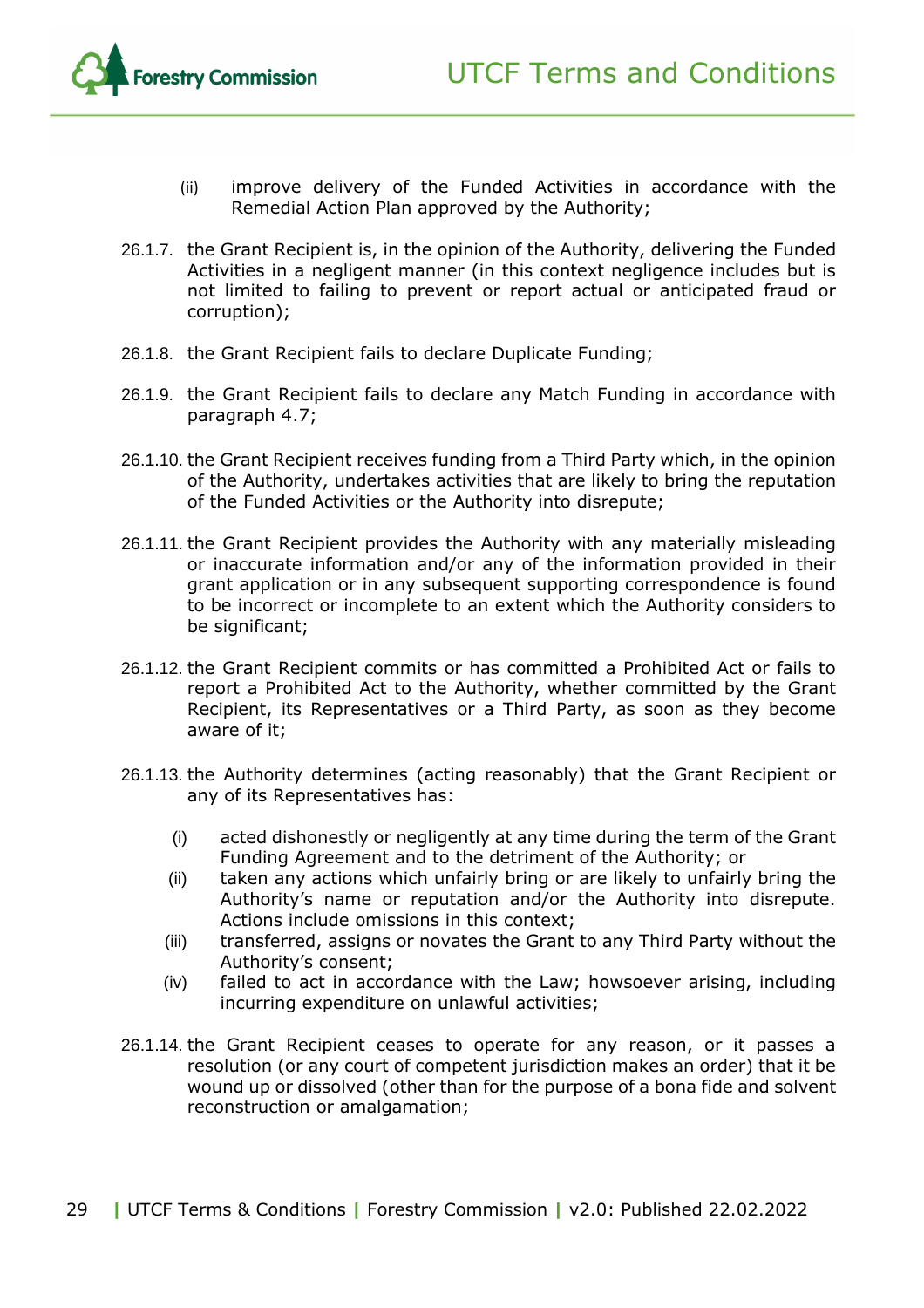

- 26.1.15. the Grant Recipient becomes insolvent as defined by section 123 of the Insolvency Act 1986, or it is declared bankrupt, or it is placed into receivership, administration or liquidation, or a petition has been presented for its winding up, or it enters into any arrangement or composition for the benefit of its creditors, or it is unable to pay its debts as they fall due;
- 26.1.16. the European Commission or the Court of Justice of the European Union requires any Grant paid to be recovered by reason of a breach of State Aid Law through its application under Article 10 of the Northern Ireland Protocol.
- 26.1.17. a court, tribunal or independent body or authority of competent jurisdiction requires any Grant paid to be recovered by reason of breach of the UK's obligations under the Trade and Co-operation Agreement or the terms of any UK subsidy control legislation;
- 26.1.18. The Grant Recipient breaches the Code of Conduct and/or fails to report an actual or suspected breach of the Code of Conduct by the Grant Recipient or its Representatives in accordance with paragraph [35.2.](#page-35-2)
- 26.1.19. The Grant Authority breaches any of the Conditions under paragraph 20 regarding Assignment, Succession/Novation and Notifiable Changes if, in the opinion of the Authority, the tree planting subject of the Funded Activities has not achieved Establishment by the end of the Maintenance Period.
- 26.1.20. The Grant Recipient undergoes a Change of Control which the Authority, acting reasonably, considers:
	- (i) will be materially detrimental to the Funded Activities and/or;
	- (ii) the new body corporate cannot continue to receive the Grant because they do not meet the Eligibility Criteria used to award the Grant to the Grant Recipient;
	- (iii) the Authority believes that the Change of Control would raise national security concerns and/or;
	- (iv) the new body corporate intends to make fundamental change(s) to the purpose for which the Grant was given.
- 26.2. Where, the Authority determines that an Event of Default has or may have occurred, the Authority shall notify the Grant Recipient to that effect in writing, setting out any relevant details, of the failure to comply with these Conditions or pertaining the Event of Default, and details of any action that the Authority intends to take or has taken.

#### **Rights reserved for the Authority in relation to an Event of Default**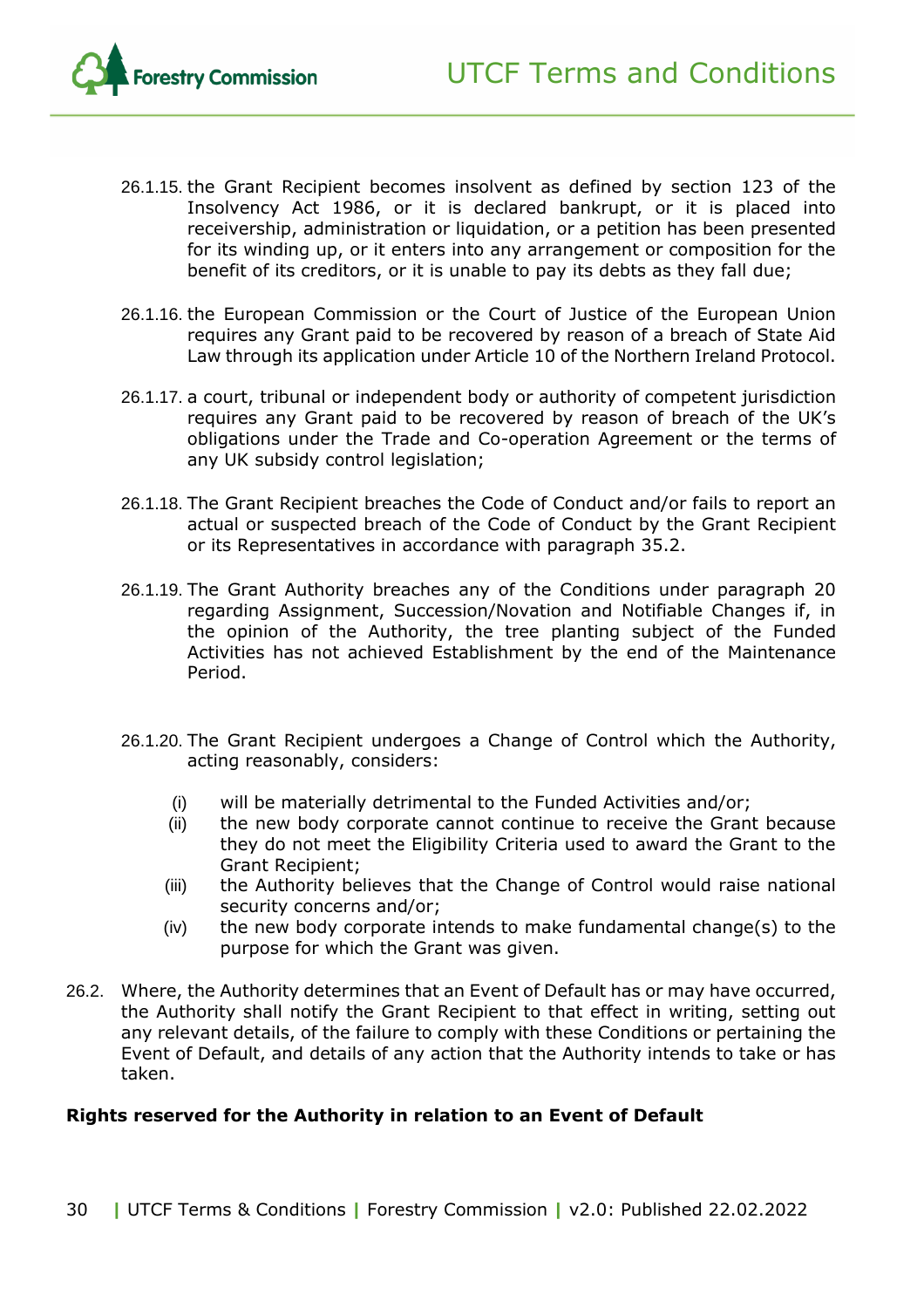- 26.3. Where, the Authority determines that an Event of Default has or may have occurred, the Authority shall take any one or more of the following actions:
	- 26.3.1. suspend or terminate the payment of Grant for such period as the Authority shall determine; and/or
	- 26.3.2. reduce the Maximum Sum in which case the payment of Grant shall thereafter be made in accordance with the reduction and notified to the Grant Recipient; and/or
	- 26.3.3. require the Grant Recipient to repay the Authority the whole or any part of the amount of Grant previously paid to the Grant Recipient. Such sums shall be recovered as a civil debt
	- 26.3.4. give the Grant Recipient an opportunity to remedy the Event of Default (if remediable) in accordance with the procedure set out in paragraphs [26.7](#page-30-0) to [26.13;](#page-31-0) and/or
	- 26.3.5. terminate the Grant Funding Agreement.
- <span id="page-30-2"></span><span id="page-30-1"></span>26.4. If any sum becomes repayable under paragraph 26 of the Grant Funding Agreement, it shall be treated as a debt owing by the Grant Recipient to the Authority until such time as the outstanding amount is repaid. A recovery order will be issued to the Grant Recipient specifying the amount to be repaid and the date by which repayment must be made.
- 26.5. If the Grant Recipient fails to make a repayment within 60 days of the date of the relevant recovery order, the Authority reserves the right to charge interest on the outstanding debt at a daily rate equivalent to the Bank of England base rate plus 1%.
- 26.6. Where any sum is repayable under the Grant Funding Agreement and the Grant Recipient has failed to repay the outstanding amount within the period specified in the recovery order, the Authority reserves the right, at its absolute discretion, to deduct the outstanding debt from future payments due to the Grant Recipient under this Grant Funding Agreement and any other agreement the Authority may have with the Grant Recipient, or to terminate the Grant Funding Agreement in accordance with 26.3.5.

#### **Opportunity for the Grant Recipient to remedy an Event of Default**

- <span id="page-30-0"></span>26.7. Where the Grant Recipient is provided with an opportunity to submit a draft Remedial Action Plan in accordance with paragraph [26.3.4,](#page-30-1) the draft Remedial Action Plan shall be submitted to the Authority for approval, within five (5) Working Days of the Grant Recipient receiving notice from the Authority.
- 26.8. The draft Remedial Action Plan shall set out:
	- 26.8.1. full details of the Event of Default; and
	- 26.8.2. the steps which the Grant Recipient proposes to take to rectify the Event of Default including timescales.
- 31 **|** UTCF Terms & Conditions **|** Forestry Commission **|** v2.0: Published 22.02.2022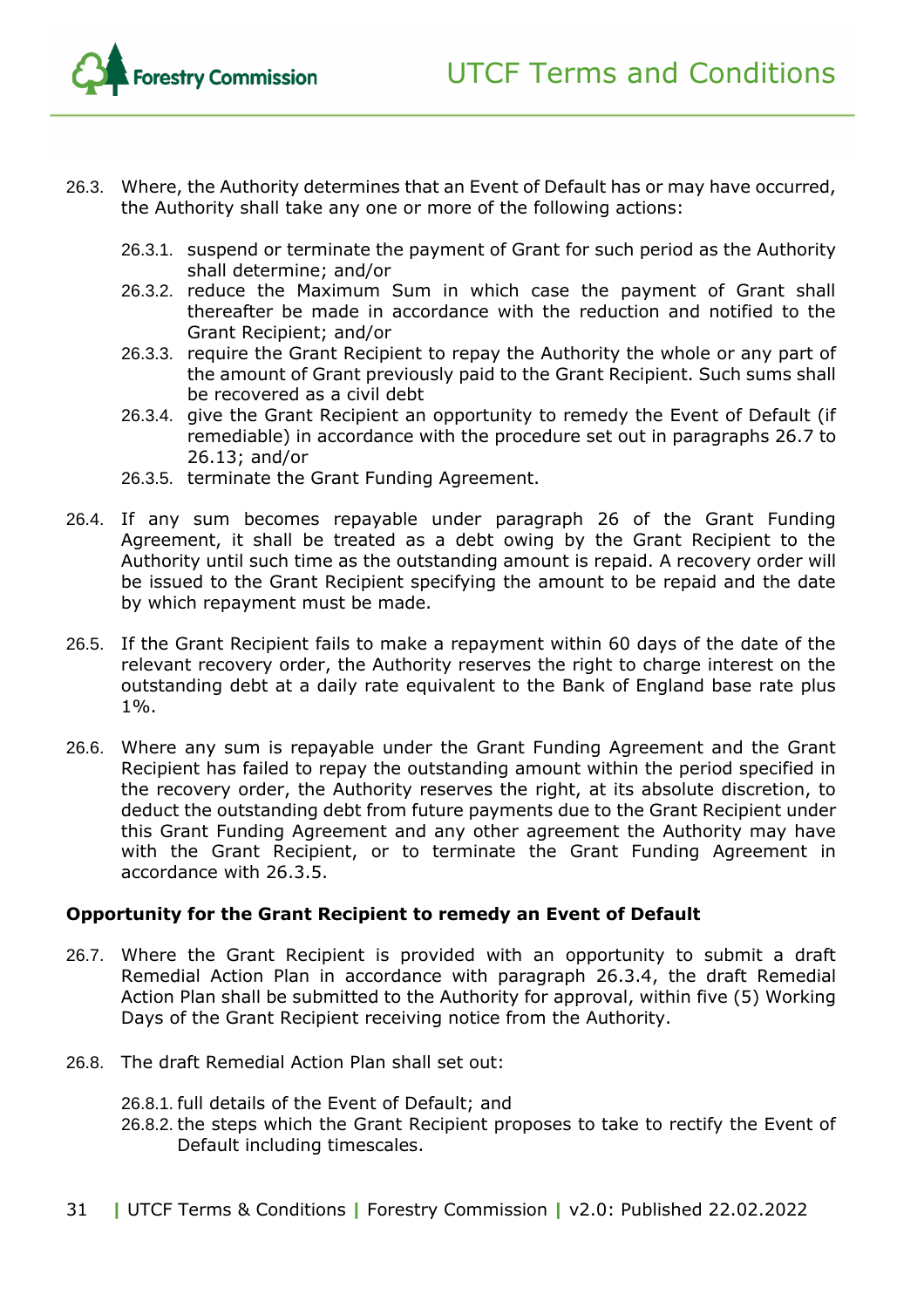

- 26.9. On receipt of the draft Remedial Action Plan and as soon as reasonably practicable, the Authority will submit its comments on the draft Remedial Action Plan to the Grant Recipient.
- 26.10. The Authority shall have the right to accept or reject the draft Remedial Action Plan. If the Authority rejects the draft Remedial Action Plan, the Authority shall confirm, in writing, the reasons why they have rejected the draft Remedial Action Plan and will confirm whether the Grant Recipient is required to submit an amended Remedial Action Plan to the Authority.
- 26.11. If the Authority directs the Grant Recipient to submit an amended draft Remedial Action Plan, the Parties shall agree a timescale for the Grant Recipient to amend the draft Remedial Action Plan to take into account the Authority's comments.
- 26.12. If the Authority does not approve the draft Remedial Action Plan the Authority may, at its absolute discretion, terminate the Grant Funding Agreement.
- <span id="page-31-0"></span>26.13. The Authority shall not by reason of the occurrence of an Event of Default which is, in the opinion of the Authority, capable of remedy, exercise its rights under either paragraph [26.3.3](#page-30-2) or [26.3.4](#page-30-1) unless the Grant Recipient has failed to rectify the default to the reasonable satisfaction of the Authority.

#### **General Termination rights – Termination for Convenience**

- <span id="page-31-1"></span>26.14. Notwithstanding the Authority's right to terminate the Grant Funding Agreement pursuant to paragraph [26.3.4](#page-30-1) above, the Authority may terminate the Grant Funding Agreement at any time by giving at least [three (3) months] written notice to the Grant Recipient.
- 26.15. If the Grant Recipient seeks to terminate or withdraw from this Grant Funding Agreement without fulfilling its obligations thereunder, or without novating this Grant Funding Agreement to a Successor in accordance with paragraph 20, the Authority reserves its legal rights and its right to seek to reclaim all sums provided to the Grant Recipient under this Grant Funding Agreement.
- 26.16. If applicable, all Unspent Monies (other than those irrevocably committed in good faith before the date of termination, in line with the Grant Funding Agreement and approved by the Authority as being required to finalise the Funded Activities) shall be returned to the Authority within 30 days of the date of receipt of a written notice of termination from the Authority.
- 26.17. If the Authority terminates the Grant Funding Agreement in accordance with paragraph [26.14](#page-31-1) the Authority may choose to pay the Grant Recipient's reasonable costs in respect of the delivery of the Funded Activities performed up to the termination date. Reasonable costs will be identified by the Grant Recipient and will be subject to the Grant Recipient demonstrating that they have taken adequate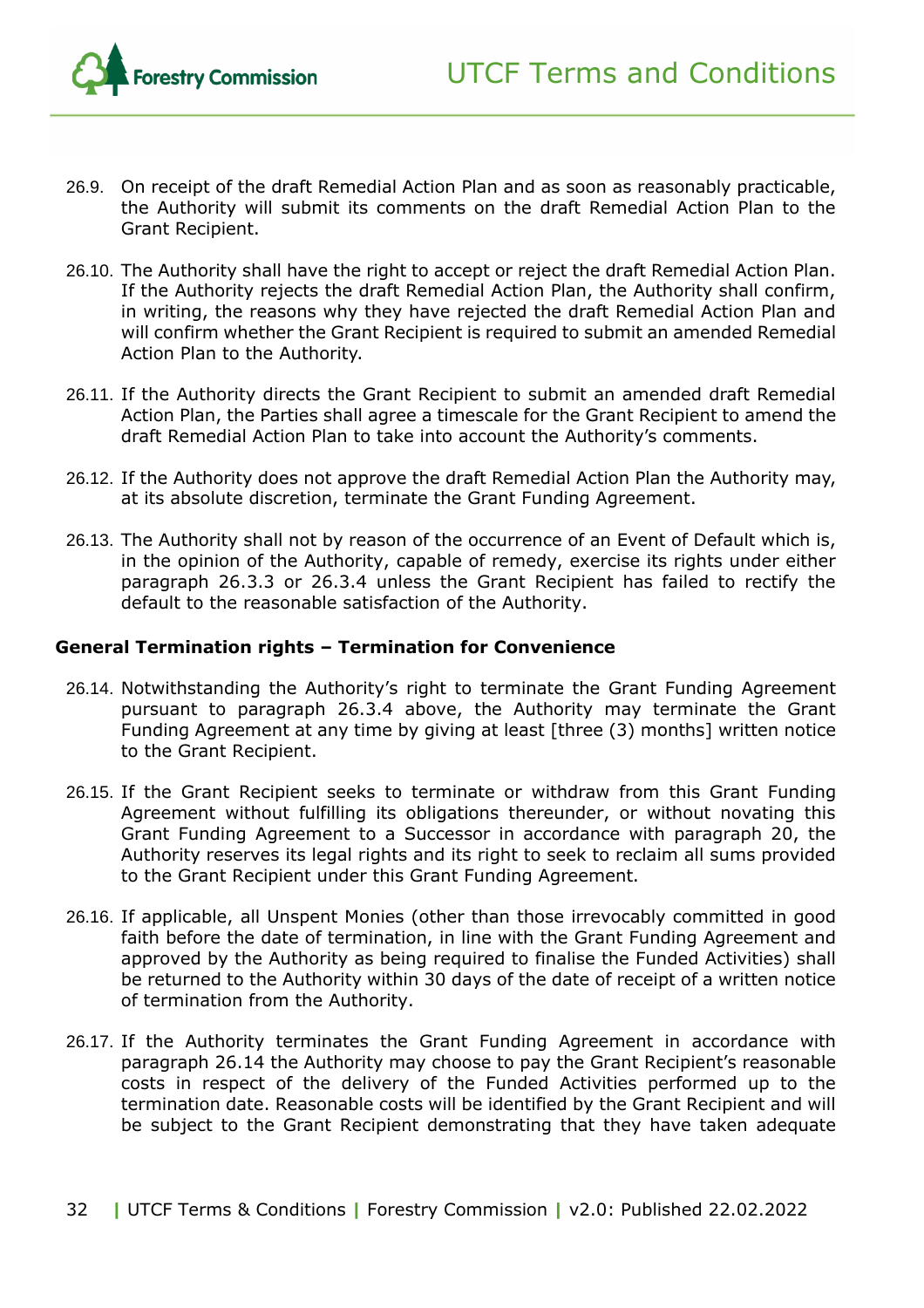

steps to mitigate their costs. For the avoidance of doubt, the amount of reasonable costs payable will be determined solely by the Authority.

- 26.18. The Authority will not be liable to pay any of the Grant Recipient's costs or those of any contractor/supplier of the Grant Recipient related to any transfer or termination of employment of any employees engaged in the provision of the Funded Activities.
- 26.19. Expiry or termination of the Grant Funding Agreement shall not affect any rights, remedies, obligations or liabilities of the Parties that have accrued up to the date of expiry or termination which existed at or before the date of expiry or termination.

#### **Change of Control**

- <span id="page-32-2"></span>26.20. The Grant Recipient shall notify the Authority immediately in writing and as soon as the Grant Recipient is aware (or ought reasonably to be aware) that it is anticipating, undergoing, undergoes or has undergone a Change of Control, provided such notification does not contravene any Law.
- 26.21. The Grant Recipient shall ensure that any notification made pursuant to paragraph 26.20 shall set out full details of the Change of Control including the circumstances suggesting and/or explaining the Change of Control.
- 26.22. Where the Grant Recipient has been awarded to a consortium and the Grant Recipient has entered into a collaboration agreement, the notification required under paragraph [26.20](#page-32-2) shall include any changes to the consortium members as well as the lead Grant Recipient.
- 26.23. Following notification of a Change of Control the Authority shall be entitled to exercise its rights under paragraph [26.1](#page-27-2) of these Conditions providing the Grant Recipient with notification of its proposed action in writing within three (3) months of:
	- (i) being notified in writing that a Change of Control is anticipated or is in contemplation or has occurred; or
	- (ii) where no notification has been made, the date that the Authority becomes aware that a Change of Control is anticipated or is in contemplation or has occurred,
- 26.24. The Authority shall not be entitled to terminate this Grant Funding Agreement where an approval for the Change of Control was granted by the Authority to the Grant Recipient prior to the Change of Control.

#### <span id="page-32-0"></span>**27. EXIT PLAN – NOT USED**

#### <span id="page-32-1"></span>**28. VARIATION**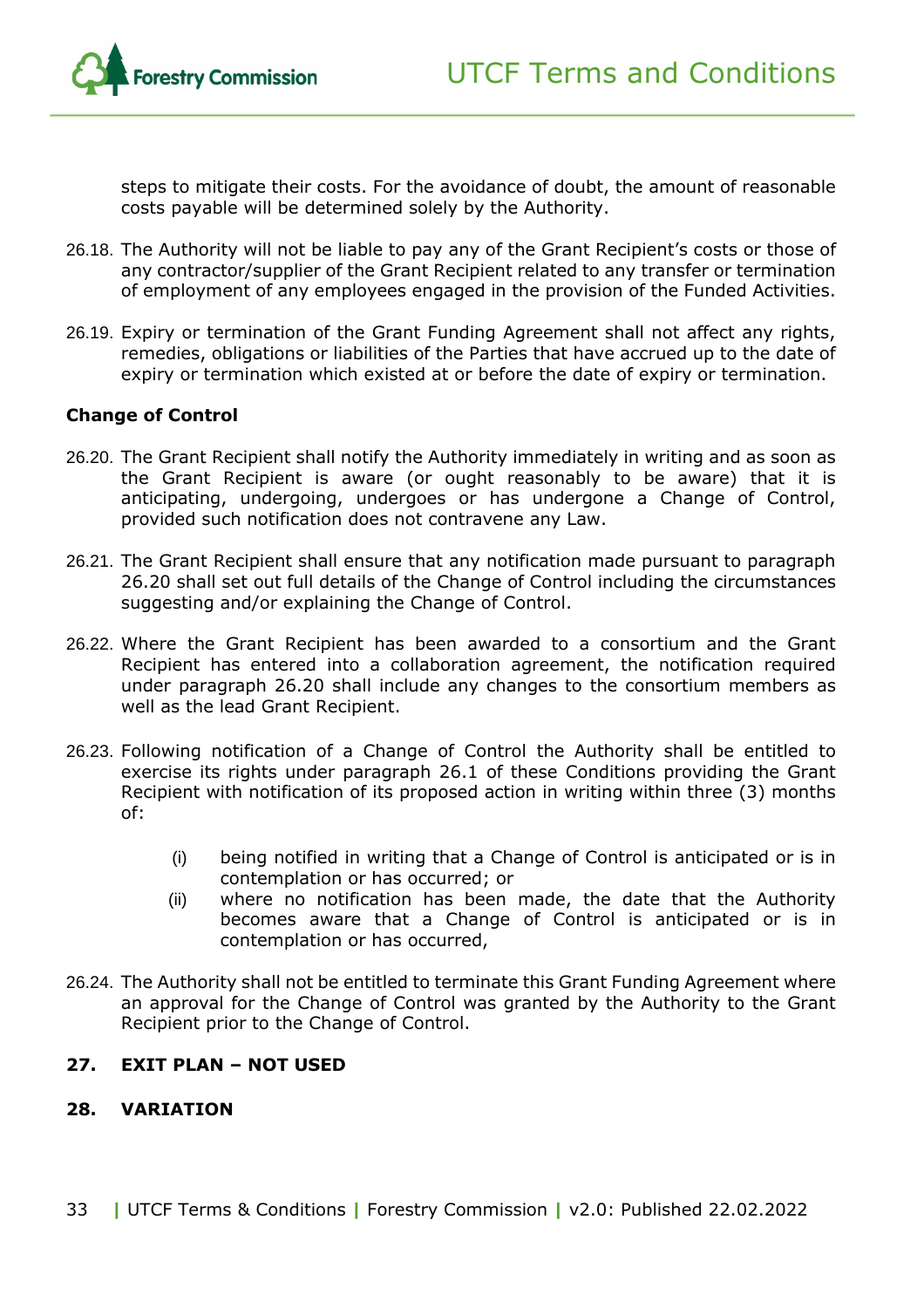

28.1. The Authority reserves the right to vary or amend this Grant Funding Agreement, the amount of Grant funding and its Conditions. Any variation will be effected in writing and notified to the Grant Recipient in advance. The Authority shall endeavour to give such notice as is reasonable and proportionate, having regard to the nature of the variation and its consequences to the Grant Recipient.

#### <span id="page-33-0"></span>**29. SEVERABILITY**

29.1. If any term, condition or provision of the Grant Funding Agreement is held to be invalid, unlawful or unenforceable to any extent, such term, condition or provision will not affect the validity, legality and enforceability of the other provisions of or any other documents referred to in the Grant Funding Agreement.

#### <span id="page-33-1"></span>**30. FORCE MAJEURE**

- 30.1. If the Grant Recipient is prevented from complying with its obligations under the Grant Funding Agreement due to force majeure or exceptional circumstances, the Authority must be notified in writing, within 15 Working Days from the date on which the Grant Recipient (or any person authorised to act on behalf of the Grant Recipient) is in a position to do so.
- 30.2. Force majeure or exceptional circumstances may include:
	- 30.2.1. the Grant Recipient's death or long-term professional incapacity;
	- 30.2.2. a severe natural disaster gravely affecting the Land;
	- 30.2.3. the accidental destruction of livestock buildings on the Land;
	- 30.2.4. an epizootic or a plant disease affecting part or all of the Grant Recipient's crops, trees or livestock; or
	- 30.2.5. expropriation of all or a large part of the Land (provided that the expropriation could not have been anticipated at the time the application for funding was made).
- 30.3. The Authority will consider the facts on a case-by-case basis in deciding whether or not the Grant Recipient is relieved of all or part of its obligations under the Grant Funding Agreement and whether all or part of the Grant should be suspended or repaid.

#### <span id="page-33-2"></span>**31. WAIVER**

31.1. No failure or delay by either party to exercise any right or remedy under the Grant Funding Agreement shall be construed as a waiver of any other right or remedy.

#### <span id="page-33-3"></span>**32. DISPUTE RESOLUTION**

- 32.1. Any dispute arising between the Parties or any complaint or appeal by the Grant Recipient concerning the Authority's actions in connection with the Grant Funding Agreement shall be resolved according to the Authority's actions complaint
- 34 **|** UTCF Terms & Conditions **|** Forestry Commission **|** v2.0: Published 22.02.2022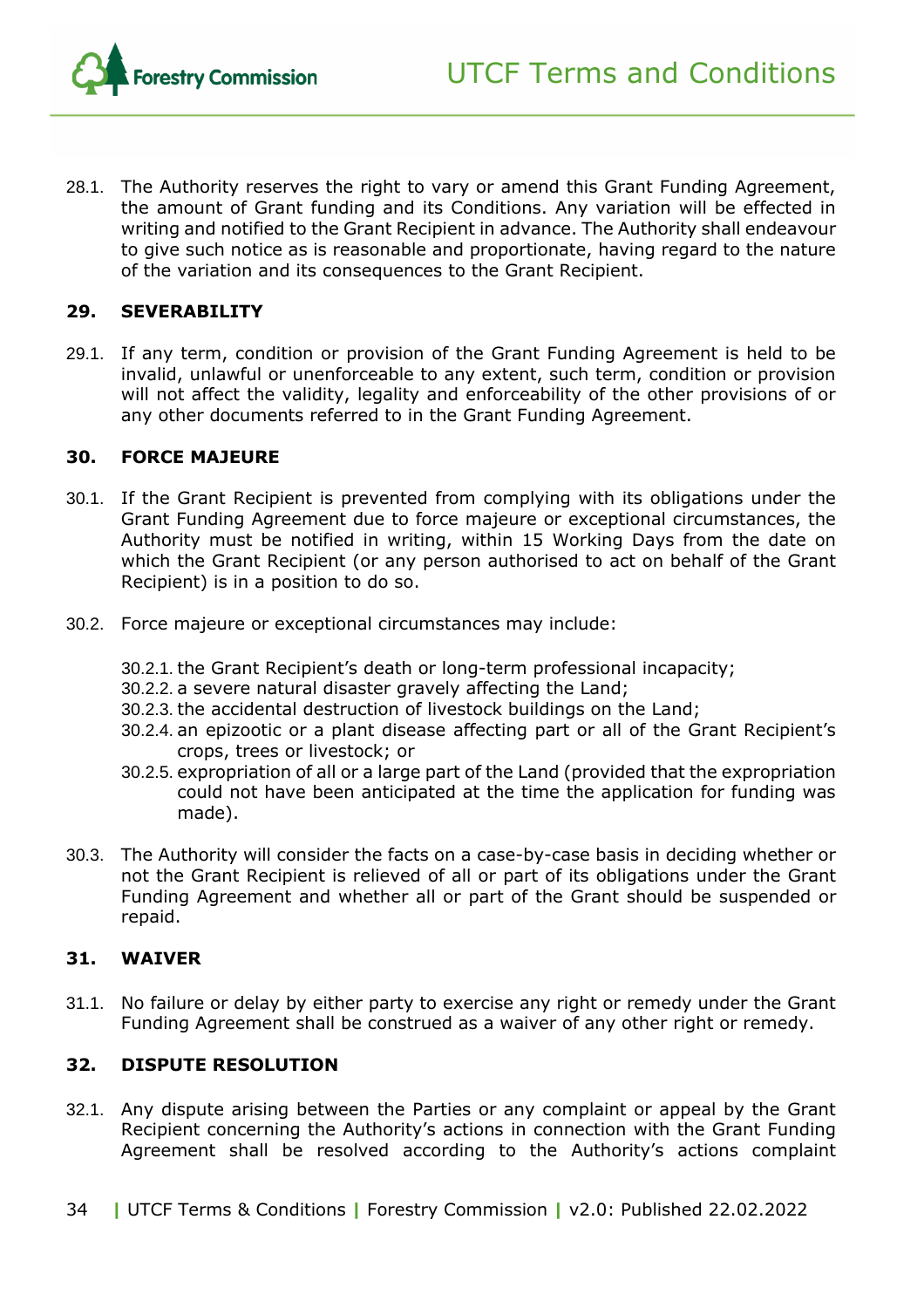procedure which is set out here: https://www.gov.uk/government/organisations/forestrycommission/about/complaints-procedure. Information on this process can also be obtained from: The Executive Office, England National Office, 620 Bristol Business Park, Coldharbour Lane, Bristol, BS16 1EJ. Tel: 0300 067 4000 or by email at nationalenquiries@forestrycommission.gov.uk.

#### <span id="page-34-0"></span>**33. LIMITATION OF LIABILITY**

- 33.1. The Authority accepts no liability for any consequences, whether direct or indirect, that may come about from the Grant Recipient delivering/running the Funded Activities, the use of the Grant or from withdrawal, withholding or suspension of the Grant. The Recipient shall indemnify and hold harmless the Authority, its Representatives with respect to all actions, claims, charges, demands Losses and proceedings arising from or incurred by reason of the actions and/or omissions of the Grant Recipient in relation to the Funded Activities, the non-fulfilment of obligations of the Grant Recipient under this Grant Funding Agreement or its obligations to Third Parties.
- 33.2. Subject to this paragraph [33,](#page-34-0) the Authority's liability under this Grant Funding Agreement is limited to the amount of Grant outstanding.
- 33.3. The Grant Funding Agreement shall not create any partnership or joint venture between the Authority and the Grant Recipient, nor any relationship of principal and agent, nor authorise any party to make or enter into any commitments for or on behalf of the other party.

#### <span id="page-34-1"></span>**34. VAT**

- 34.1. If VAT is held to be chargeable in respect of the Grant Funding Agreement, all payments shall be deemed to be inclusive of all VAT and the Authority shall not be obliged to pay any additional amount by way of VAT.
- 34.2. All sums or other consideration payable to or provided by the Grant Recipient to the Authority at any time shall be deemed to be exclusive of all VAT payable and where any such sums become payable or due or other consideration is provided, the Grant Recipient shall at the same time or as the case may be on demand by HMRC in addition to such sums, or other consideration, pay to HMRC all the VAT so payable upon the receipt of a valid VAT invoice.

#### <span id="page-34-2"></span>**35. CODE OF CONDUCT FOR GRANT RECIPIENTS**

- 35.1. The Grant Recipients acknowledges that by signing the Grant Funding Agreement it agrees to take account of the Code of Conduct, which includes ensuring that its Representatives undertake their duties in a manner consistent with the principles set out in the Code of Conduct.
- 35 **|** UTCF Terms & Conditions **|** Forestry Commission **|** v2.0: Published 22.02.2022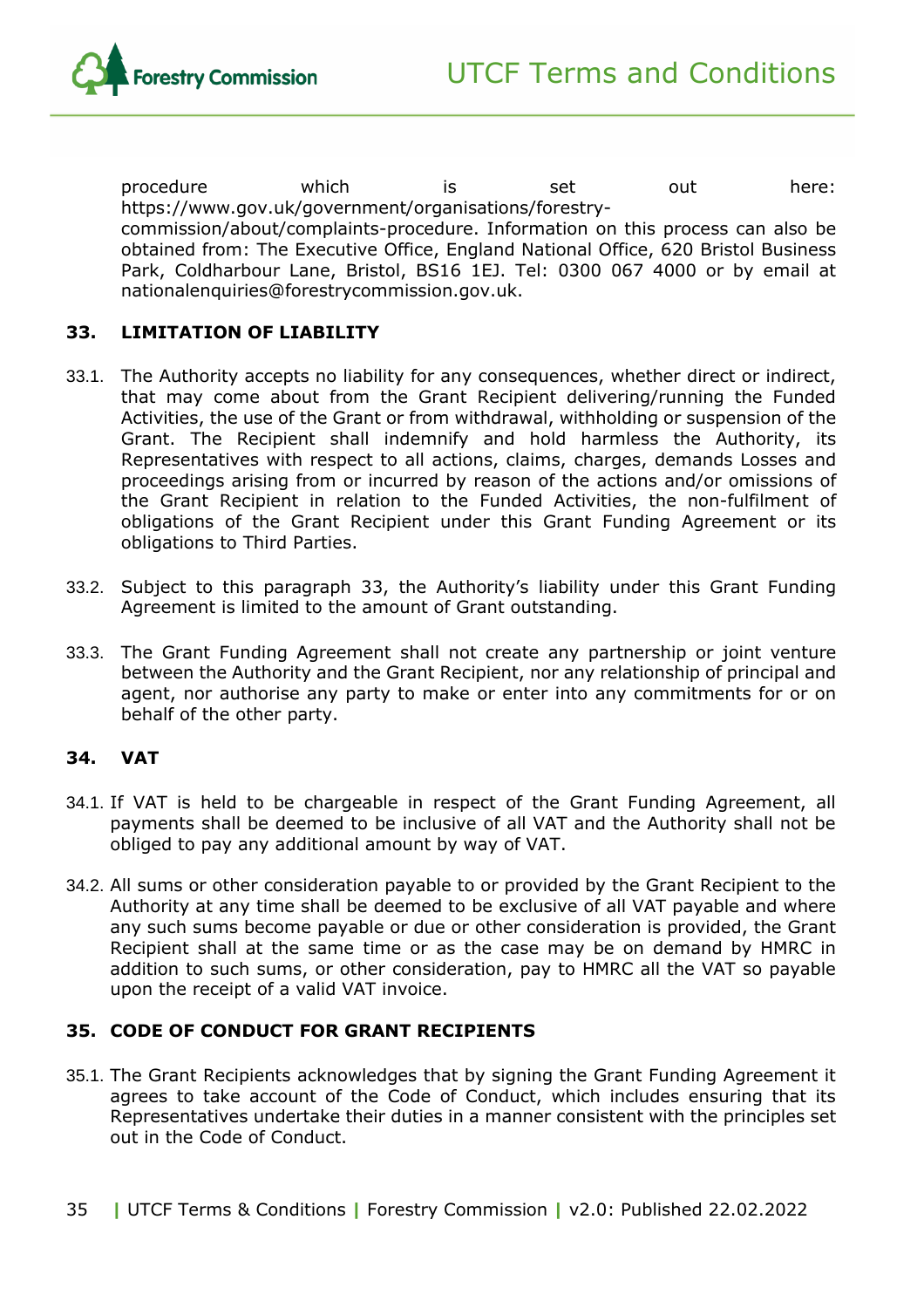

- <span id="page-35-2"></span>35.2. The Grant Recipient shall immediately notify the Authority if it becomes aware of any actual or suspected breaches of the principles outlined in the Code of Conduct.
- 35.3. The Grant Recipient acknowledges that a failure to notify the Authority of an actual or suspected breach of the Code of Conduct may result in the Authority immediately suspending the Grant funding, terminating the Grant Funding Agreement and taking action to recover some or all of the funds paid to the Grant Recipient as a civil debt in accordance with paragraph 26.3.3.

#### <span id="page-35-0"></span>**36. NOTICES**

36.1. All notices and other communications in relation to this Grant Funding Agreement shall be in writing and shall be deemed to have been duly given if personally delivered, e-mailed, or mailed (first class postage prepaid) to the address of the relevant party, as referred to in the Application Form or otherwise notified in writing. All notices and other communications must be marked for the attention of the contact specified in the Application Form. If personally delivered or if e-mailed all such communications shall be deemed to have been given when received (except that if received on a non-working day or after 5.00 pm on any Working Day they shall be deemed received on the next Working Day) and if mailed all such communications shall be deemed to have been given and received on the second Working Day following such mailing.

#### <span id="page-35-1"></span>**37. GOVERNING LAW**

37.1. These Conditions will be governed by and construed in accordance with the law of England and the Parties irrevocably submit to the exclusive jurisdiction of the English courts.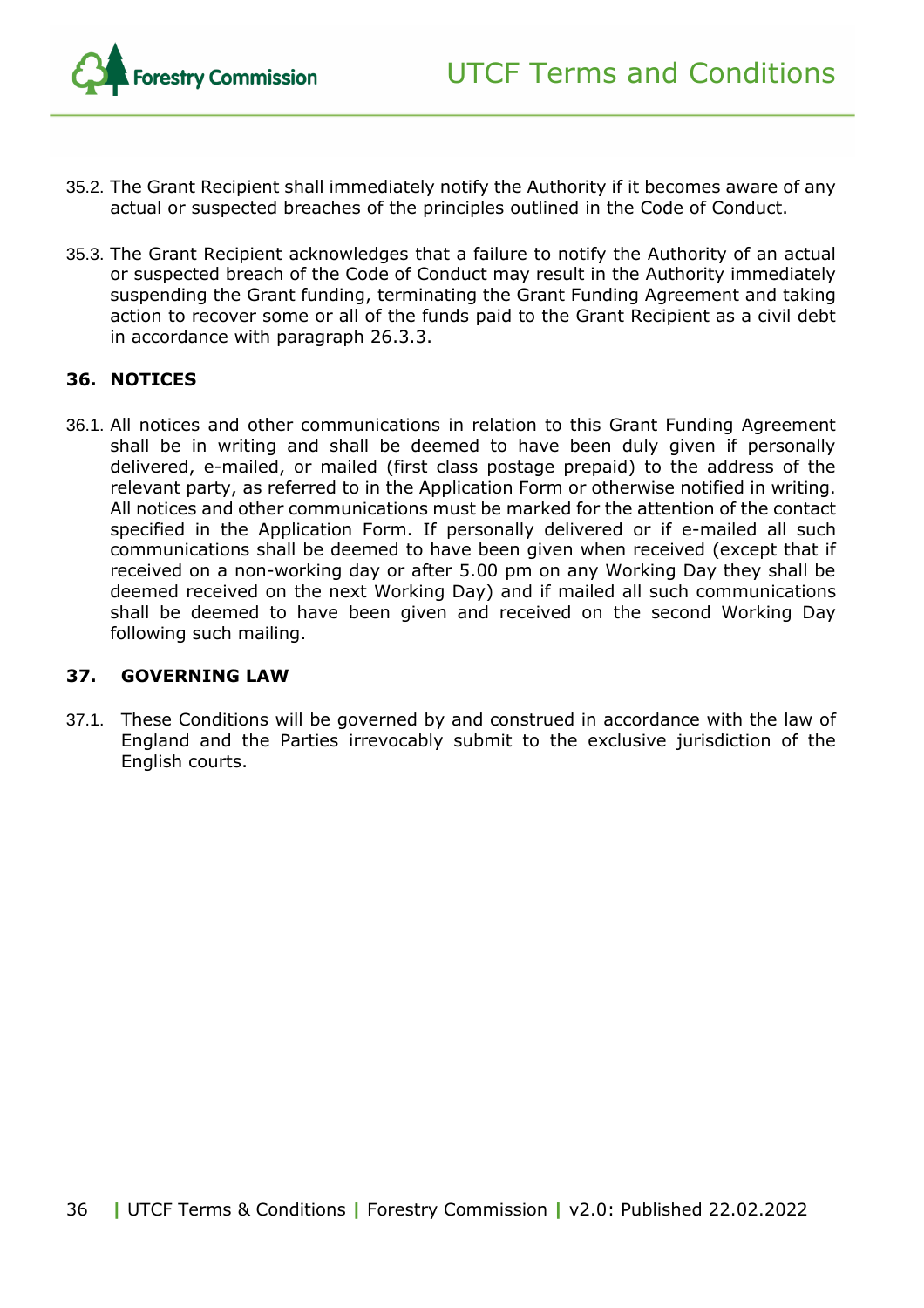

#### **ANNEX 1 –THE FUNDED ACTIVITIES**

#### <span id="page-36-0"></span>1. **Background/purpose of the Grant**

- 1.1. Trees and woodland in urban areas offer benefits for local economies, nature, local environments, and people. Urban trees cool air, reduce pollution, and improve health and wellbeing. But the availability of urban green space and urban trees varies across England, meaning these benefits are not felt equally across the country. The Urban Tree Challenge Fund (UTCF) is a key government offer to level up access to nature across the country, planting trees in socially deprived urban areas with low canopy cover, in proximity to healthcare and educational facilities.
- 1.2. The specific objectives of each grant will be detailed in the Application Form which sets out for each grant the following:
	- Part 3 Project Information description of the project, reasons for planting, project objectives, forward strategy and evaluation of success.

#### 2. **Funded Activities**

- 2.1. UTCF will fund the following items and activities**,** paid for as **Standard Cost items**:
	- Supply a standard tree, with a clear stem up to 1.8m from ground level with a head of branches. Standards come in a range of sizes and age is dependent on species and growth rate. Funding is based on a 14-16cm standard. Prepare a tree pit in a grass verge (other planting surfaces are acceptable, but the payment rate is fixed), with local authority approved pit edging. Plant tree with twin stakes, watering tube and mulch. Supply a lightweight steel mesh tree guard (the protection must be suitable for the planting location).
	- Water young tree in pit via tube applying a minimum of 60 litres per visit, 14 visits per season. Weed and check stake and ties, 7 visits per season. Per year for a three (3) year period.
- 2.2. Standard Costs have been defined for these items and activities, as detailed in Annex 4 Eligible Expenditure. Up to a maximum of half of the Standard Cost of these items and activities will be funded by the Authority (50% Intervention Rate).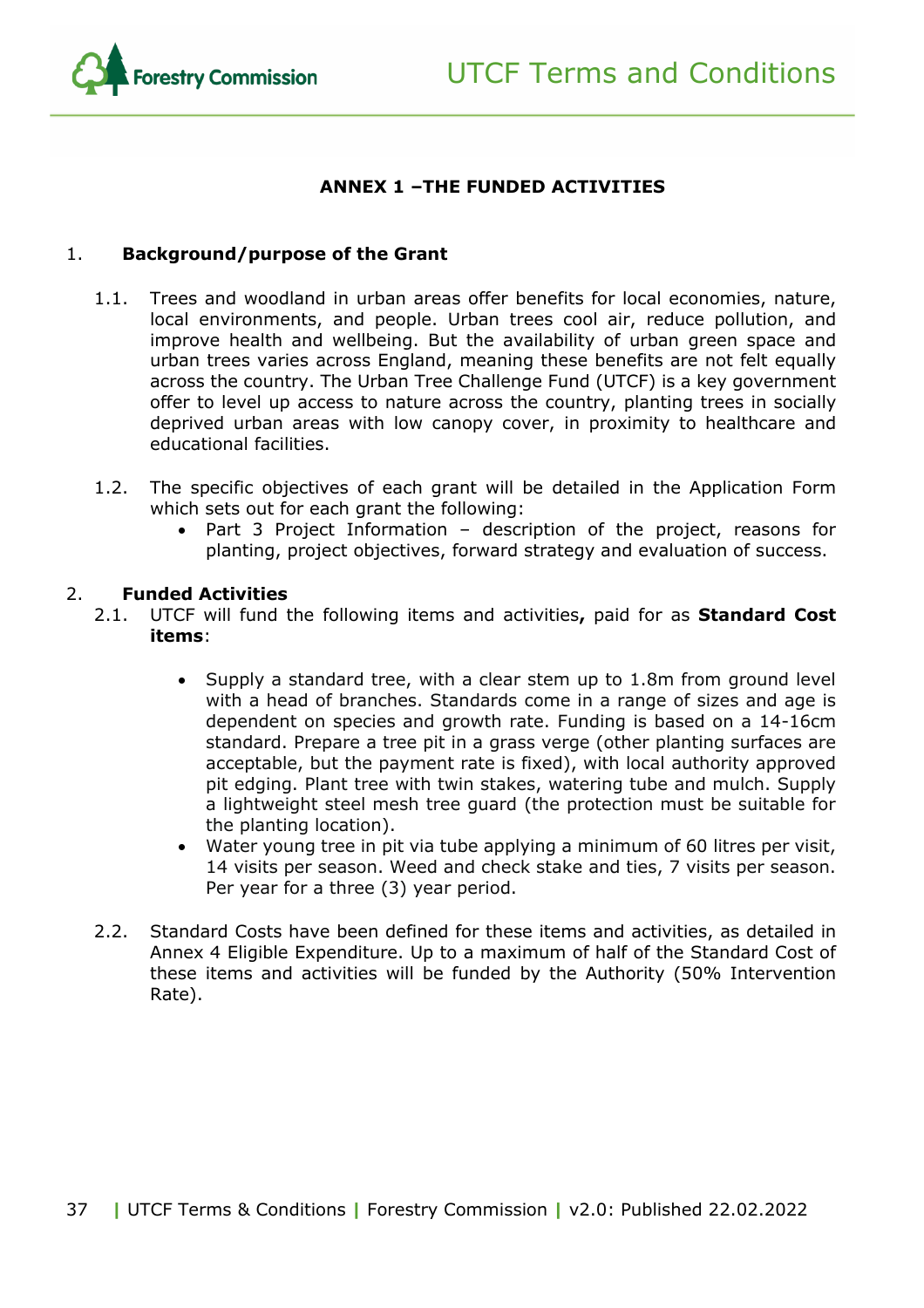

#### <span id="page-37-0"></span>**ANNEX 2: SPECIAL DEFINITIONS AND INTERPRETATIONS APPLICABLE TO UTCF**

**Capital Payments** means Grant Funding payments for items and activities that are paid for as Standard Cost Items or Actual Cost Items, or Additional Contributions.

**FC Supplier Creation Form** means the form provided by the Authority for completion by the Grant Recipient in order to be set up as a registered supplier on the Authority's financial system to receive payment.

**Intervention Rate** means the proportion of Standard Costs the Authority will pay.

**Land** means the land on which the Funded Activities will be or are to being carried out.

**Maintenance Period** as defined in Annex 3 - Clause 1.5.

**Notifiable change** as defined in Clause 20.2.

<span id="page-37-1"></span>**Standard Costs** means the costs identified and set by the Authority for Capital Items subject of the Funded Activities (**Standard Cost Items**), based on the national averages for those items.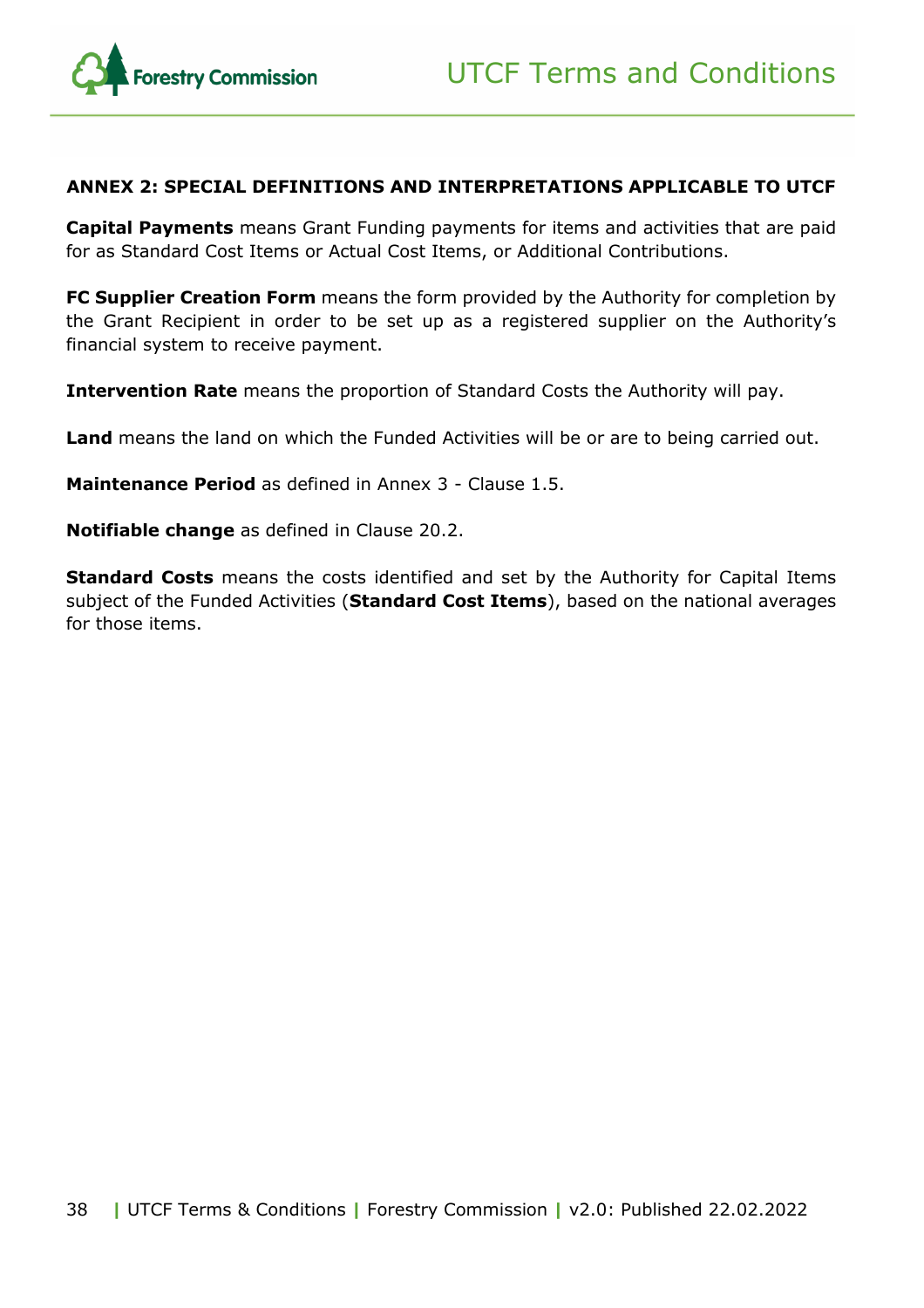

#### **ANNEX 3 – GRANT FUNDING PERIOD**

- 1.1. The Urban Tree Challenge Fund provides 50% funding of standard costs for planting standard trees and their establishment costs for 3 years following planting. The funding supports the cost of buying a tree, planting in grass, the cost of basic protection and the labour required to plant it.
- 1.2. Establishment payments support the cost of weeding, watering and checking trees during multiple visits over a 3-year period.
- 1.3. With respect to Capital Payments for tree planting the Grant Funding Period shall expire on 31<sup>st</sup> March 2023, or earlier if the Grant Recipient completes the Funded Activities before such date.
- 1.4. With respect to Capital Payments for watering, weeding, and checking trees the Grant Funding Period shall expire a maximum of three (3) years from the date of the final Capital Payment for tree planting to the Grant Recipient under this Grant Funding Agreement.
- 1.5. For a period of five (5) years after the final grant payment is made by the Authority to the Grant Recipient under this Grant Funding Agreement, the Grant Recipient shall use reasonable endeavours to ensure the trees planted by the Grant Recipient as part of the Funded Activities are maintained and become established **('the Maintenance Period'**).
- <span id="page-38-0"></span>1.6. The Grant Recipient understands that if the trees are not established successfully by the end of the Maintenance Period the Grant support will be reclaimed pursuant to clause 26.1.2. The Grant Recipient understands that conversion to another land use after planting may be subject to the Environment Impact Assessment Regulations (Forestry) (England and Wales) Regulations 1999, as amended, as deforestation and that the current policy in England is that conversion of forest to other land uses shall not occur except in exceptional circumstances.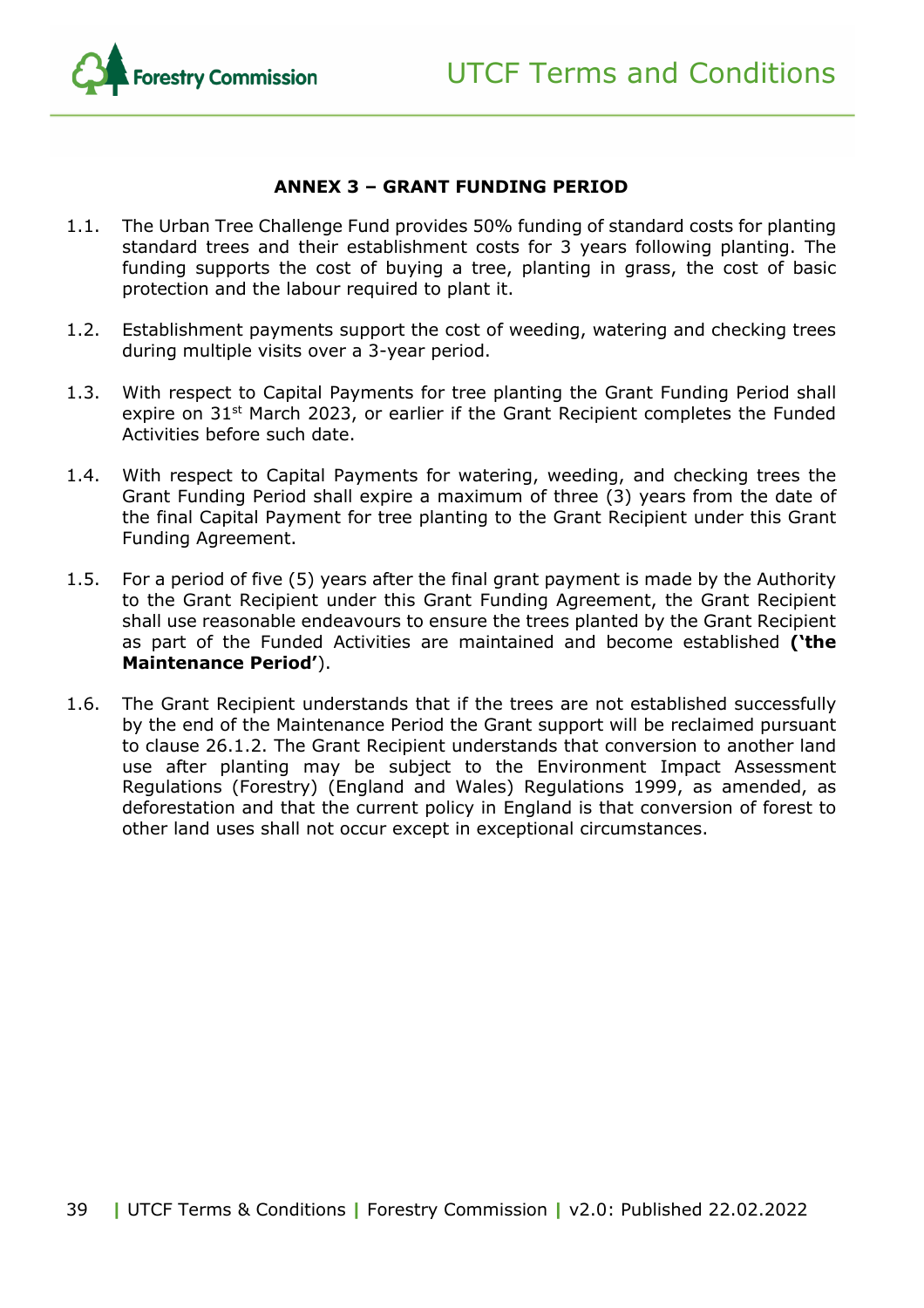

#### **ANNEX 4 – ELIGIBLE EXPENDITURE SCHEDULE**

<span id="page-39-0"></span>

| <b>Item of Expenditure</b>                                                                                                                                                                                                                                                                                                                                                                                                                                                                                                                                            | <b>Funding rate -</b><br>$50%$ of<br><b>Standard Cost</b><br>(£ in UK<br>Sterling) |
|-----------------------------------------------------------------------------------------------------------------------------------------------------------------------------------------------------------------------------------------------------------------------------------------------------------------------------------------------------------------------------------------------------------------------------------------------------------------------------------------------------------------------------------------------------------------------|------------------------------------------------------------------------------------|
| Supply a standard tree, with a clear stem up to 1.8m from ground<br>level with a head of branches. Standards come in a range of sizes<br>and age is dependent on species and growth rate. Funding is based<br>on a 14-16cm standard. Prepare a tree pit in a grass verge (other<br>planting surfaces are acceptable, but the payment rate is fixed),<br>with local authority approved pit edging. Plant tree with twin stakes,<br>watering tube and mulch. Supply a lightweight steel mesh tree<br>guard (the protection must be suitable for the planting location). | £135.23                                                                            |
| Water young tree in pit via tube applying a minimum of 60 litres per<br>visit, 14 visits per season. Weed and check stake and ties, 7 visits<br>per season.                                                                                                                                                                                                                                                                                                                                                                                                           | £94.50 per year<br>for three years                                                 |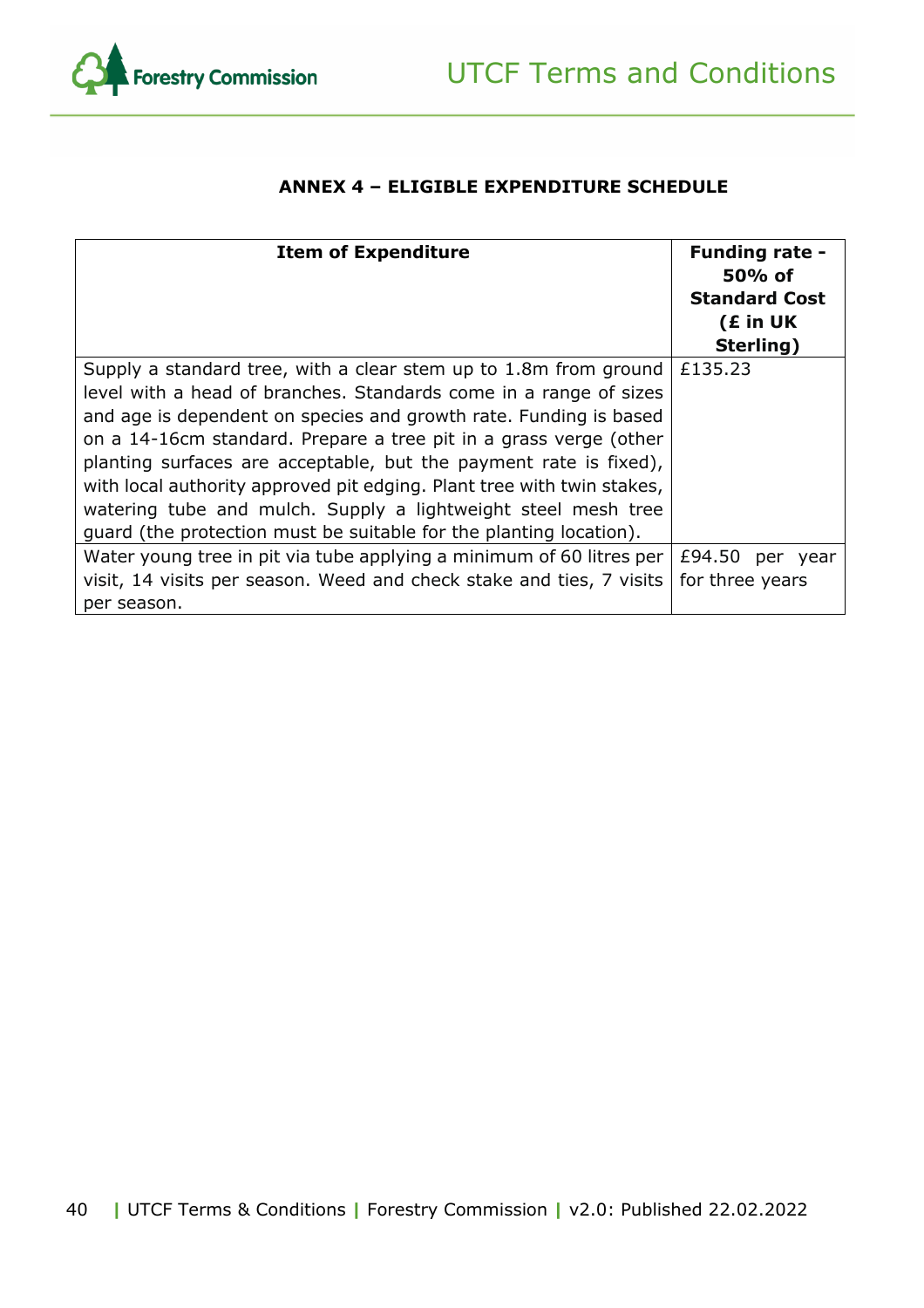

#### **ANNEX 5: SUBSIDY**

#### **Part 1: DE-MINIMIS SUBSIDY**

- 1. The Grant is awarded as in accordance with Article 3.2.4 of the Trade and Cooperation Agreement which enables the Grant Recipient to receive up to a maximum level of subsidy without engaging the Chapter 3 of the Trade and Cooperation Agreement ("de minimis subsidy"). The current threshold is 325,000 Special Drawing Rights to a single economic actor over any period of three fiscal years.
- 2. The Grant Recipient acknowledges and accepts that the de minimis limit comprises the total amount of de minimis subsidy the Grant Recipient may receive from the state during that period [or the specified period or previous 3 fiscal year period]. That subsidy aid will include subsidy aid relating to other projects, subsidy provided by other public authorities and their agents, and subsidy other than grants (for instance, foregone interest on loans).
- 3. The award of this Grant will be conditional upon the Grant Recipient providing the Authority with the de-minimis declaration form confirming how much de minimis subsidy, if any, it has received in the current and previous 2 year fiscal period.
- 4. The Authority may not pay the Grant Recipient the Grant if, added to any previous de minimis subsidy the Grant Recipient has received during the current and last two fiscal years, the Grant causes Grant Recipient to exceed the de minimis limit.
- 5. For the purposes of that declaration:
	- a. the fiscal year is the fiscal year used by its business; and
	- b. de minimis aid is aid granted to a single economic actor, which may include legal entities separate to Grant Recipient (such as current or former subsidiaries).
- 6. The Grant Recipient must retain the Grant Funding Agreement and the completed de minimis declaration and produce it on request by the Authority.
- 7. The Grant Recipient acknowledges that it is Grant Recipient's responsibility to read the Trade and Cooperation Agreement (and implementing legislation) in its entirety, and seek advice (including legal advice) on its application to Grant Recipient's business if appropriate.
- 8. The Grant Recipient acknowledges that the Authority and Grant Recipient are jointly and severally responsible for maintaining detailed records with the information and supporting documentation necessary to establish that all the conditions set out in this Grant Funding Agreement are fulfilled.
- 41 **|** UTCF Terms & Conditions **|** Forestry Commission **|** v2.0: Published 22.02.2022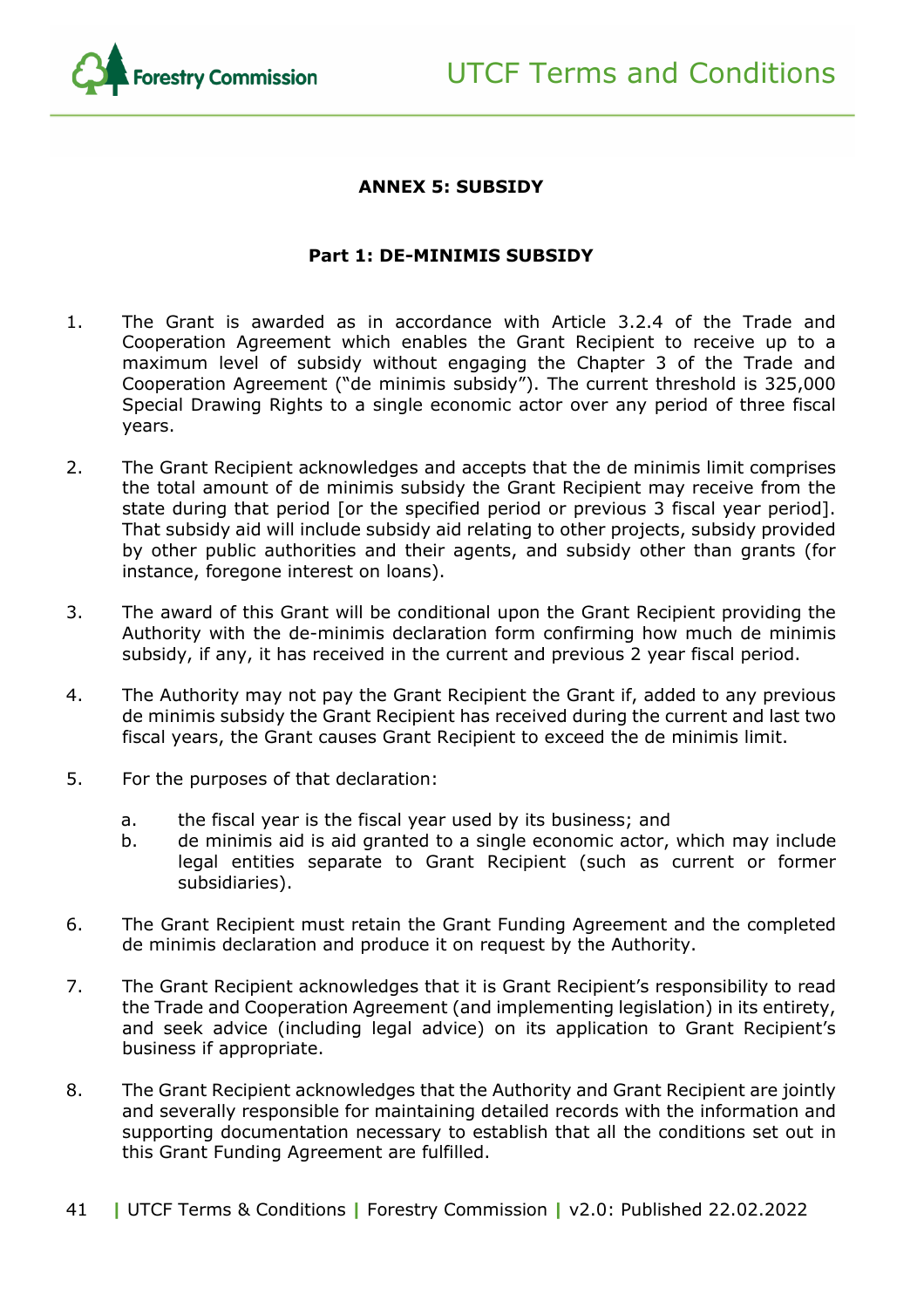

9. Such records must be maintained by the Grant Recipient and the Authority for 10 years following the granting of the subsidy.